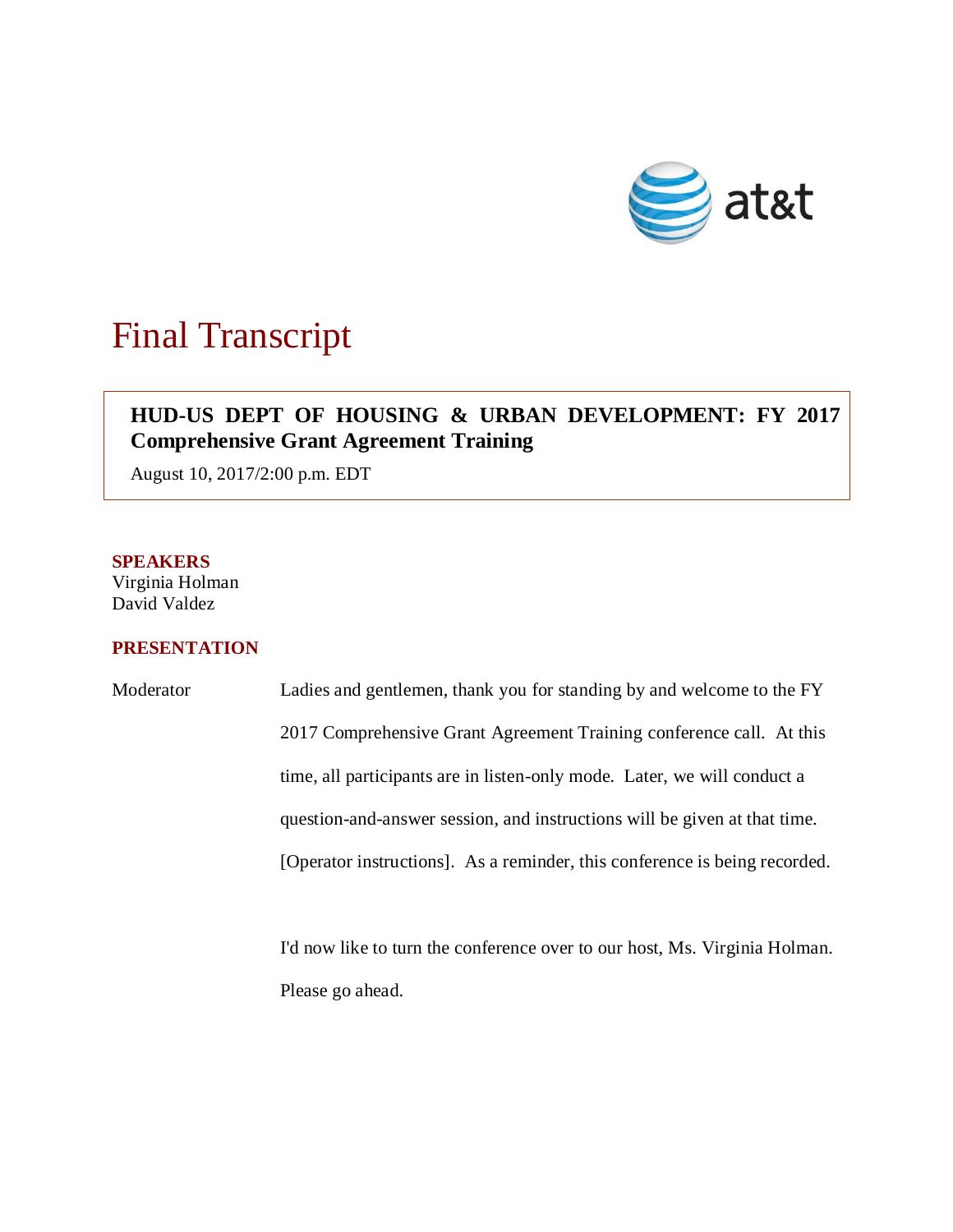Ginger Thank you very much. Hello, and welcome to today's very important webinar where we're going to give you really important information on the grant agreement for your 2017 grant. But before we get started I do want to go over some logistics for the webinar.

> As the operator said, the audio is being recorded. We will be posting a playback number along with the PowerPoint and a transcript on the archives section on OHC's page on the HUD Exchange. And we will send a listserv when those are posted, but it's usually in about a week.

We will be answering questions at the end of the session. Because we have a very large crowd we probably will not be taking live questions, but we do have some other ways that we would encourage you to ask your questions.

On the control panel on the right-hand side of your screen there is a box labeled questions, and if you would just type in your question we will every effort to answer it during the session. If not, we will get back to you on it. Later on if you have question you can send it to [housing.counseling@hud.gov](mailto:housing.counseling@hud.gov) and put the subject of today's webinar in the subject line so we can get you to the right person.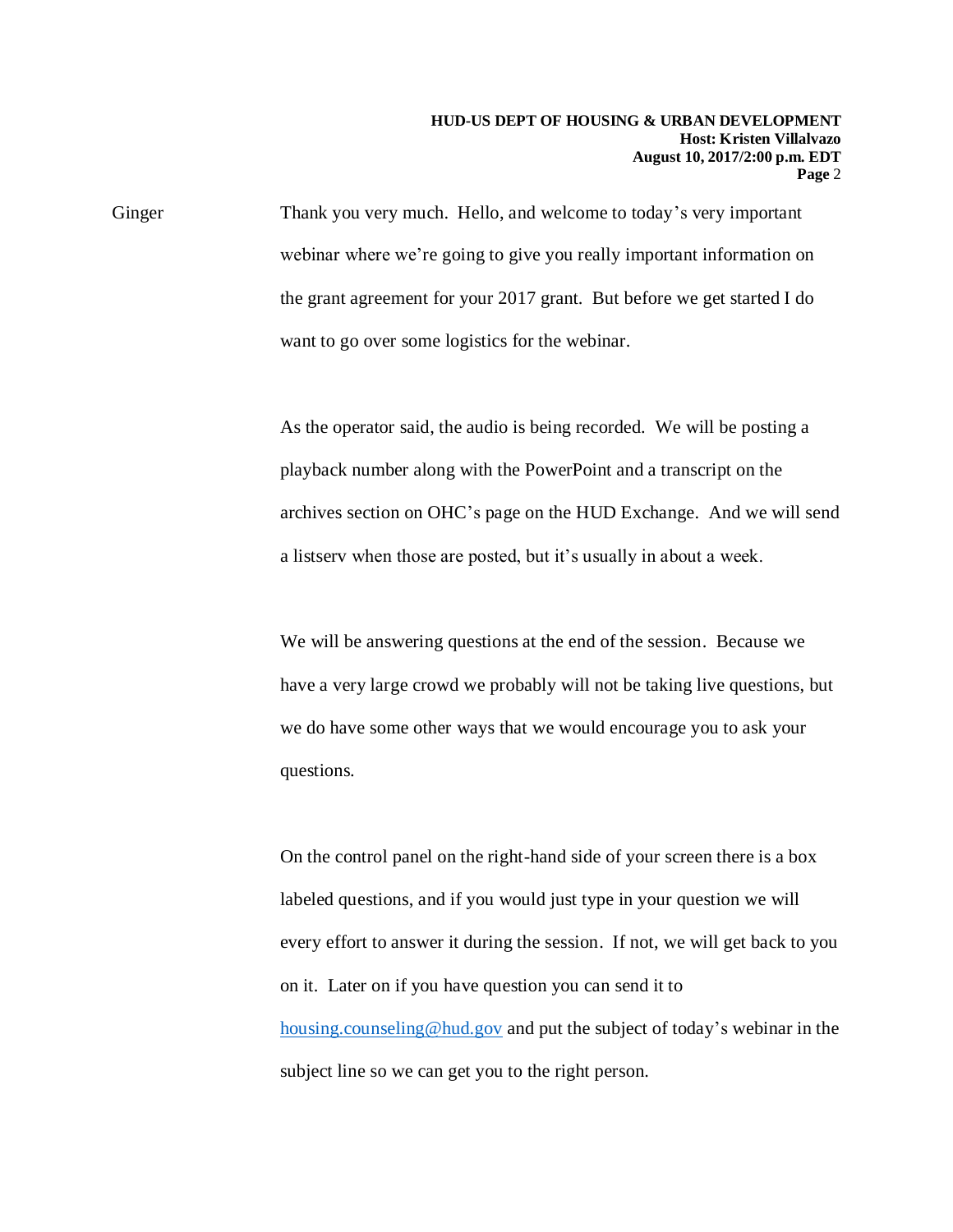There will be a brief survey that will pop up at the end of the session. Please take some time to fill it out so that we have your input for future planning.

And within 24 to 48 hours you're going to get an email from GoToWebinar, sort of a thank you for attending, but it's going to say that this is your certificate of training. Please, be aware that there is no attachment. It is just that email, so print it out and save it for your records.

At this point, I want to turn the webinar over to David Valdez. David?

David Thank you, Virginia. My name is David Valdez, and I'm with HUD's Office of Housing Counseling, Office of Policy and Grant Administration. Today's webinar has a dual purpose. We're going to review the grant execution process as well as the requirements set forth in the grant agreement itself.

> First, we're going to start with the grant execution process. And by now you should have received your word packages. If you have not it's important that you contact your HUD POC, and we'll do our best to send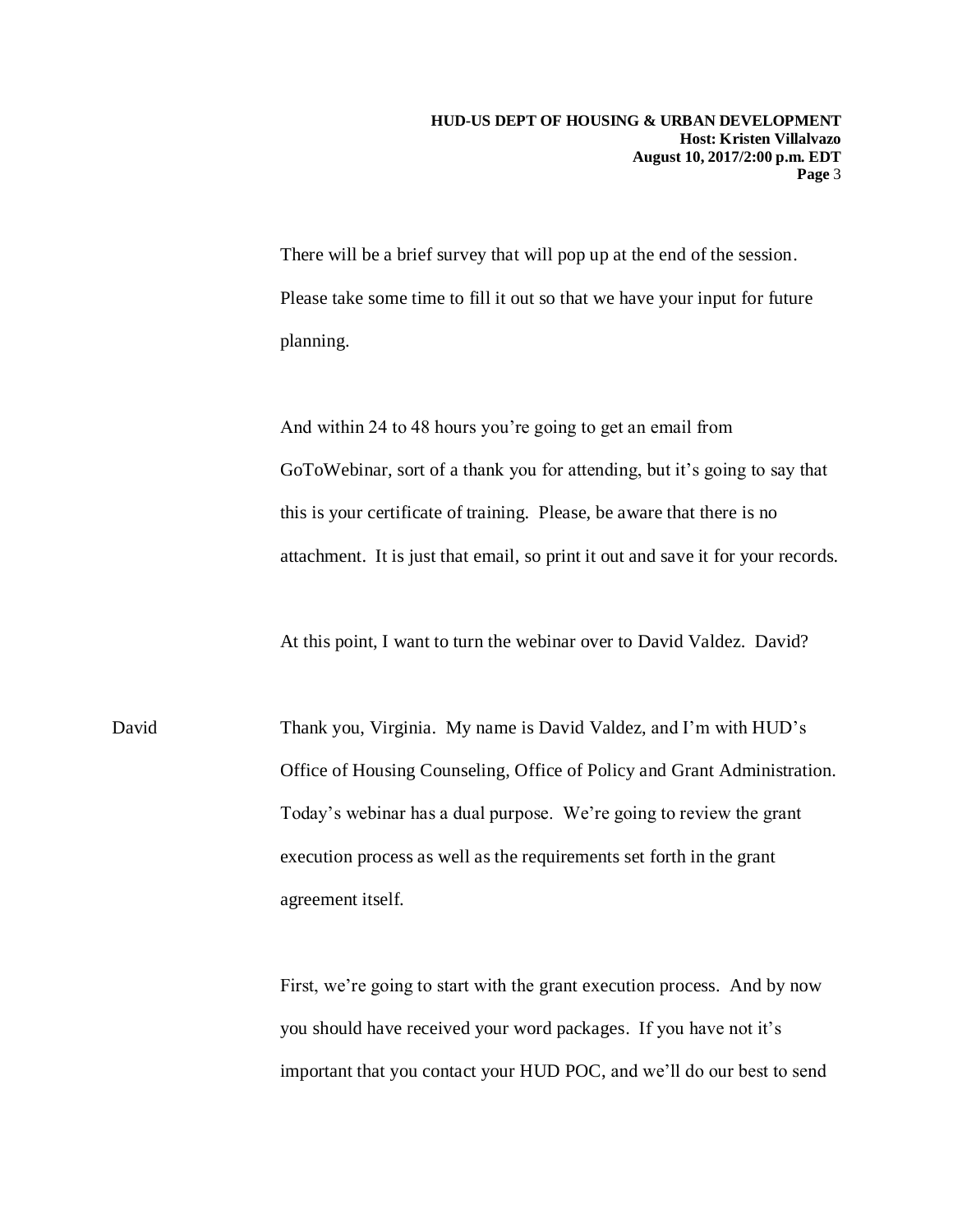an expedited or a digital copy to you. We're aware that there were couple of snags and folks didn't receive their packages until a lot later than we anticipated or not at all. So, if you are one of those, please reach out individually to your HUD POC and we'll solve that for you.

I'm going to talk in detail about the articles and the requirements of our grant agreement later, but I want to start with the general purpose. So, here is the legal language that our Office of General Counsel has set forth. But you can read the legal jargon yourself. Essentially, this is a formal written agreement between your agency and HUD regarding FY17 grant funds, simple is that. So, this document is going to be your ultimate resource and it's going to answer most of your questions.

Just remember, control F is your friend. So, if you have a question about reporting, just control F through the document and find it, it's quite easy. And as you'll see in the presentation later I actually outlined the articles, which each of these topics are covered under as well.

A couple of key concepts for today, just about our grant in general. This is a cost reimbursement grant. Most of you are familiar with that and you can bill us for eligible housing counseling services that date back to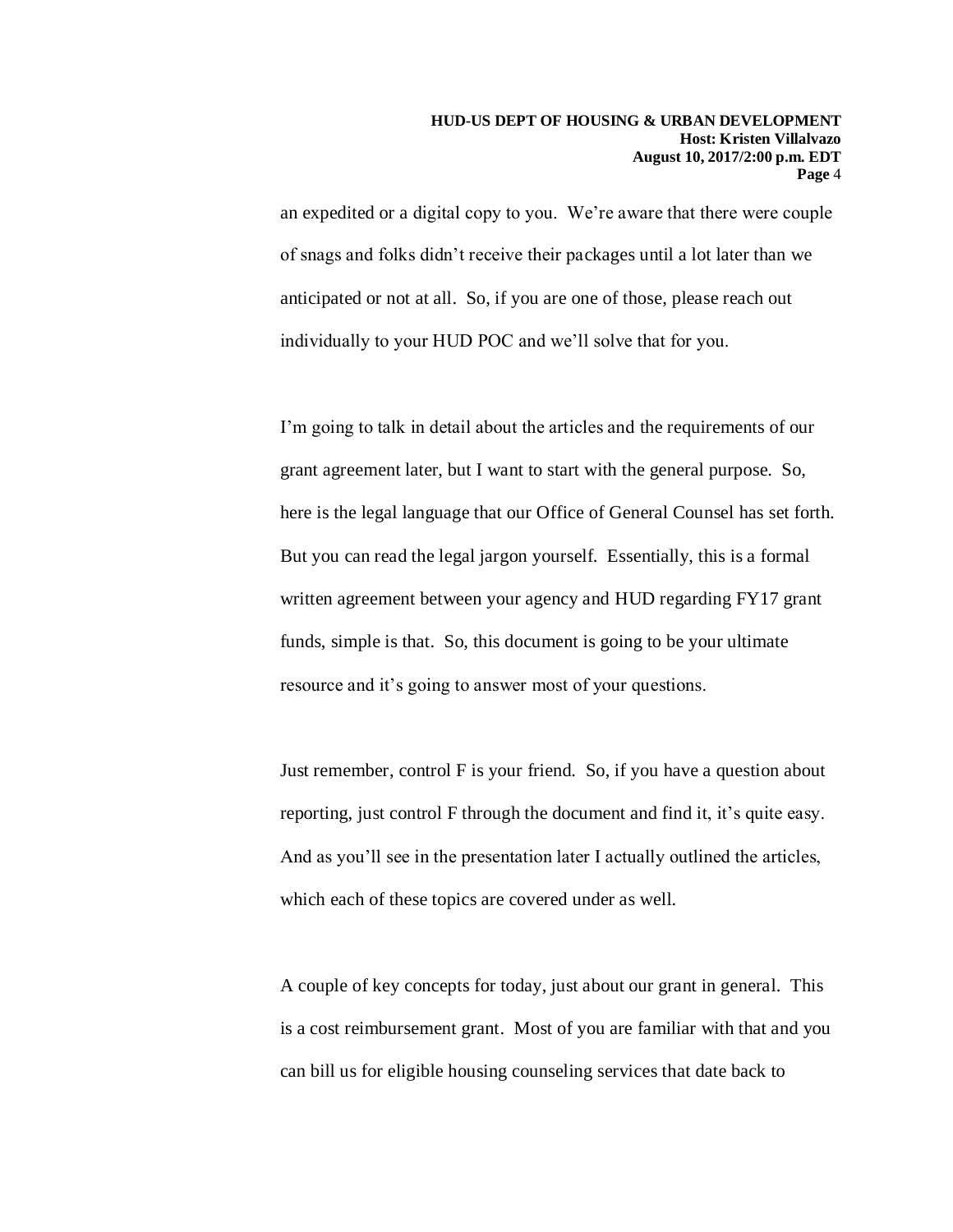October 1, 2016. So, that's the start of the period of performance for this grant. I'll go over that in detail later as well.

You're going to be reimbursed for the actual time spent and actual cost incurred. So, the emphasis here is on actual and direct so that we need to keep accurate account of the time spent and the costs that you are incurring to be billed to the grant.

Files and records have to demonstrate these costs. There is a chart, and here they have to be submitted by certain due date. Tour grant agreement actually lays this out for you in Article 11 and there will be a chart there that shows you the submission dates. We'll talk about that later as well, but in case you're taking notes that's in Article 11.

In your award packages we included a grant execution checklist. This is helpful, but the source of it, the primary source comes from your award letter. So, I advise you to also cross reference and check your word letter and it will outline everything that's required for you to send to HUD. It will tell you what needs to be signed, what needs to be certified. That's actually your ultimate primary source. The execution checklist was built off of that to be a little bit more user friendly, but I always advise you to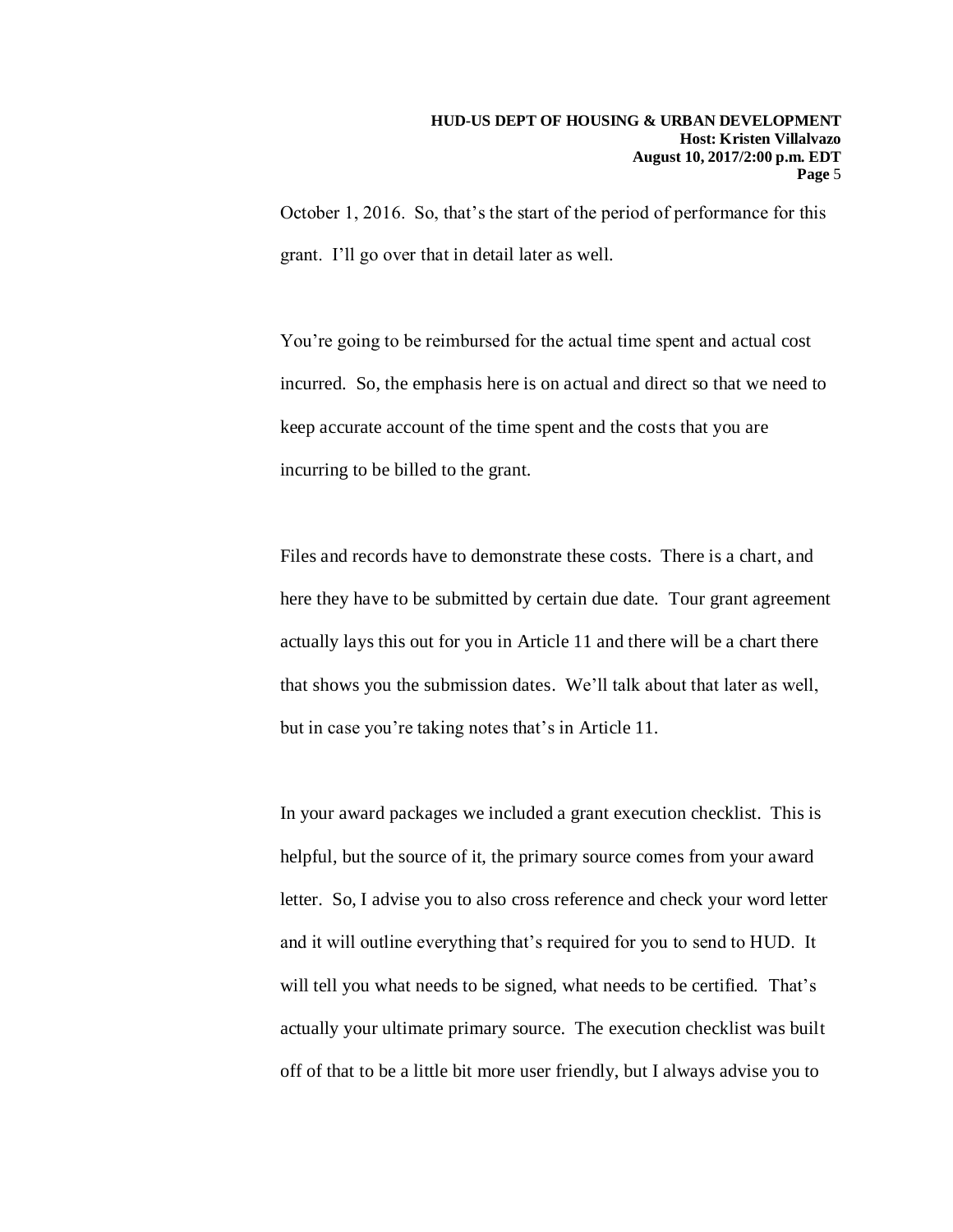look at the award letter and that will outline exactly what you need to return to HUD.

And we do realize that many grantees, as I mentioned, did not receive their packages with sufficient time to respond. So, you may ask your POC for an extension if needed. And just a note in terms of nomenclature, you'll hear the acronym POC and GTR throwing around interchangeably and so for our purposes they're synonymous; they mean the same thing. It's your HUD point of contact, and so if you need an extension, which we understand most of you will, please reach out to your HUD POC and ask for that extension, and we've advised them to be quite generous in terms of granting those extensions. Just make sure that you get that in writing and then follow up appropriately in terms of the timeline that you were the additional time that you were given.

The HUD 1044, this is also included in your grant agreement package. And this is just the official government form that shows the exact grant amount that you're receiving. It has your grant number, which is going to be something like HC1 and then a series of numbers and it also contains your point of contact. So, if you don't know who your point of contact is for any reason, refer to your HUD 1044, and this will give you the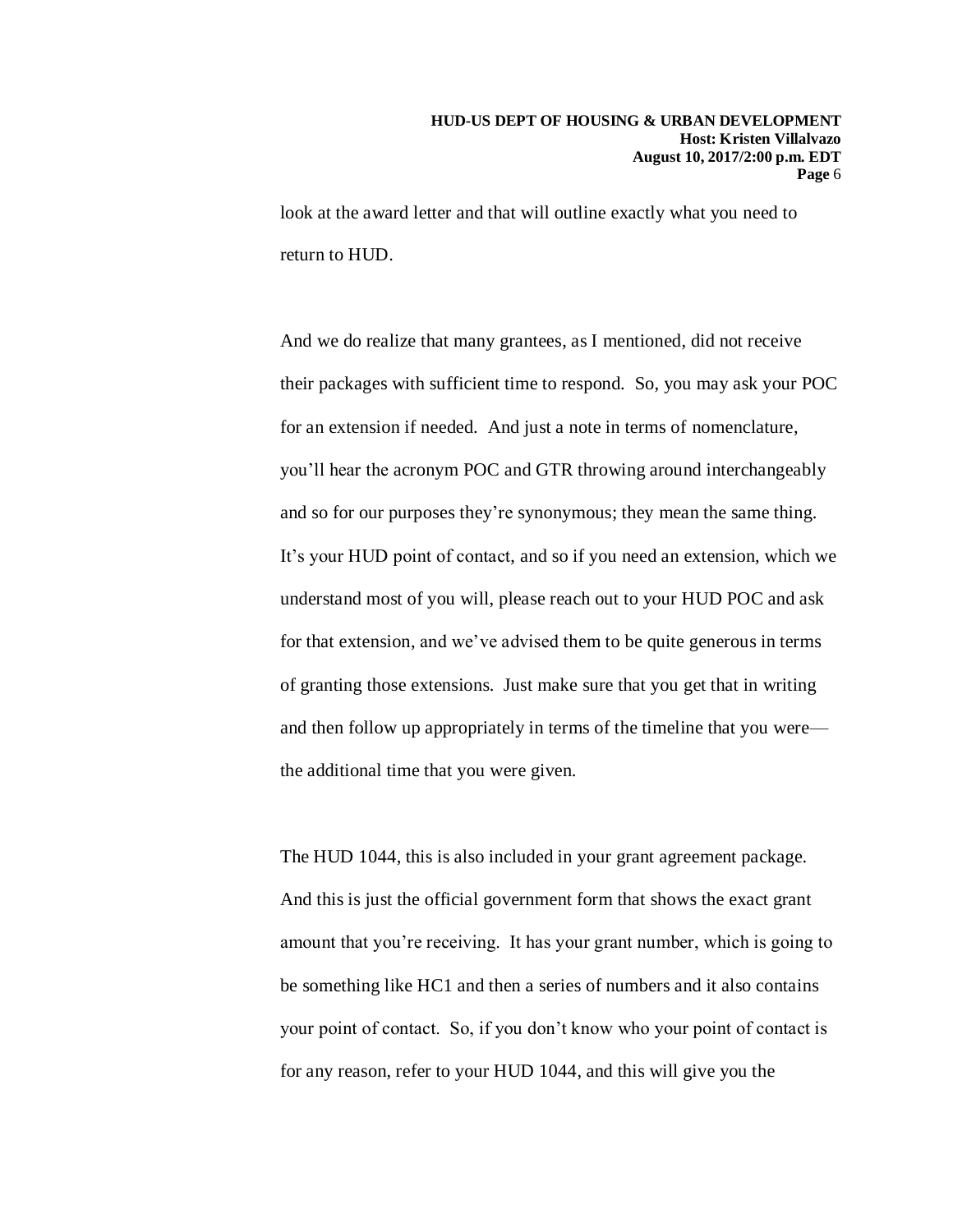information including their contact information, their email address, their phone number and you can reach out to them for any issues throughout the process.

Now, HUD doesn't need you to send back the entire grant agreement. What we really need is the final page of the grant agreement, and then also make sure to keep a copy of your 1044 for your own records. I'd advise the same for all of the documents that you receive in your package, just keep a copy for yourself as well to refer to.

Indirect cost rate documentation, this is also part of the package we sent out. So, there are three options essentially, you've either negotiated an indirect cost rate before and you have a NICRA in place. If you do and you intend to use it to bill this HUD grant you're going to let us know what that indirect cost rate is with the documentation to or 2 CFR 200 has now provided a new option, which is to provide a statement that your agency doesn't have a NICRA and you're just going to use a de minimis rate of 10% of modified total direct costs. There is one exception and that is if your agency receives more than \$35 million in direct federal funding you can't choose the de minimis rate.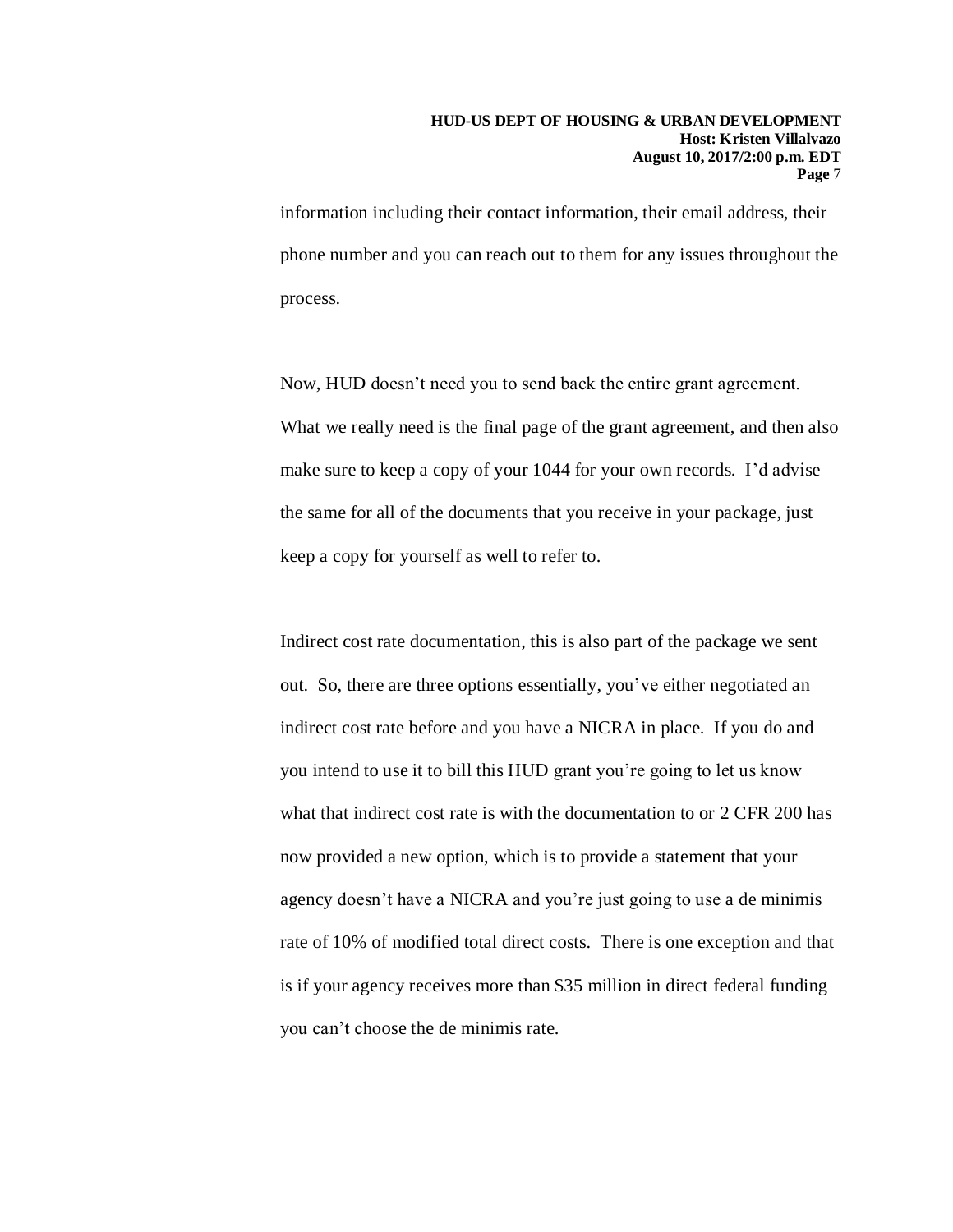#### **HUD-US DEPT OF HOUSING & URBAN DEVELOPMENT Host: Kristen Villalvazo August 10, 2017/2:00 p.m. EDT Page** 8

| Ginger | Hi, David, excuse me. This is Ginger. A number of people have asked                                                                                                                                                                   |
|--------|---------------------------------------------------------------------------------------------------------------------------------------------------------------------------------------------------------------------------------------|
|        | that you speak up.                                                                                                                                                                                                                    |
| David  | Okay, I'll certainly try. Can you hear me better?                                                                                                                                                                                     |
| Ginger | I can.                                                                                                                                                                                                                                |
| David  | Okay, I'll try to speak up. Thank you. So, your third option is to provide<br>a statement that your agency is not going to bill HUD at all for indirect<br>costs.                                                                     |
|        | Another certification that we're going to require is related to the financial<br>management systems. So, you're going to need to provide documentation<br>in the form of a certification from your executive director or anybody else |

that may be in charge of the housing counseling program that just demonstrates that your financial management system satisfies the requirements of our regulations.

And so, included in your award package we sent a copy of the pertinent regulation, which is 2 CFR 200.302, and it outlines exactly what we're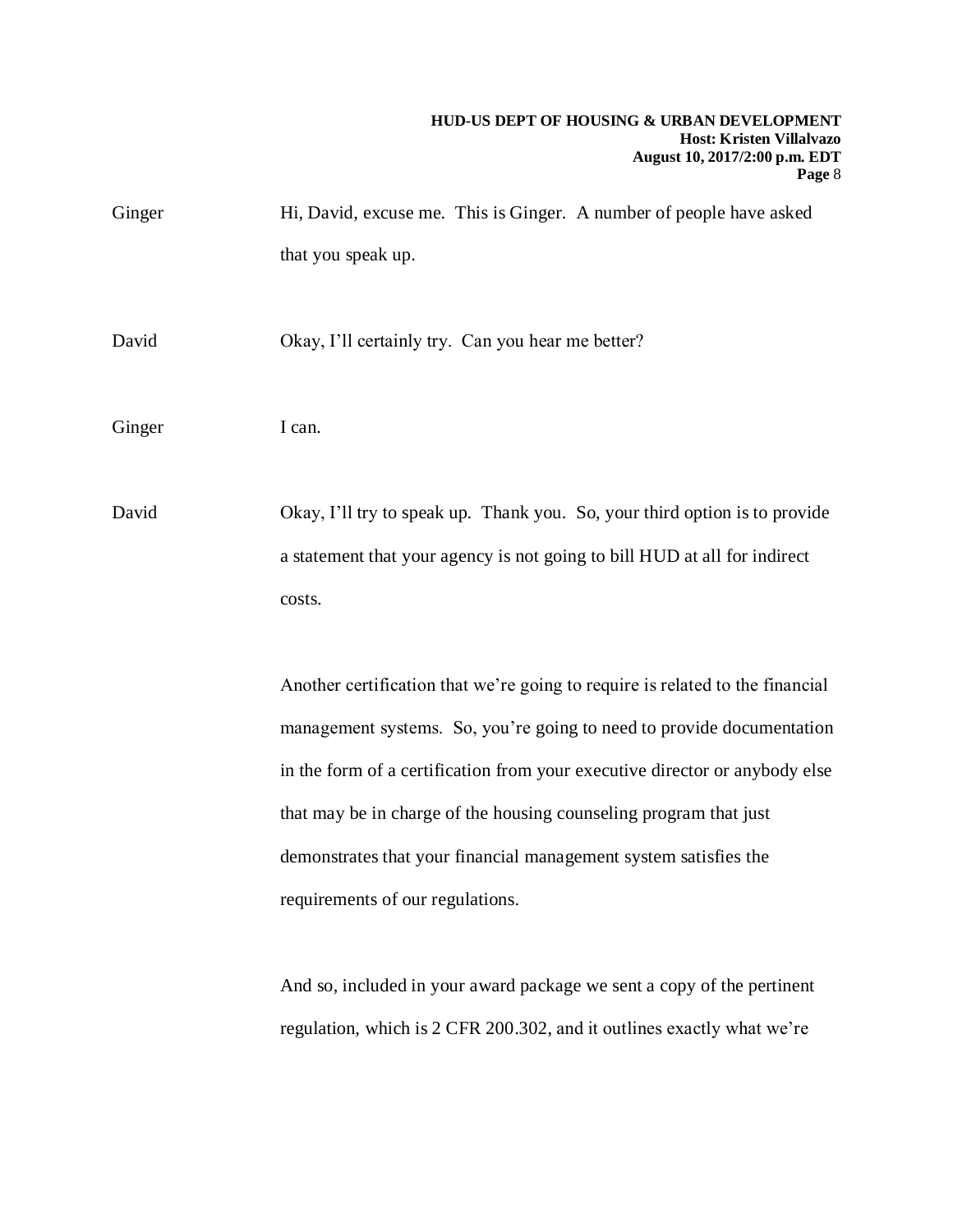looking for. And then I've included a full text hyperlink as well for you to follow along with.

Now, audits, this is simple. It's a simple test here. If you receive more than \$750,000 in federal funds, then you need to provide a program specific A133 audit. If you do not expend less than—if you expended less than \$750,000 in federal funds, you just have to have a recent independent financial audit. So, that's the distinction there. We do get a lot of questions about that issue.

Now, codes of conduct, this only applies if you don't have a code of conduct posted on HUD's site or it's changed since it was last submitted. And you can verify this by going to this link, and it will be a list of all the codes of conduct that have been submitted to date. If your agency isn't listed and you need to submit and if it's changed, you'll also need to submit a new copy.

Now, projected budget, the emphasis here again is on actual costs and being very diligent about documenting how every dollar is being billed to the grant and how that's going to be spend. So, for your projected budget all expenses have to be itemized, and this goes for parent organizations as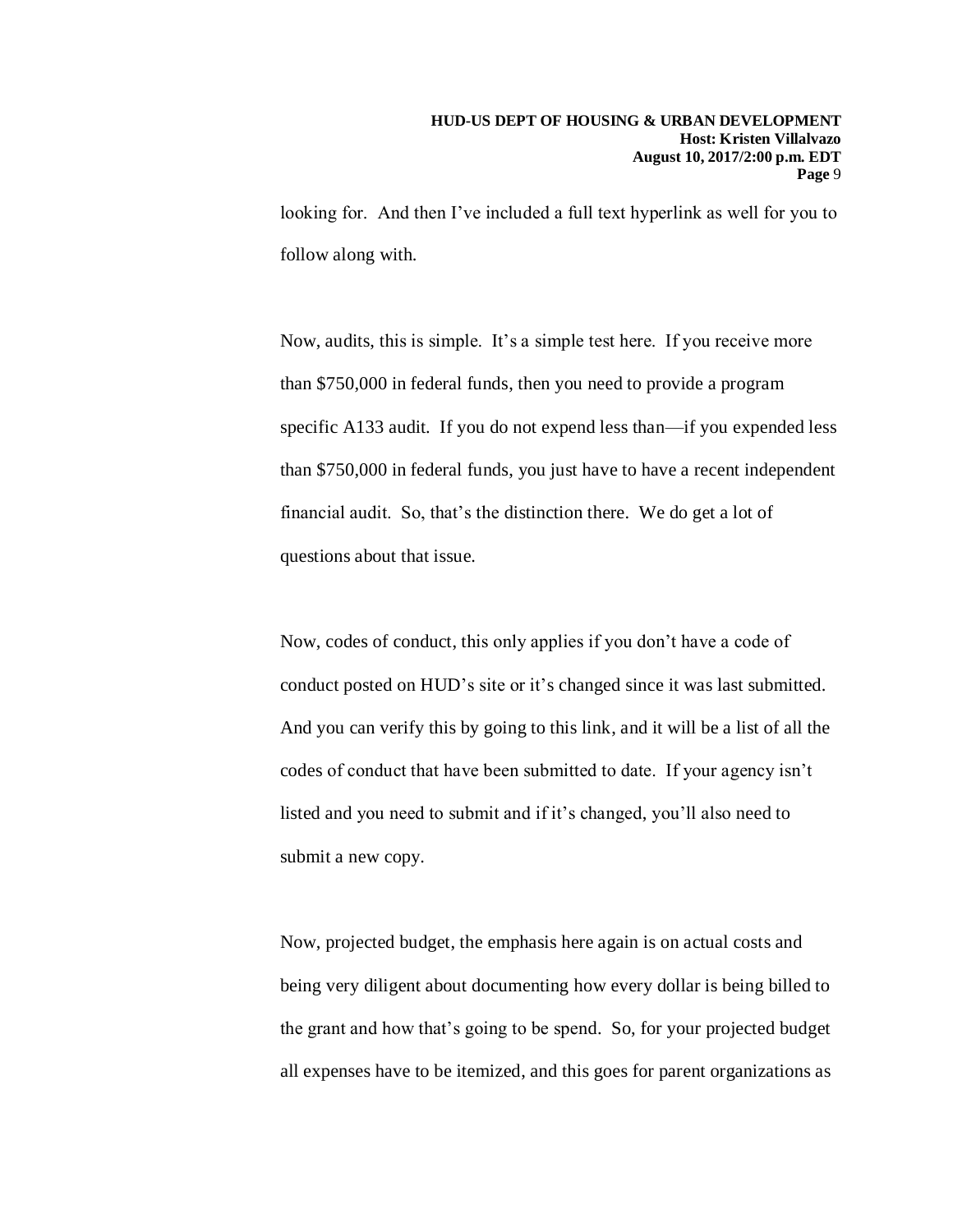well. There have been some questions as to that and I'd refer you to page 3 of your award letters. Those outline the cost categories that must be itemized. So, just pay attention to that and make sure that you're itemizing those costs.

And unless you HUD POC states otherwise your projected budget is your approved budget. And if you want to make changes to your budget, that can be done, but it must be approved by a HUD POC, and the requests have to align with the approved line items and the changes that were made. Any kind of change like a substantial deviation between a request and your approved budget you have to explain in a narrative form essentially, and this has to be approved by your GTR as well.

People often ask, how does a projected budget look? Well, HUD actually has a form, which is the HUD 424 CB, but also a lot of agencies have their own templates or samples that they use. So, you're free to use the HUD template, and this is just a quick example of some of the agency created budget samples. It's very simple. As long as you're capturing the necessary data points that we're asking for and documenting your expenses and such, that's really what we're concerned about.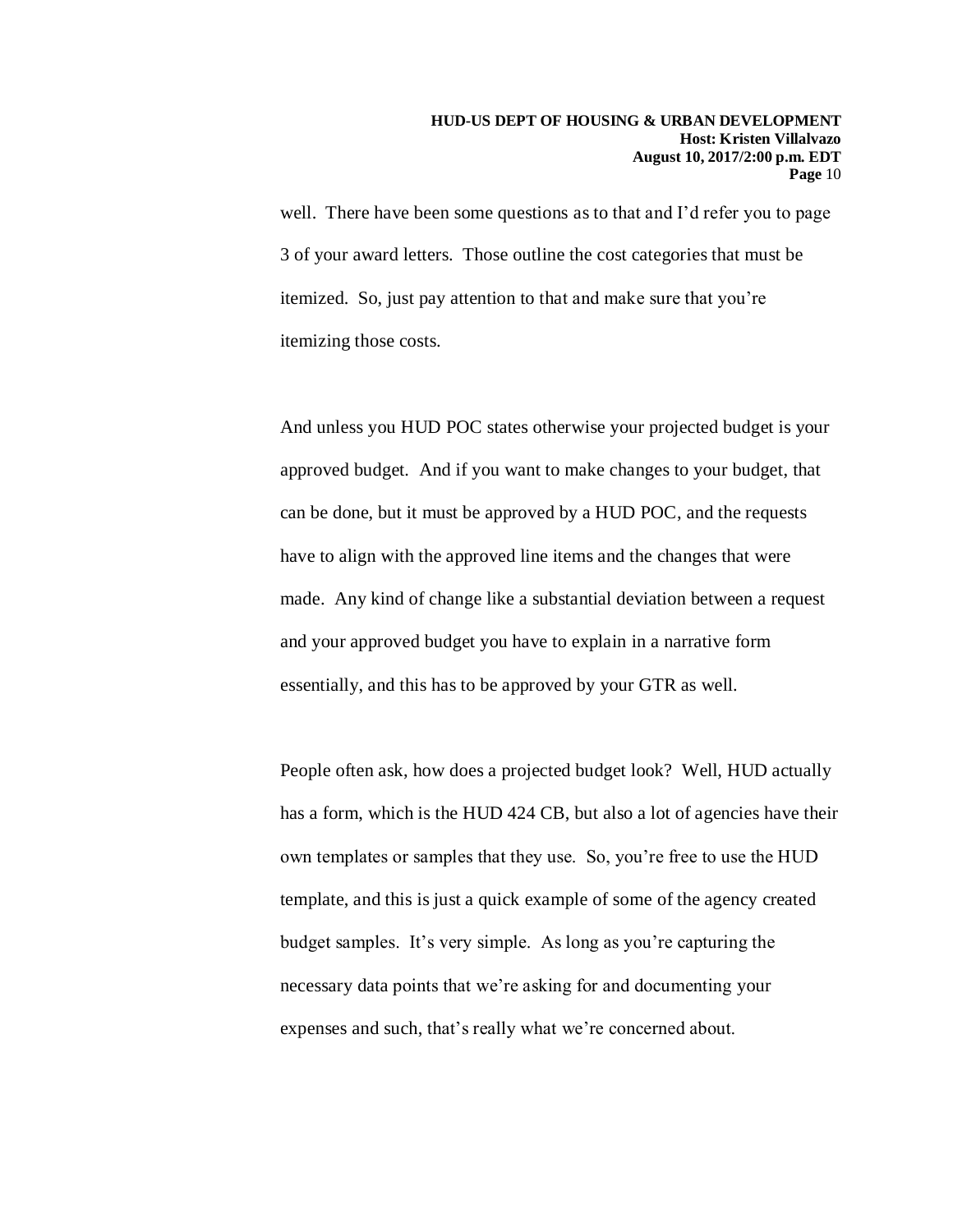This applies to parent organizations only. So, this is for state housing finance agencies, MSOs, intermediaries. So, even if you reimburse your subs at a fixed rate, we still require an itemized budget for expenses. And the amount that's going to be billed for the grant obviously cannot exceed the actual costs of providing in the service. So, actual cost is the key here.

You have to clearly explain the billing methodology that you're going to use to reimburse your subs or branches. There have been some questions for that, and there is part later that'll address that a little bit more. You're also going to want to indicate the process used to ensure that your fixed cost reimbursements again don't exceed actual costs. So, that's very important. And then you also submit a budget for how your administrative funds are going to be spent, and this relates to travel salaries, equipment, training, indirect costs.

Now, your projections for housing counseling grant activities, this is what you're proposing and what you think you're going to—what your agency—the activities that your agency is going to engage in the coming period of performance. So, you'll be entering these projections into HCS. Page 4 of your award letter will outline exactly how to do this, but very quickly once you're on HCS and you're logged in, on the top of the screen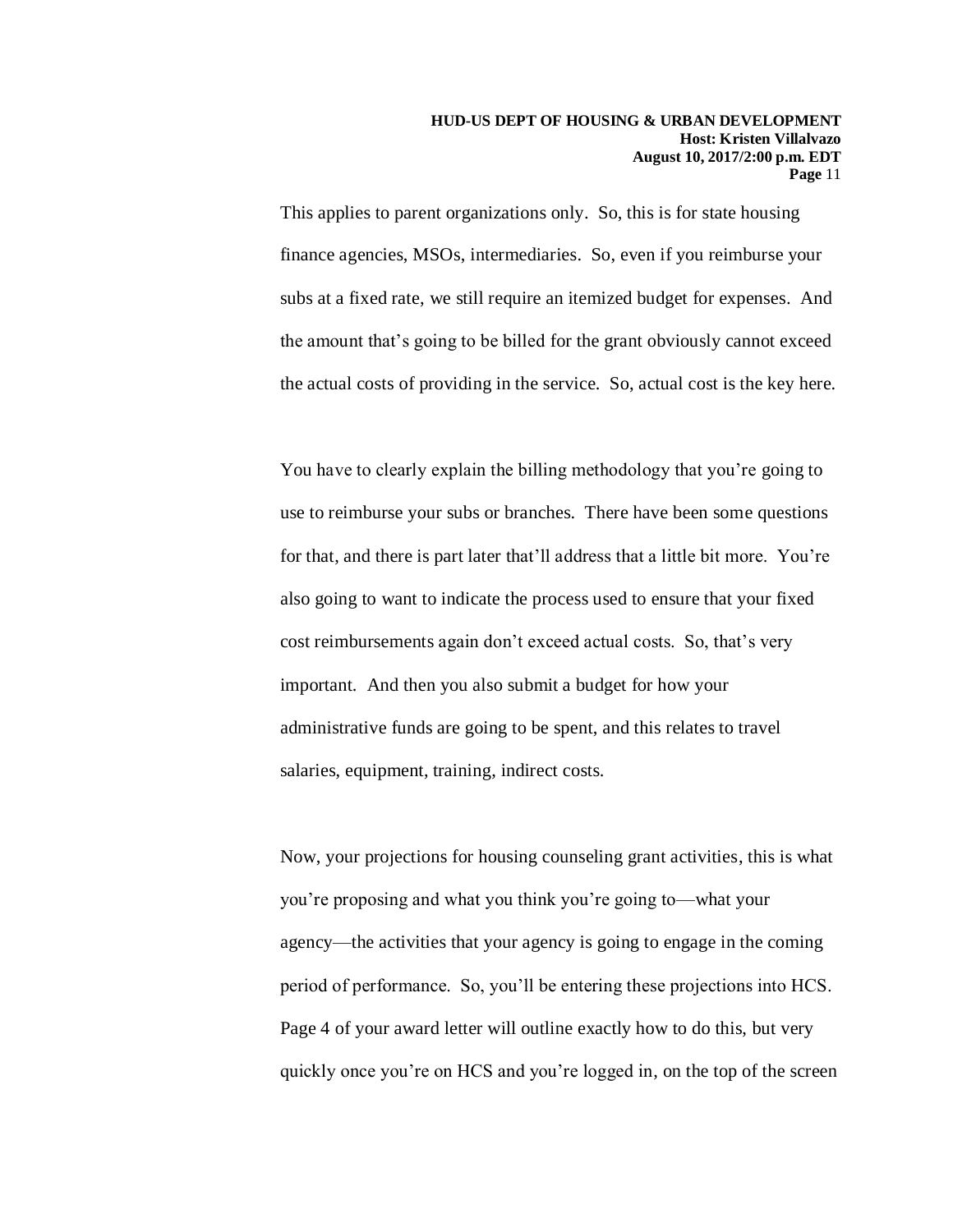you'll see a series of tabs. You'll choose NOFA 2017-1, and your agency this is assuming you're logged in as your agency. So, you'll save it as a draft, and then just know that you're only saving as a draft at that point. You have to actually submit and there is a separate button for that, which I'll show on the next slide. But you then have some time to go in and actually enter the projections at that point, and then once you're ready to submit, then that's a separate process.

I've also included some instructions if you want more detailed step-bystep ones. We actually did a webinar on this issue. So, you can view the presentation. There is also a written user guide that you can use as well. And again, this is an example of what it's going to look like when you log on to enter your projections in HCS. You'll see here that you'll save as a draft first on the bottom left tab or button. And then once you're ready, you have all of your necessary data entered, then you'll submit.

And again, this applies to parents only, but this is regarding the sub allocation list. This is also going to be completed in HCS, and it's under the budget allocation screen. You're going to have to provide a brief explanation of how your sub award amounts for sub-grantees and branches were determined. This has caused a little bit of consternation among some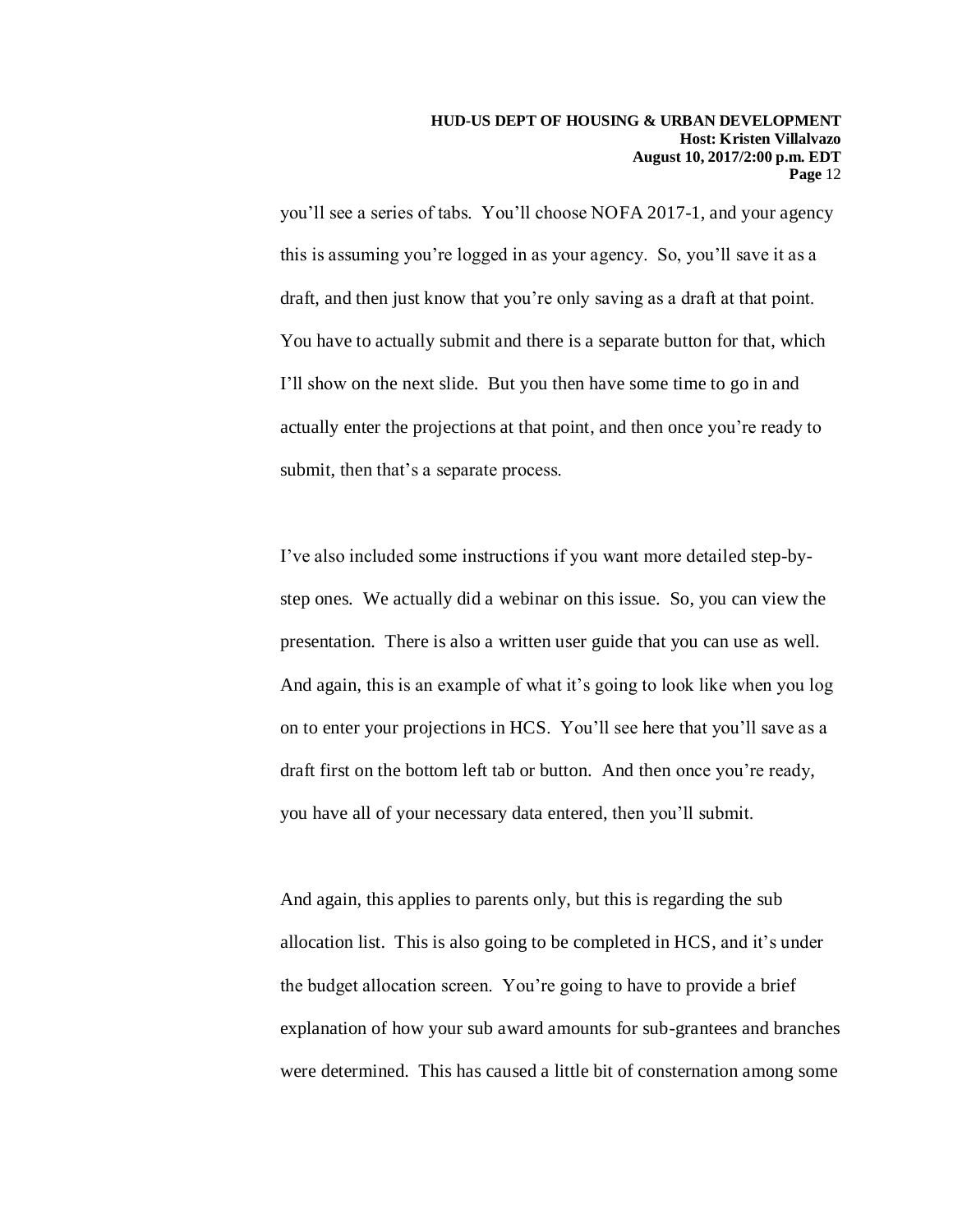of the parents. They feel there is not a lot of clarity in what this means. I'll provide an example later, but again, I think the emphasis here is a brief explanation. We're not looking for a very long narrative or something very detailed, but we do want an explanation of how you're determining, how you're distributing award amounts.

And this is a screenshot for parents again of what it will look like on your budget allocation page. You'll see total budget at the top and then your administrative funds, your indirect costs and then you'll have fields by quarter with all of your subs and you'll be able to enter in all the necessary information.

The last component of the grant award package was the client management system certification. So, this just means that you have to certify that you use the CMS system. There are many CMS systems that are approved by HUD. You can check this link to make sure that your CMS system is certified and approved by HUD to interface with our systems. This is very important for data integrity reasons and to make your life easier with reporting. Intermediaries, again parents, you have to list all relevant sub-grantees and the CMS that they're each using. So, this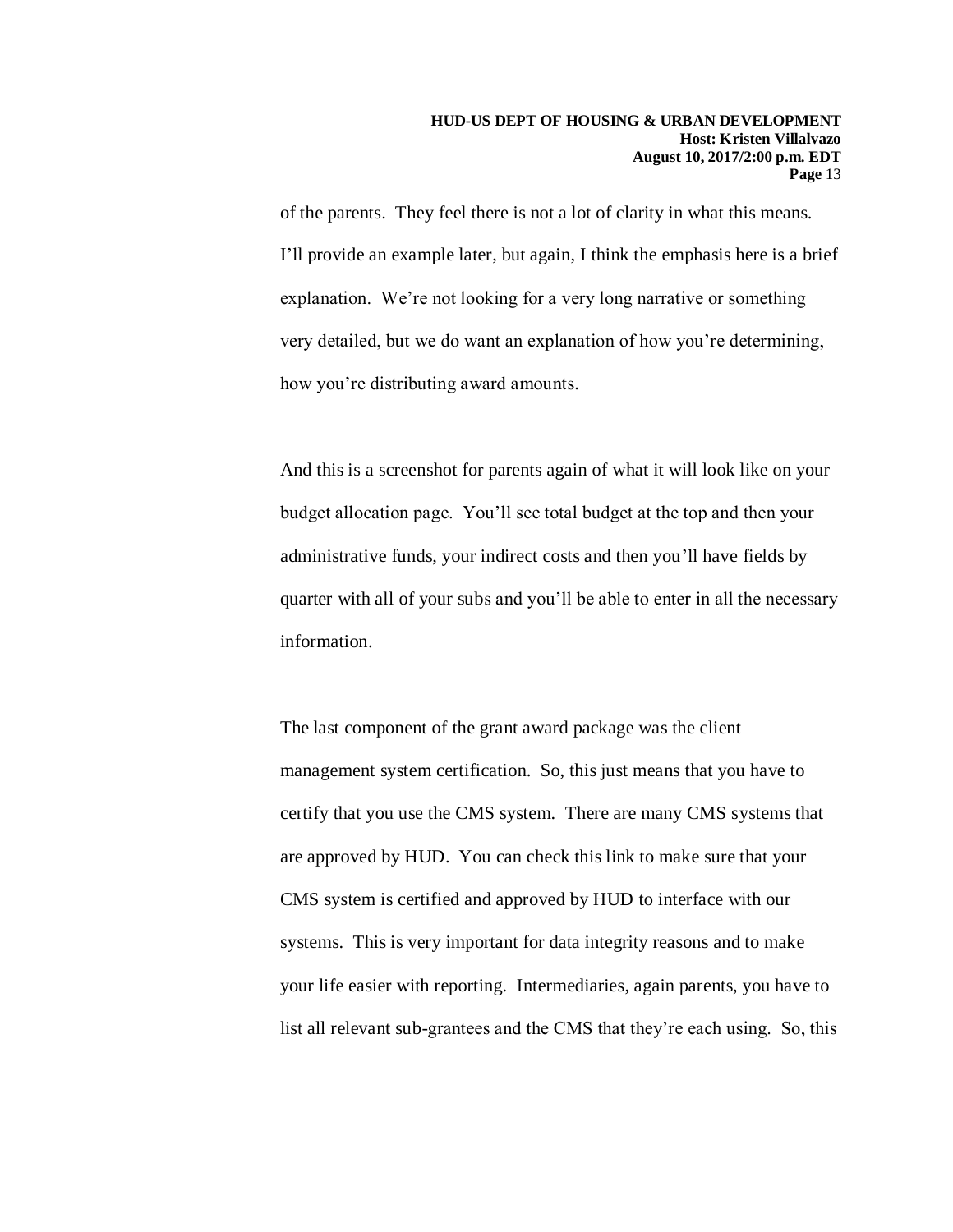is important as well. You can't overlook that, and we recognize that some of your subs may be using different CMS.

This is the meat of the presentation coming up. I'm going to talk about the grant agreement itself and the different articles throughout. Some of it I'll just briefly talk about, and other sections like section 4 or maybe section 11 we'll spend a little bit more time on.

Article 1 is just the general section, and it just outlines the general terms and conditions of our grant awards. It's going to have all of the heart of the legal citations, so, all of the applicable requirements, Dodd-Frank and our regulations 24 CFR 214, the NOFA reference system handbook, etc. That's pretty simple.

Now, the definition section, this is just for consistency across all of the documents that we're using. So, we're outlining key definitions that we're using and incorporating them into other places. So, this will be in the NOFA in our regulations handbook. Again, this is just for consistency across our documents.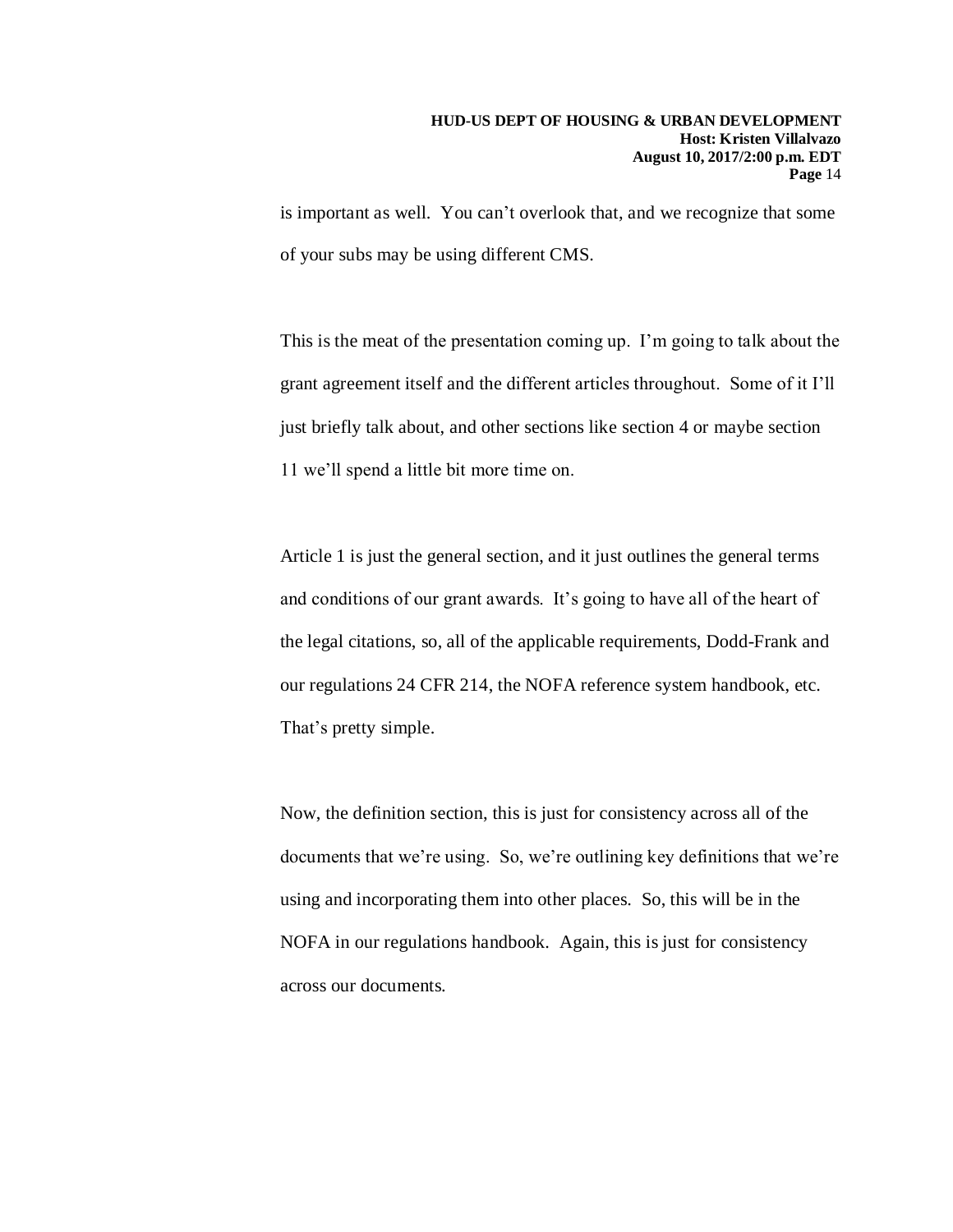Article 3 outlines the period of performance, and the important thing you need to know here is that again you can bill us for eligible housing counseling activities that occurred as of October 1, 2016, and that ends March 31, 2018. HUD POCs may grant no cost extensions. They do have this ability. It is subject to their discretion. If you are going to submit a grant extension request, you have to make sure you do this by March 1, 2018, and that's no later than 30 calendar days prior to that expiration of the period of performance. So again, March 1<sup>st</sup>, if you anticipate you need an extension you need to ask your POC no later than March 1st.

Article 4, this is a quite extensive one, and it covers several areas, the first of which is statement of work, and this is the scope of services that you're providing. The key here is that your activities have to be consistent with the 9906 you've submitted in your NOFA. And here are just some of the scope and statement of work examples—individual counseling, marketing outreach. You're all familiar with these—capacity building, training, and just continued grantee projections for clients to be served and request HUD approval for subsequent work plan.

So, the key here on this slide is that if you are going to make changes to your work plan, that's permissible, but again it's subject to the discretion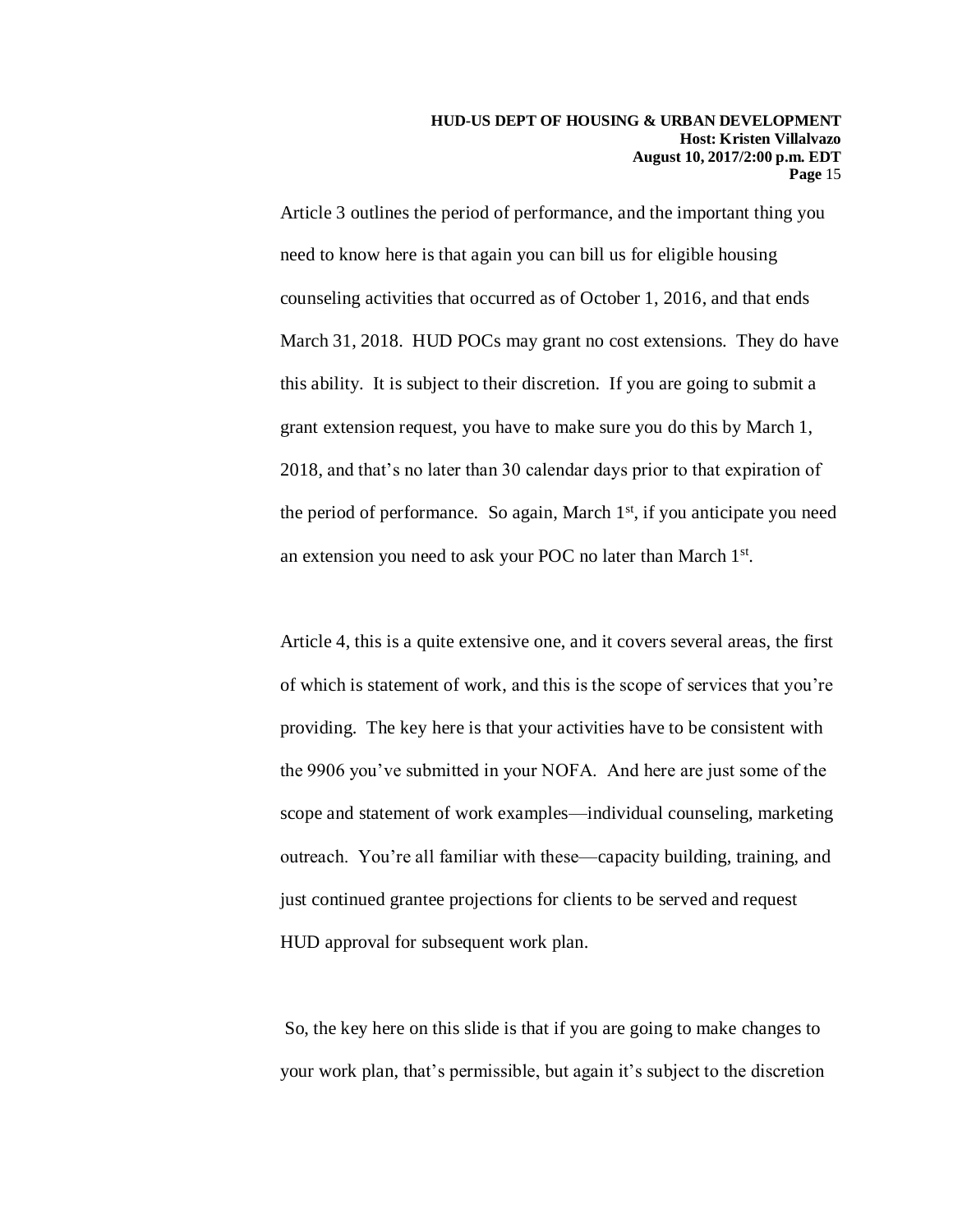and the review of your HUD POC. So, you would need to submit any proposed work plan changes to your HUD POC and wait for their approval, and that's how that works. Again, that's subject to their discretion, but we're generally pretty liberal with these things.

Now, the provision of services, this is very important part and these are also items that we look for in files when we do performance reviews. To be eligible for reimbursement the following activities must be performed and documented in your CMS. And this is something that I found personally when I do performance reviews. I find a lot of these components are missing and they're all very important to include so I'd like to go through them quickly but individually.

You have to have documented that you have a third party authorization or privacy policy statement. This has to be in every single client file. Similarly, the budget and financial analysis is a key of what housing counseling is about, and for each and every individual counsel client this needs to be in their file. A housing analysis, and this is really where you're evaluating the client's housing problem, their housing goals, how are they currently meeting their needs, these sort of things, the actual meat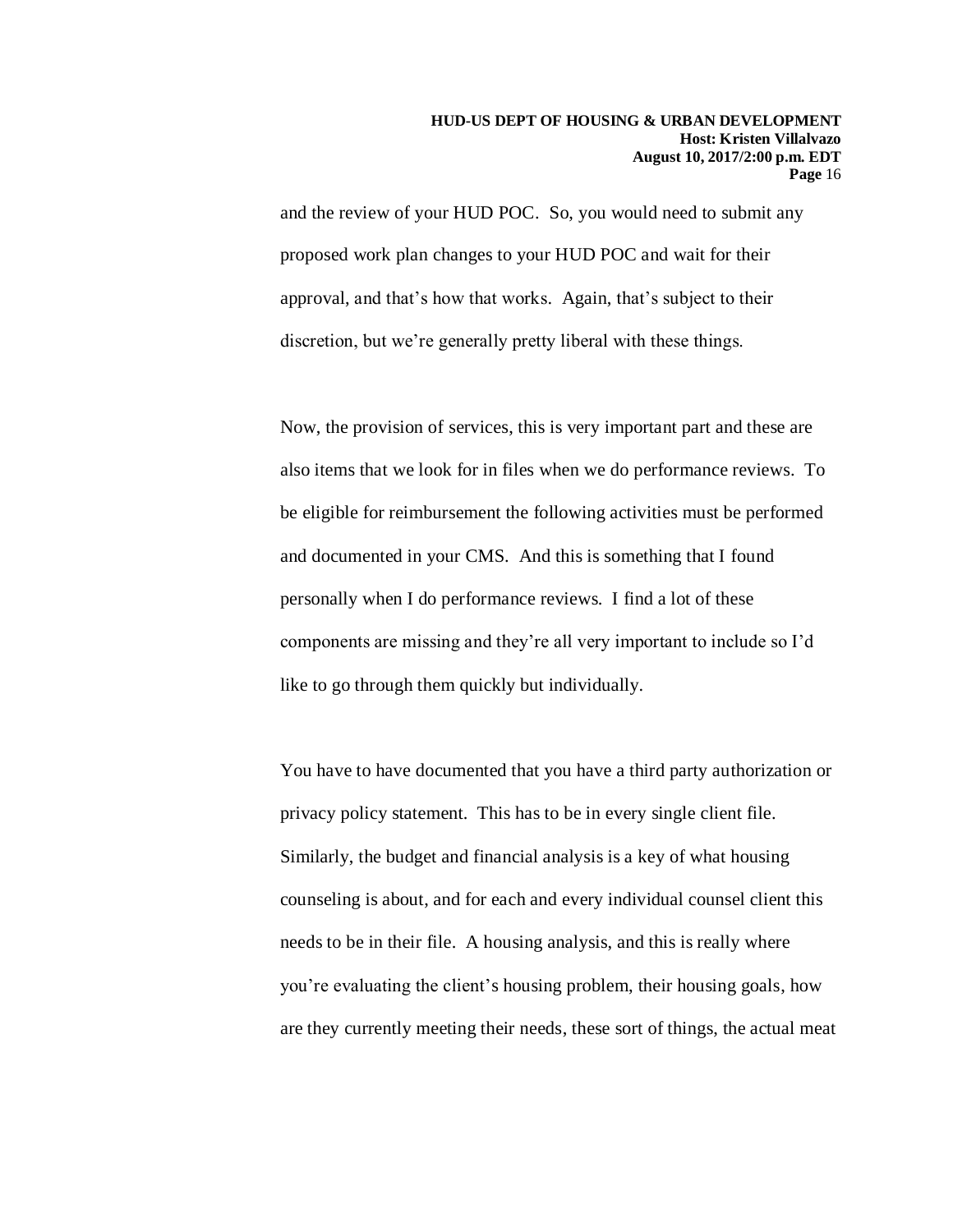of the analysis. The details are very important to document in your client files.

Similarly, and I find a lot of missing action plans, which is surprising because of how important they are and key to housing counseling in general because this is really where we're outlining what steps, the agency the individual counselor is going to take, but more importantly what steps the client is going to take. So, the action plan takes the client from where they are now and it takes them to meet the housing goal where they want to be essentially. And this is very important and necessary to document in the client file.

Also, discussion of alternatives, especially if we're talking about prepurchase, things like that, if FHA has mentioned. If we're talking about pre-purchase in general and we're talking about lenders and lending, the counselor has to document that at least three of the alternatives that there were at least three alternatives discussed or different options, and one of those has to be FHA programs as well.

This is another one where I found when I do performance reviews where a lot of agencies are doing the work of followup. They're calling the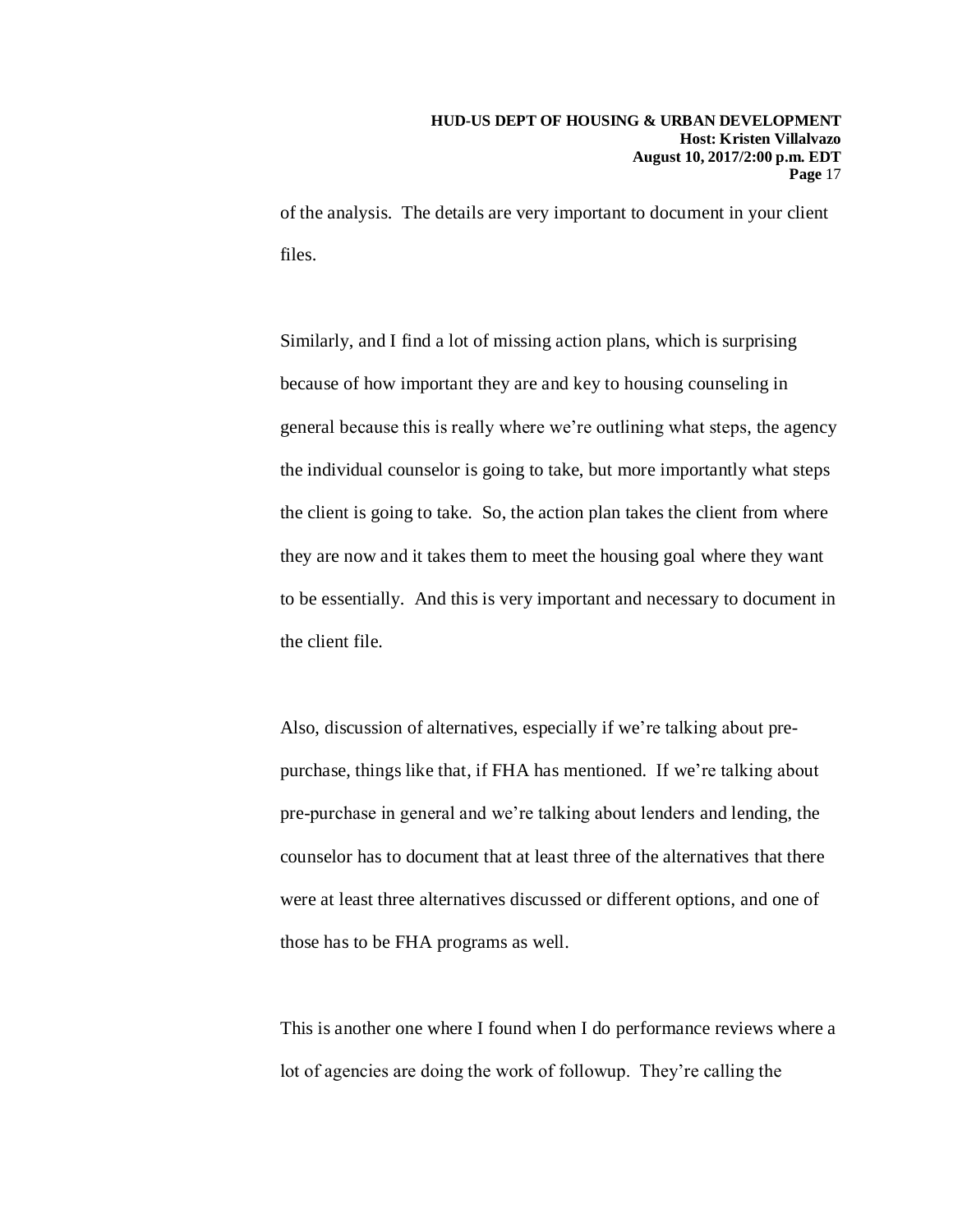clients. They're figuring out if they need any more help, but they're not documenting it well or at all. And this is really your time to shine and show what kind of impact your housing counseling has on your clients. So, we need you to document efforts you made to follow up, so this can just be a quick note in the client file, called on 08/23/17, spoke with client X, and they said they met their housing goal or not and then what you did to follow up and close out or terminate or continue services with that client.

And then the home inspection materials are really limited to pre-purchase counseling and homebuyer education. If you're doing either pre-purchase counseling or you're doing homebuyer education you need to give and document accordingly that you have provided for your protection get a home inspection and ten important questions to ask your home inspector. Both of these documents are available on HUD Exchange and on the HUD Clips, which stores all of the HUD forms. And we've cited the HUD form for the four-year protection get a home inspection and you can easily print those out and just give them to your clients in black and white.

Now, group education, to be eligible for reimbursement for group education, the grantee, the sub-grantee or the branch has to provide formal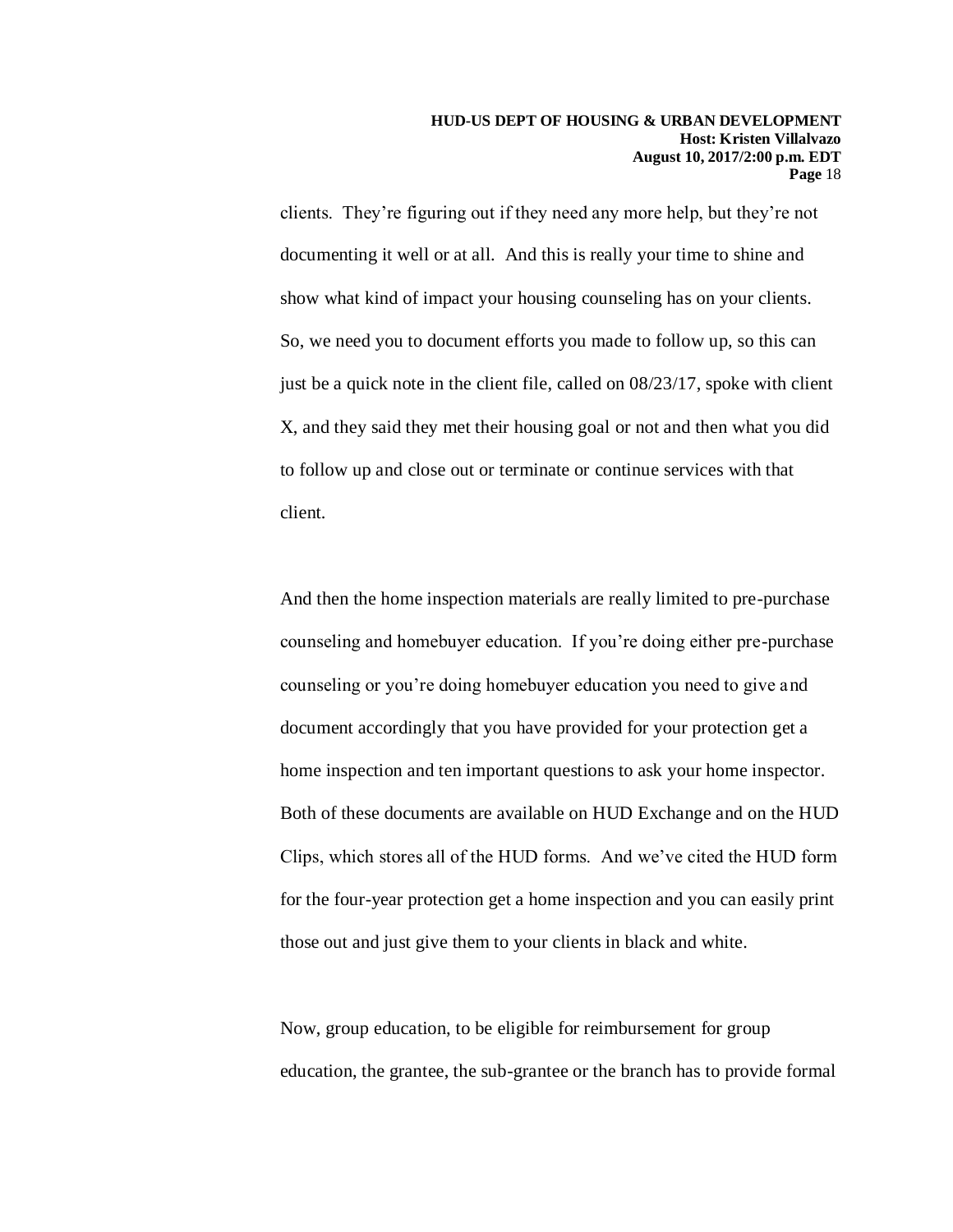classes and these have to have established curriculum and instruction goals.

Also, there is mandatory referral component here. So, you're agreeing to serve all individuals that are referred to you unless you don't provide the service of that's sought, you don't have the resources to provide this service maybe financially or capacity wise, or you don't have an available session during the time that individual need to see someone. So, those are all reasons why you wouldn't need a mandatory referral in those instances.

Now, these are the requirements. I'm not going to go through them in detail because they are outlined in the grant agreement, and we've talked about and touched on many of them. Just you have to use the CMS. You have to keep your profile up to date on HCS. Any investigations, particularly this applies to everyone, but if there are investigations happening, you need to disclose that to your HUD POC, and you need to subsequently cooperate with any kind of document request, review request, things like that. And generally here again, you're just saying that you're going to comply with all of our regulatory and handbook requirements.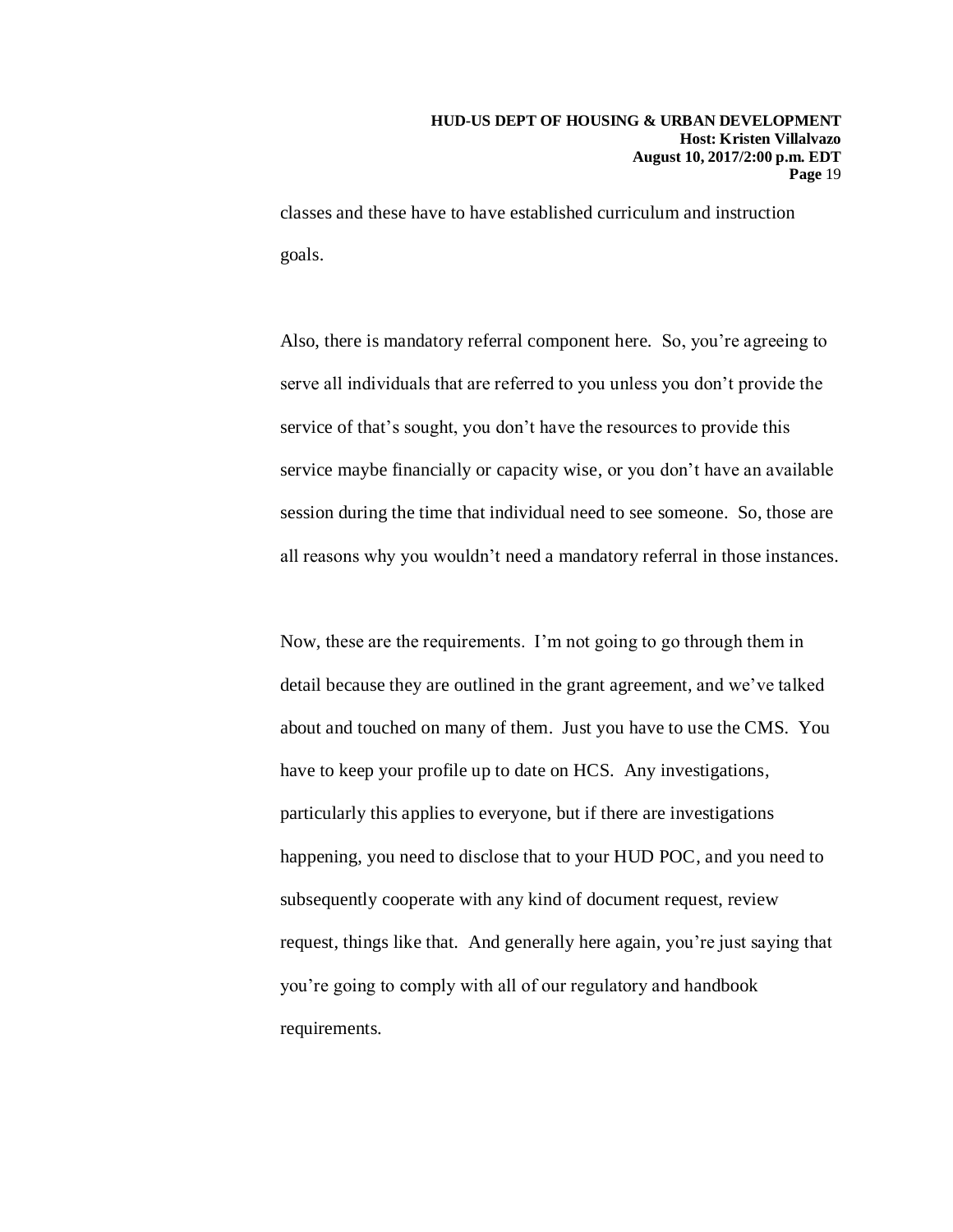An additional assurance and certification that we require is the election law violations. This is just certifying that no one employed by your agency has been convicted of a violation under federal law that involves election for federal office. And if anybody has been convicted of such a violation they cannot be employed at your agency if you were to receive this grant. And then again an assurance that you are familiar with and have reviewed the costs principles and 2 CFR part 200.

This is specific to parents again, and I'll kind of point that out as I go along, which ones are only specific to parents. This is one slide where that is the case, and here all we're saying is that you're responsible ultimately as the parent for your subs' compliance. So, you need to make sure that they're reporting on time. That they're complying with our regulations, our handbook requirements in general and then if not that you're taking action and you've outlined what action you're taking to resolve the problems to bring them back in the compliance.

You also have to maintain copies of your sub-grant agreements. These can very formal or relatively informal, just we need evidence if we were to do performance reviews and maybe for investigations, that sort of thing.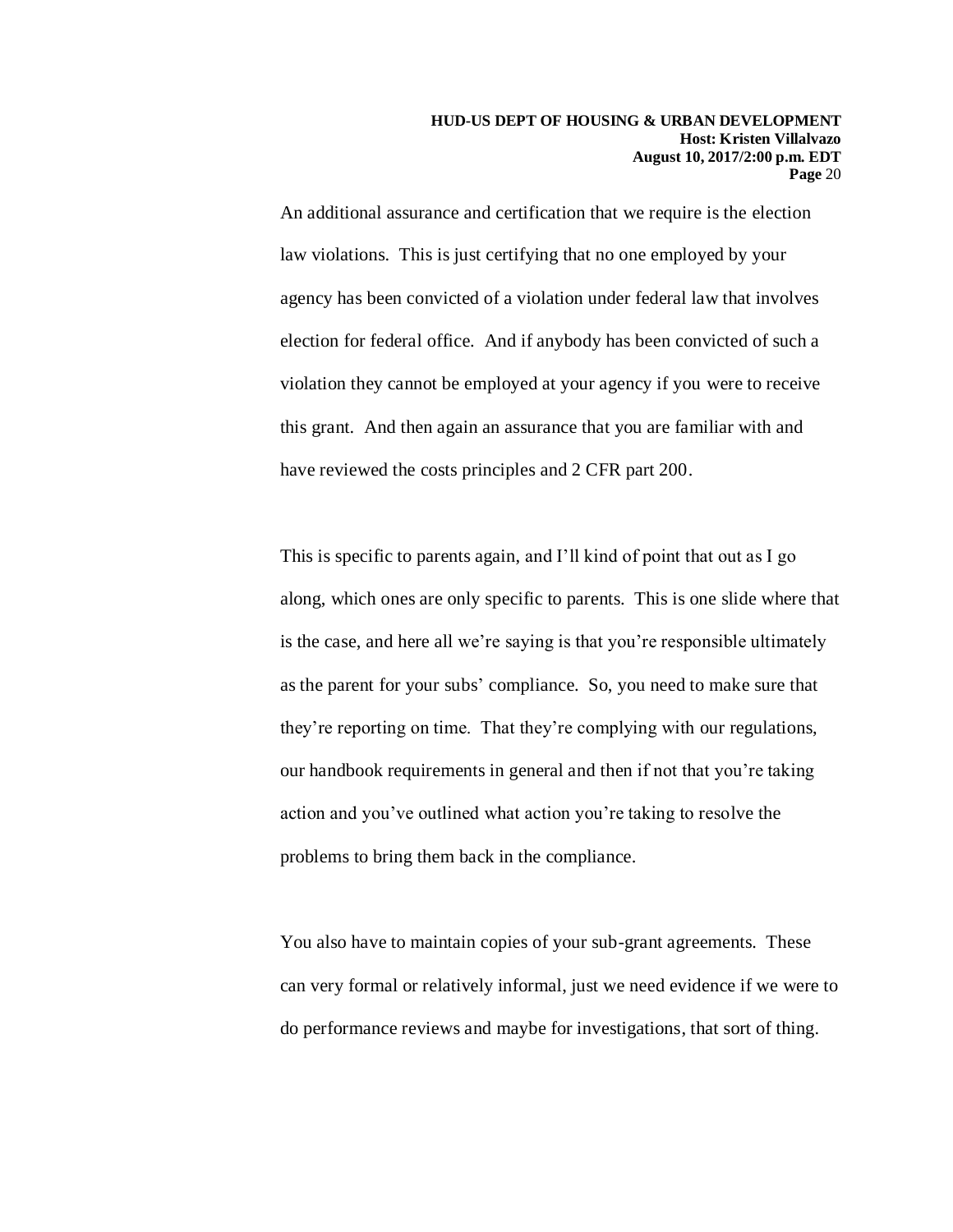These aren't anything we're asking you for, but they should be made available and kept should HUD need them.

Now, this applies to everyone. The gist of this slide is that you can't contract out housing counseling services. There are types of activities that you can contract out. One very popular example is web-based education is permissible. You can do a sub-grant or contract out for the purchase of supplies and materials that you need for the housing counseling program and then specific to parent agencies, again, this goes back to the oversight of your subs. You have to ensure the quality of the services meets or exceeds HUD approved LHCA standards. So, for those who are individually admitted to our program as HUD approved local housing counseling agencies, your subs are subject to the same requirements. So, think of it in terms if they applied on their own would they be able to become a HUD approved housing counseling agency, and that's where we need them to be.

Now, should you amend your sub-grantee or your branch list or the corresponding sub-grant amounts, you need to also submit a written request to HUD to do this, and you also need to clearly delineate the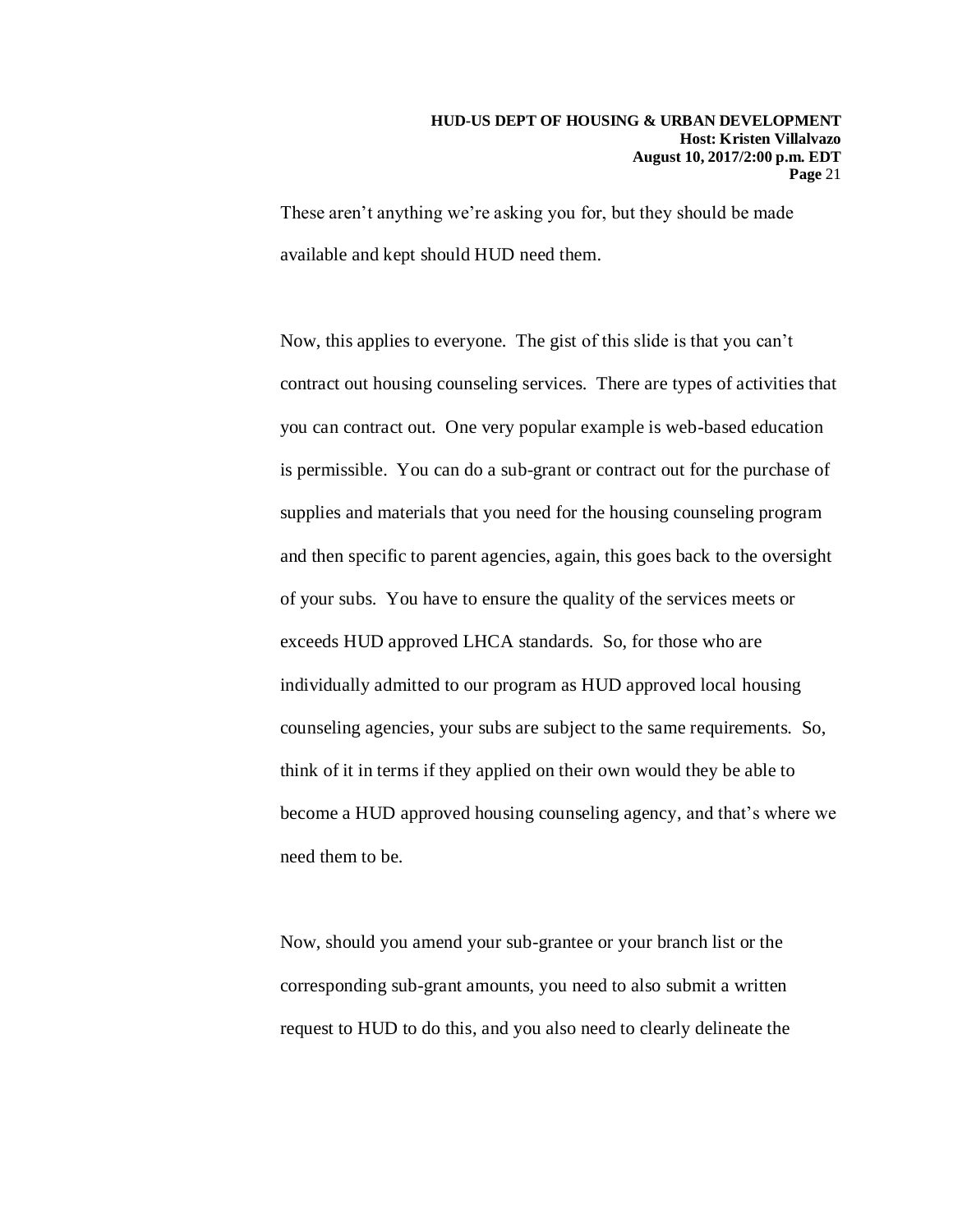mutual responsibilities that you're sharing with your subs in the agreement itself.

And again, this covers administrative requirements, but this also goes back to what you have to tell your HUD POC should you make any changes, and this is the organizational change. So, if you're making a change to your organization, maybe a merger or being acquired or any kind of organizational in general, maybe a leadership, you also need to report that to your HUD office housing counseling point of contact. Also don't forget to update any of the pertinent contact information in HCS. It's very important that's kept up to date, and we do require that you validate quarterly that information is correct.

Now, succession plans, you have to make reasonable efforts to facilitate the continuation of services, for example, should someone leave, so we want to know that you have an appropriate plan in place to keep the program running.

Leverage resources, this is something we've built in to the NOFA actually. We ask you in the NOFA to list your leverage resources, and we're not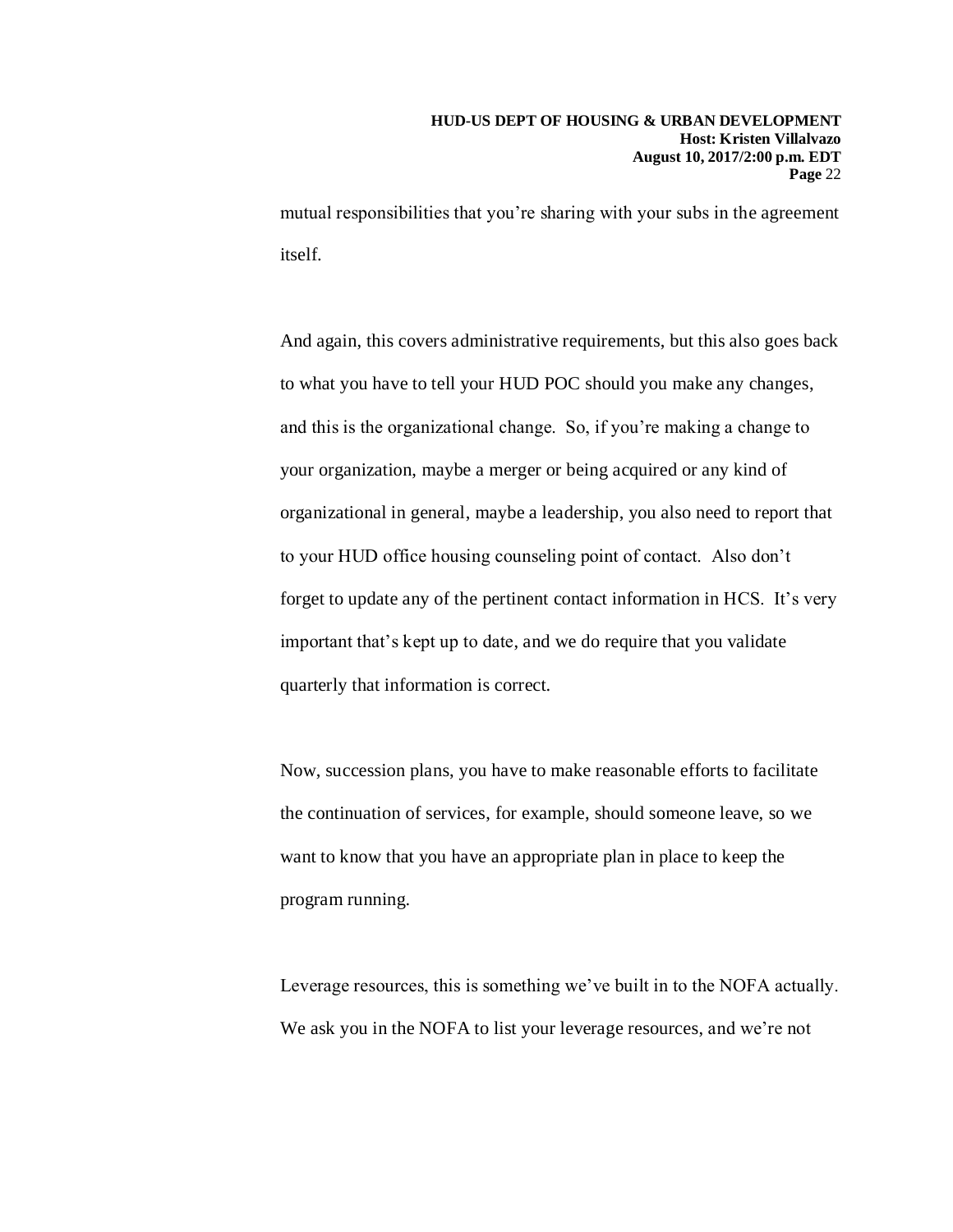asking for you to send it here. Again, we ask for that in the NOFA. So, just keep that documentation, again should HUD ever ask you for it.

And this is just a quick recap really. So your HUD GTR or POC is your main contact, and that's going to be on your 1044. You're going to use your HCS. You have to have a compatible HCS system and certify that you do so. This is very important because this is how you're transmitting your 9902 data, keeping current with making sure that HUD has a validated point of contact, those sort of things.

You can always reach out to us, and we'll mention this again at the end of the presentation, but [housing.counseling@hud.gov.](mailto:housing.counseling@hud.gov) It's staffed by several Office of Housing Counseling employees are constantly monitoring and filtering and routing questions to the appropriate individuals within the office. So, please feel free to send us an email there. And that's just one other convenient way to communicate with us.

Article 9 covers price. So, a lot of this again, we've covered as well, but this is a reimbursement grant of actual cost. You have to seek prior HUD approval for any work plan changes, any budget revisions, allowable costs. Some of you indicated a maximum grant amount that you wanted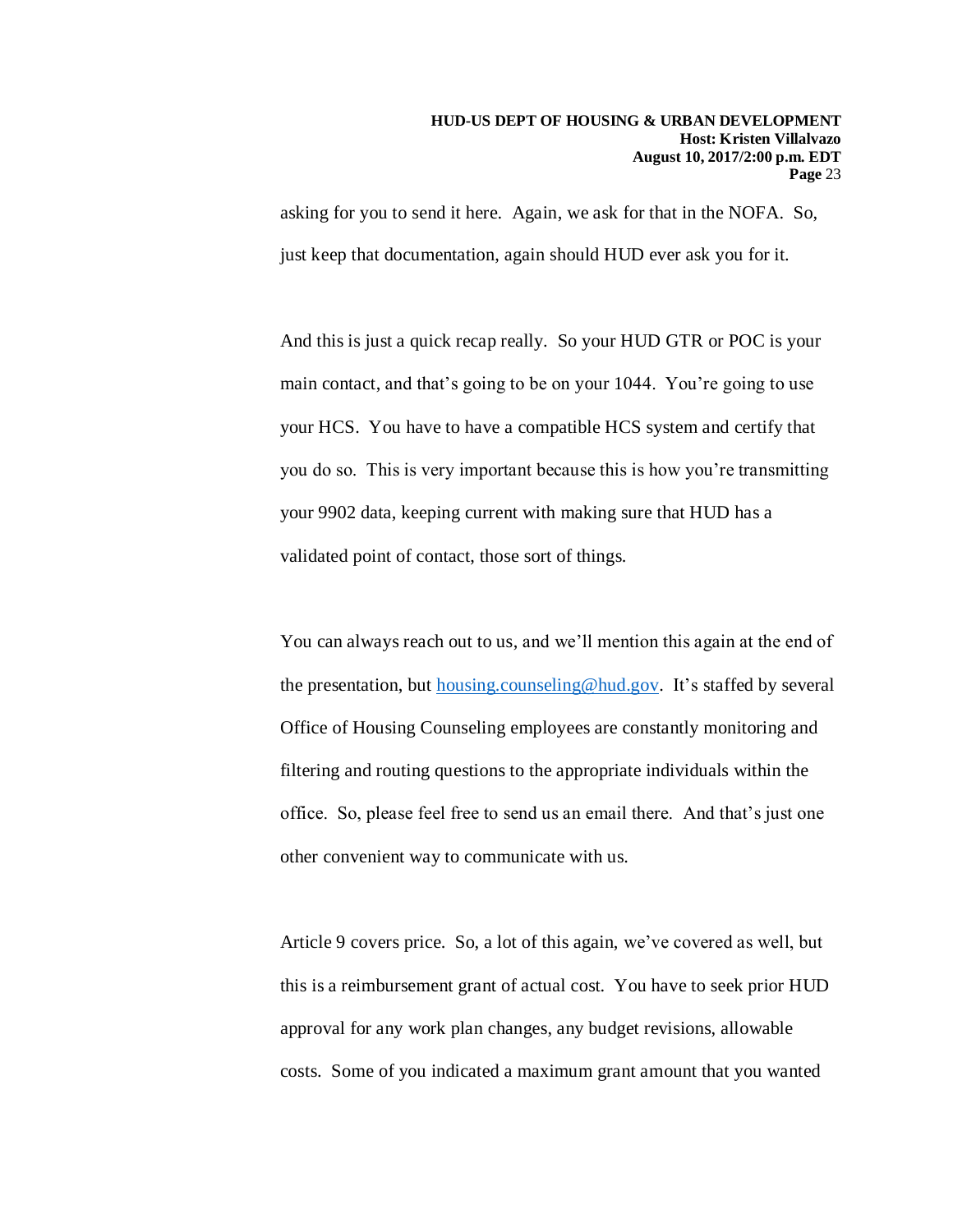or maybe a cap. Indirect cost rates we've already talked about, the three options you have, and that's submitting your NICRA, taking the 10%, or just not billing us for indirect cost.

Now, this applies to a lot of you. So, you may have multiple funding resources for your housing counseling program. Now, grantees can bill HUD only for the portion of counseling services that are not reimbursed from any other funding source. So, we don't have any overlap here and double billing is really the gist of this slide. And this is something that's also verified upon performance review. So, we'll take a look at these things and make sure that you were not billing HUD for services that you had already been reimbursed for from another source. So, again, we can request that data. We'll review that data during the performance review. That's very standard procedure. So, just be aware, that's prohibited.

Now, ineligible costs, really this comes down to not including noncounseling related items. So, if it's not related to housing counseling, generally there is a restriction on billing us for it. Examples would be food, child care, maybe doing a group class, that sort of thing. Those are not things that are paid out by our grant. And you can get further details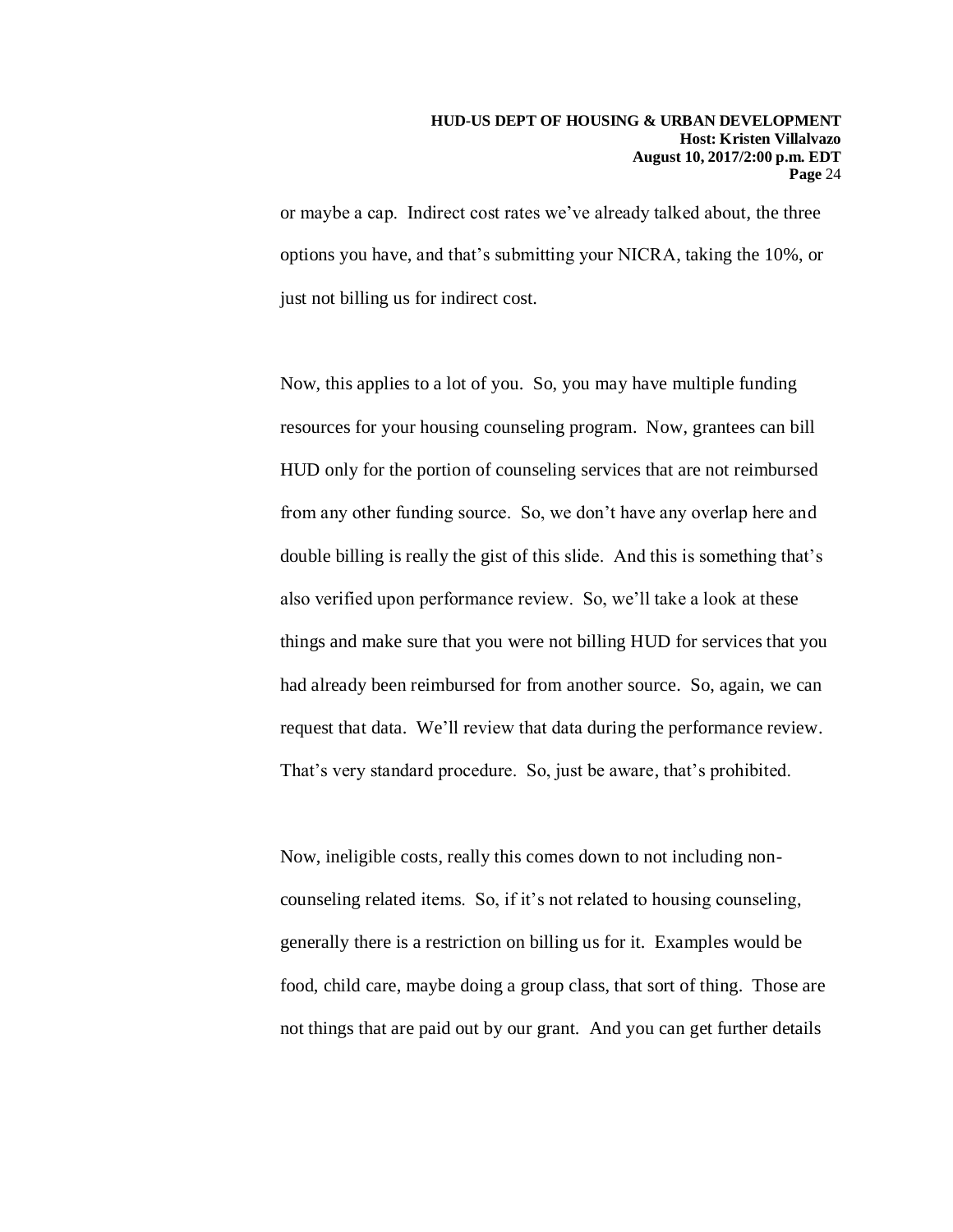by going to 2 CFR 200, which outlines allowable cost and our handbook as well.

Article 10 is important because Article 10 outlines how you get paid as a grantee. So, the general way that you're going to get paid is through eLOCCS, and so before we had another system that some of you are familiar with where you called in, it was the voice response system. That's no longer available. Everything is now done electronically through eLOCCS and LOCCS. And you submit a payment request. Your HUD POC will review that request. We will ask for documentation of expenses, client file lists during your quarterly reports, and then at this point it's up to the POC to either request more information if needed or to release those funds for payment.

And like I mentioned, everything switched over to eLOCCS. So, we no longer have that voice response system. You have to submit to your HUD POC by email, and if you need a user guide there is a helpful on the HUD website. And you can also just Google HUD LOCCS user guide and it will come up.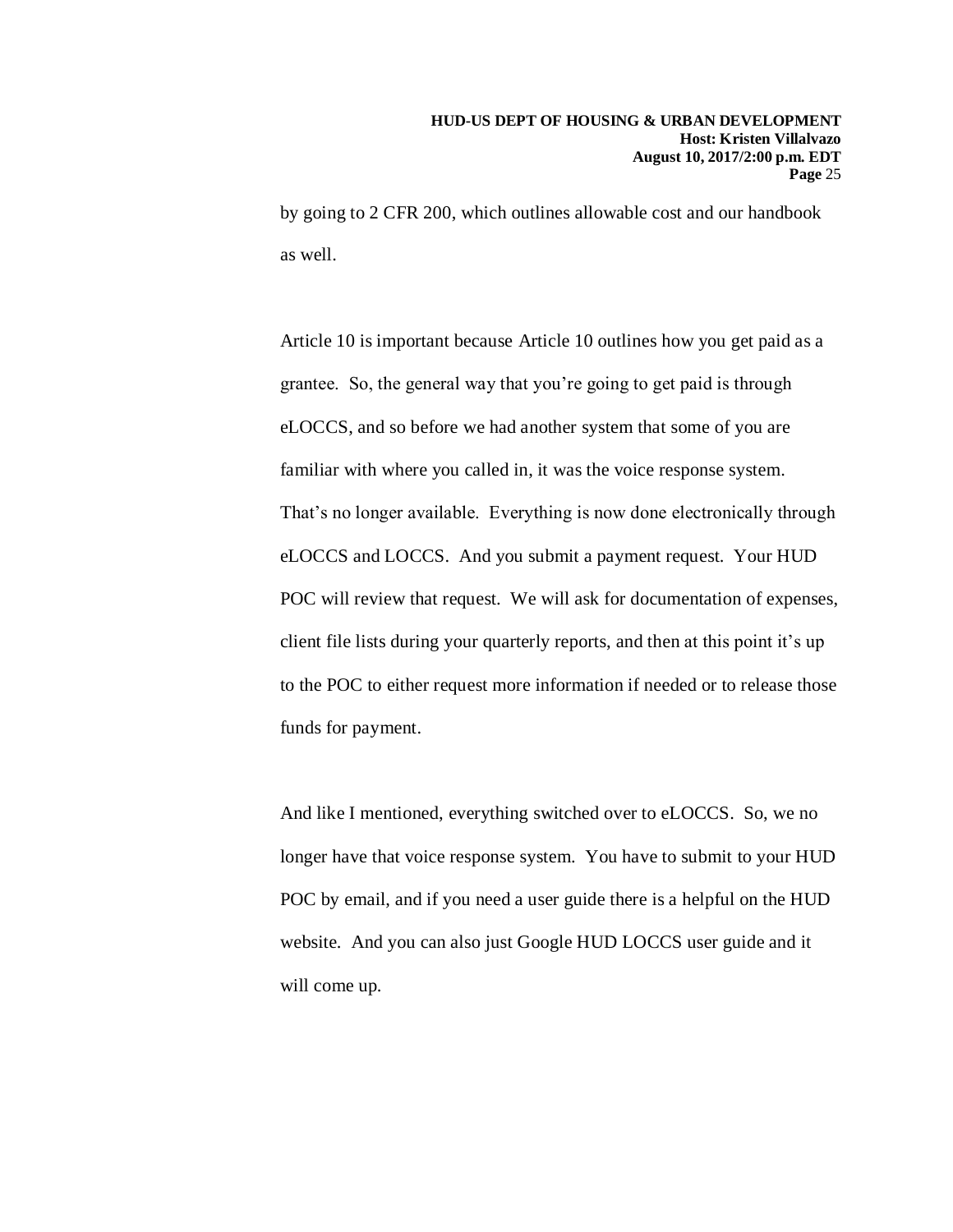Now, as grantees, you're only allowed to draw down the amount necessary for actual immediate cash need. So, the key here is actual again, like actual costs. For LHCAs, you're required to disperse funds within three days of drawdown, to have branches. Parent agencies, you're required to disperse funds within 30 days of your drawdown to your subs. So you have 30 days to distribute to your subs after drawdown.

And again, you may see that we're harping a lot on documentation. This is very important since it is a cost reimbursement grant especially. We need you to maintain documentation of direct cost. This would include invoices, receipts, canceled checks, the indirect cost rate agreement that you submitted, client file number list and we'll go over that in a little bit, and the documentation of personnel expenses. This isn't something that you are going to submit quarterly or on your final report. Your GTR or your HUD POC rather may request this information, and again, these are things that are standard for us to review during performance reviews. So, again, just be mindful to maintain documentation of all direct costs and be very careful to store that appropriately and make it available for review should we need it.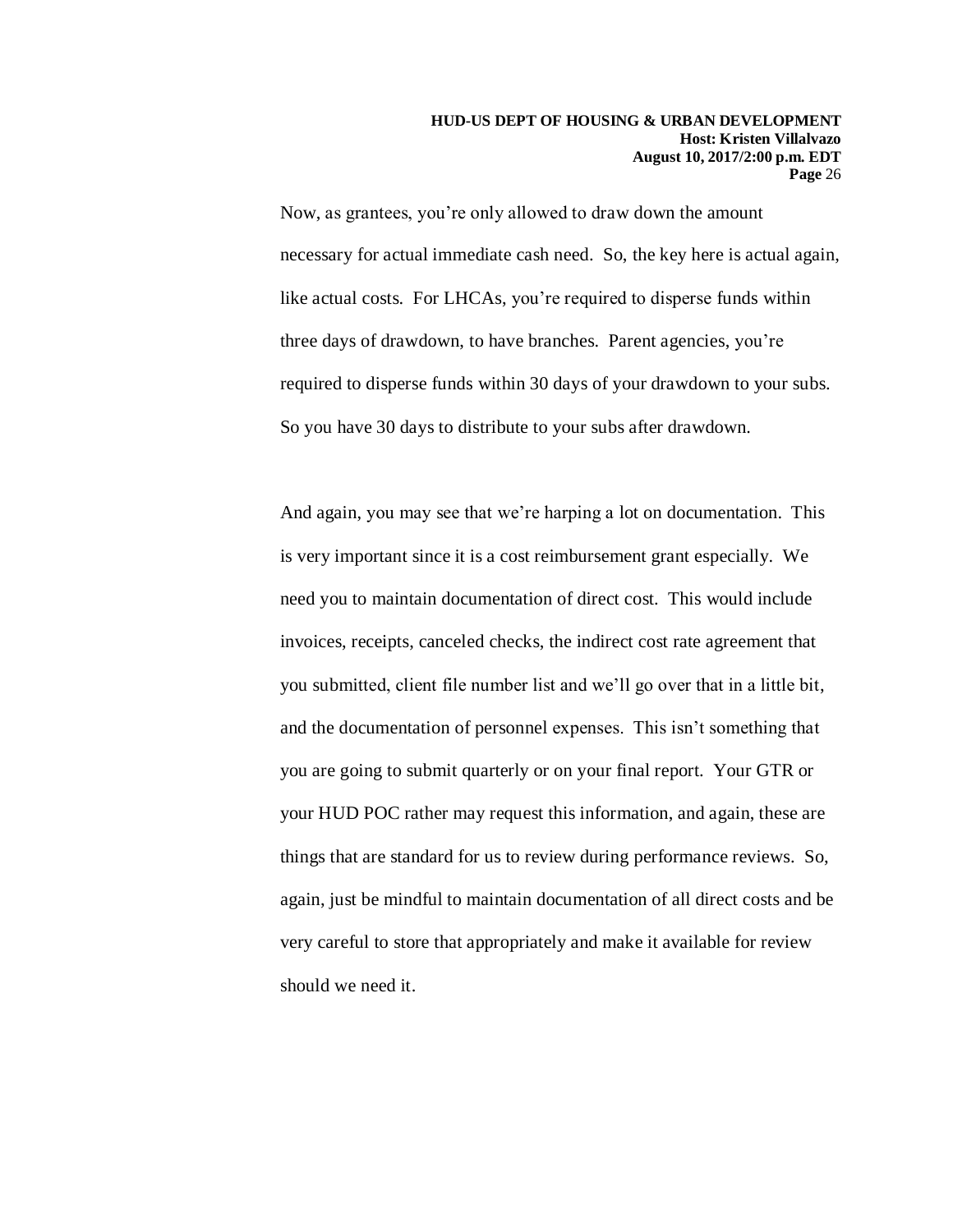Further documentation that you'll have to maintain, any kind of marketing and outreach initiative that you are engaged in, you'll want to maintain appropriate documentation. These can be brochures related to your housing counseling program, any kind of printing that was associated with it, time you spent on your marketing for your program. Just as long as you maintain invoices that's what we're looking for.

And for travel and training these are also permissible costs, but they have to be documented again with invoices, receipts, all of the usual. The key here is specificity again. So, for administrative costs, we're looking at actual costs incurred in administrating the program. So, this will be personnel reports, management costs for your non-counselors. You have to indicate specifics. So, who was the counselor? How much time did they spend? Who was the individual been counseled? Those sort of things; you need to be able to tie that all together and create a story so that imagine a HUD employee going in to do performance review and opening up a file. We could tell the whole story from the documents contained within.

You also have to maintain any kind of documentation associated with equipment or capacity building. This can be your computer systems, your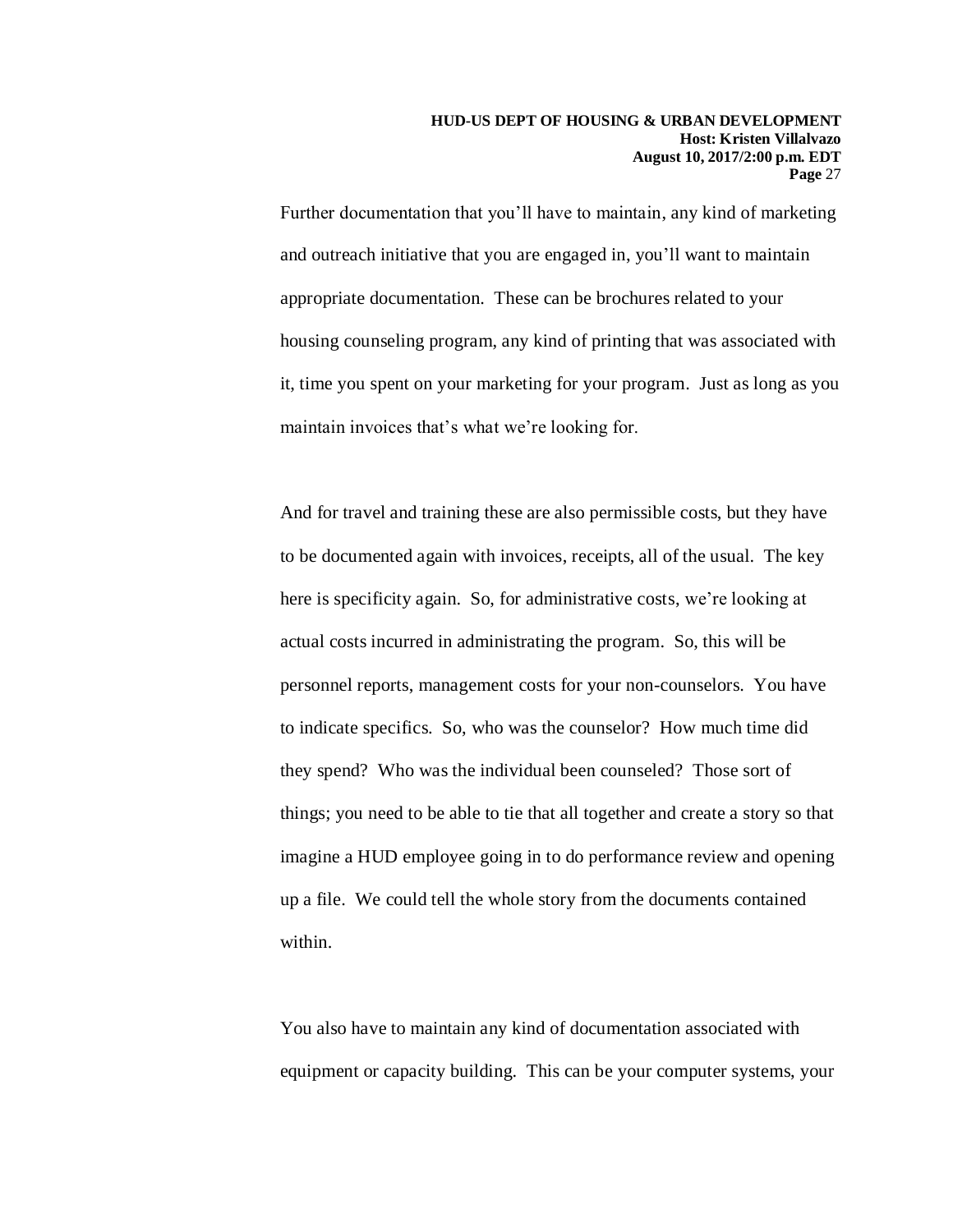office equipment, costs associated with actually hiring additional staff and again, just maintain proof.

Again, this is very important, and things that I noticed I outlined earlier during performance reviews that I saw were missing from these client files, but it's very important that you document the actual time that's spent with each client. So, even in 15-minute increments, that sort of thing, we're looking for actual time here. So, as detailed as you can get. This would include the beginning and the end of the session. And your CMS actually should have these fields built in for you to enter this information. So you won't have to manually input it like write it down or anything in the file.

Again, I can't stress enough how much I know counselors are doing followup, but not documenting it accordingly. So, please make sure you're giving yourself credit and just document this appropriately.

So, the client list, we get a lot of questions about this. What does it look like? What does it have to have? What are the necessary data fields? Those kinds of questions; I think this slide will answer that for you. In the next slide we'll actually provide an example of a list. It's quite simple.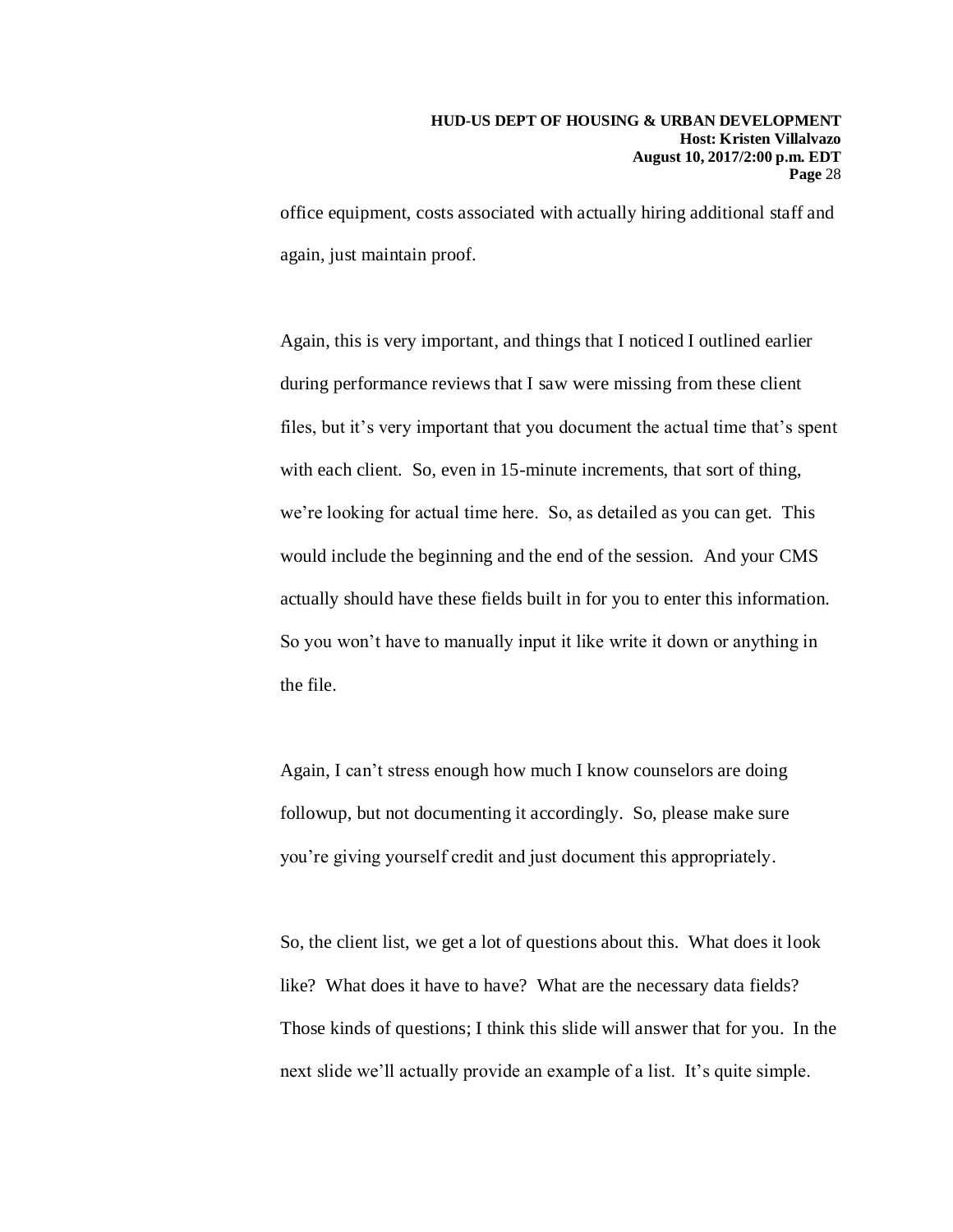What we're looking for is your individual client and group education file numbers. Many times this is already organized by your CMS. It assigns individual numbers associated with either your group education classes or individual clients. So, the client list also has to have the activity attributed to the relevant quarter and then cumulatively as well the total for the grant year.

So, you're tracking two things, the activity of the quarter itself. So if you're reporting for quarters one and two and three or one and two, then you need to break it down, but remember, if you're reporting one, two, and three, the third is the cumulative one, or the fourth. You're adding up as you go along, just keep that in mind. It's cumulative for the grant year.

You'll also include the type of counseling administered or the education provided, the name of the counselor or the other employee that provided a service, the duration again: hours and minutes, and the total amount of funds that you're charging us to the grant. Also, branch or main office location where the client was served, if that's applicable, you'll want to indicate that.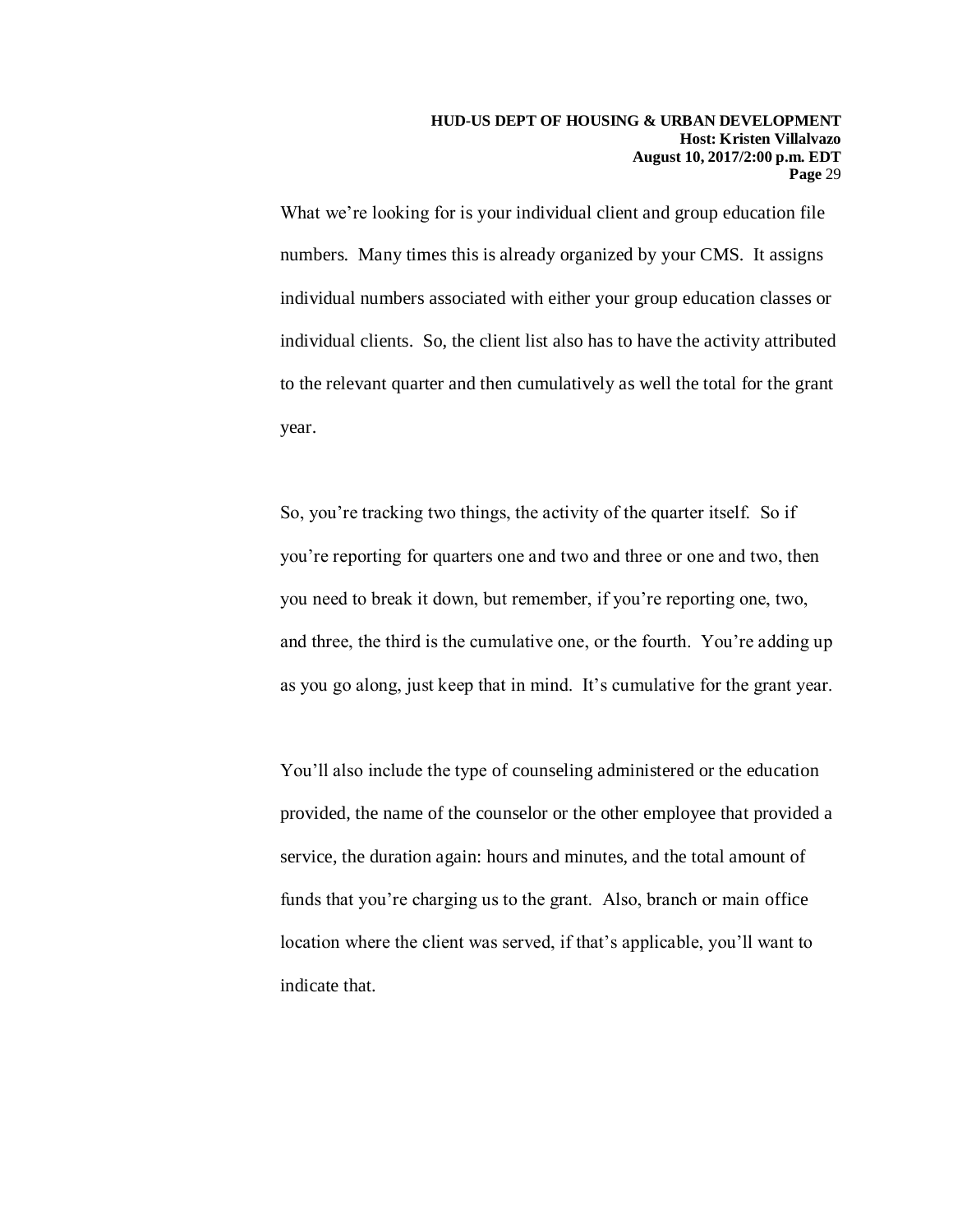Again, here's just a quick example of what a client list looks like. In the main fields here, the ID, the type of counseling, the counselor, hours charged, the hourly rate, and then the total amount.

Now, this is a new requirement, relatively new under 2 CFR 200.403(i) and you can read the full text of that on your own. I won't bore you with it, but it does set standards for how grantees have to document their personnel expenses. If you're going to charge these things, salaries and wages to federal awards, they have to be based on accurate records of the work performed. Again, just keeping track in minutes and hours of the work performed, who performed it and with whom.

This is just more detail about what I just outlined. The charges, they have to reasonably reflect the total activity. You have to outline what was federally assisted and any other activities that were compensated for and support the distribution of the salary and wages among specific activities or cost objectives. If the employee is working on more than one federal award, which is very common, a federal award, a non-federal award, indirect cost activity, direct cost activity, if there are distinctions, we need to have documentation on how you're supporting that distribution of salary and wages among these objectives.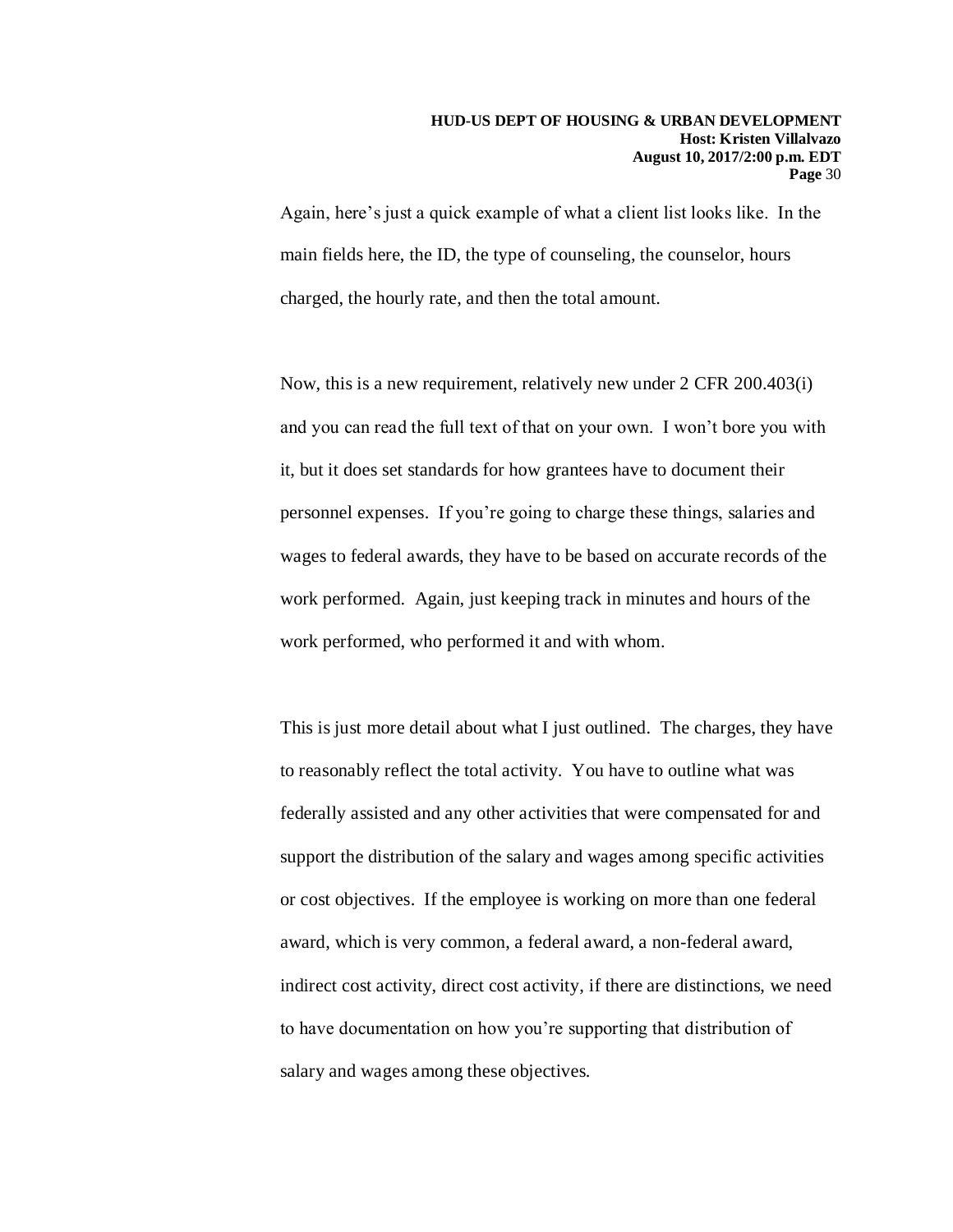Again, budget estimates, they don't qualify as support for charges to federal awards alone. They are just estimates.

This is a sample timesheet and most of you are quite familiar with this. Your systems probably generate this as well, but we're looking at the funding code, which is the grant activity, the work performed, what kind of counseling, your activity code and the number of hours and the day of the month. This is just a sample you can use.

Now, I referenced earlier Article 11, and this outlines quarterly reporting deadlines. Again, to recap the period of performance is October 1, 2016. That was last fall so you can bill us going back to October 1, 2016 for eligible housing counseling services, and this period of performance runs all the way through March 31, 2018. It's an 18-month period of performance.

In your quarterly reports, you have to include all information that's indicated in the grant agreement. We recognize here there are issues, again, recognizing the fact that many of you did not receive your grant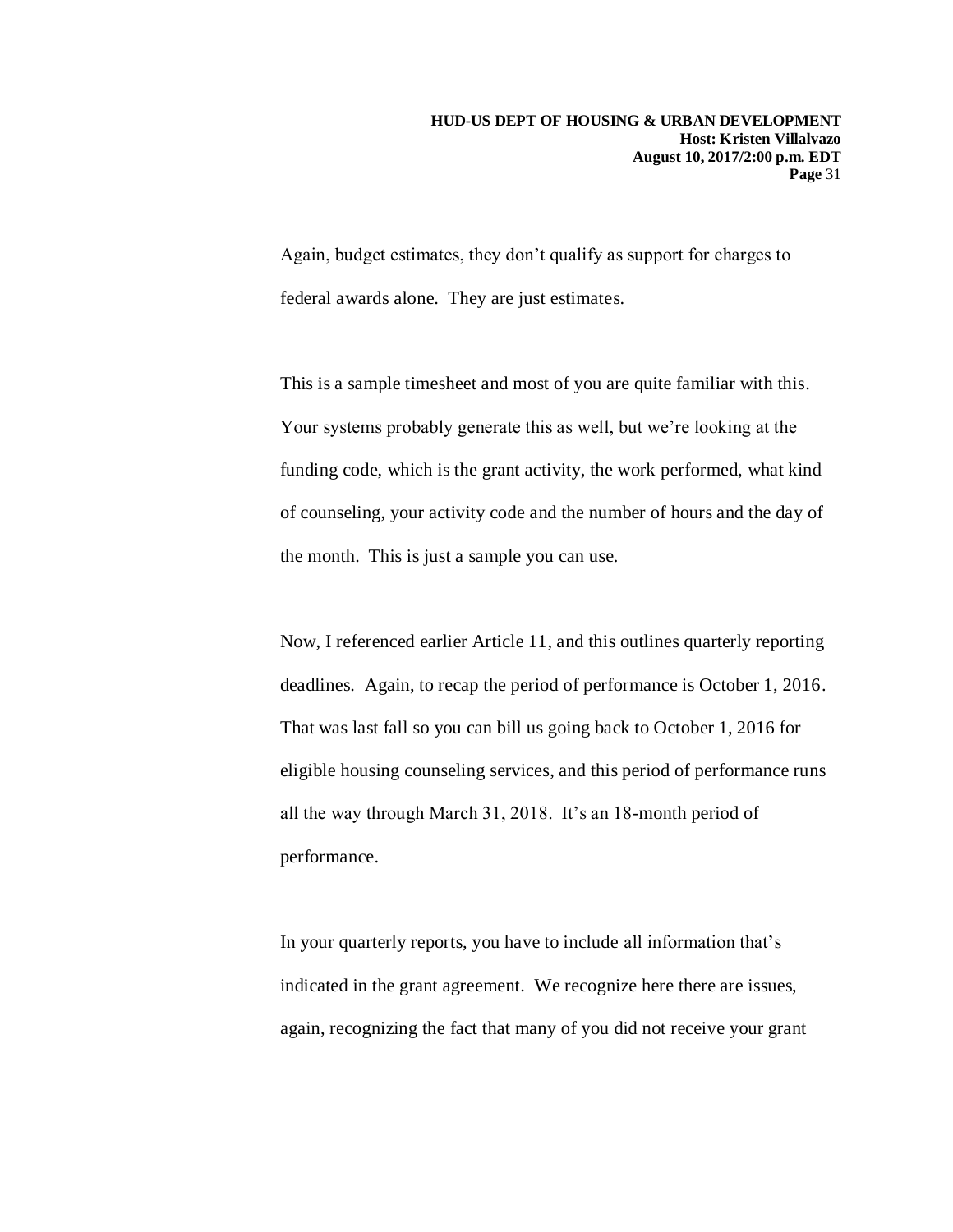award packages until well after the July 14<sup>th</sup> date that was—when they were signed, essentially your 1044 and everything else.

With that in mind, here you'll see that it says no later than July 31, 2017 we need you to report, and so we've instructed HUD POCs to be flexible, again, with offering extensions for the initial quarterly report, and this can be extended so please feel free to reach out to your HUD POC and just explain the circumstances. We'll make sure to try to deliver with extensions. Again, seek the extension, get it in writing and then follow through within the allotted time.

Now, here's an important distinction that I want to make. I just talked about quarterly reports, right? There's a distinction between 9902 deadlines and the grant quarterly report deadlines that I just went over. The 9902 deadlines under the all activity column, they're always going to be due according to a typical quarterly schedule, and your HUD grant activity that's reported on your quarterly report is something different. I just want to make the distinction in case there's any confusion. I don't want to conflate the two. We can distinguish between 9902 reporting deadlines and then your grant quarterly reports.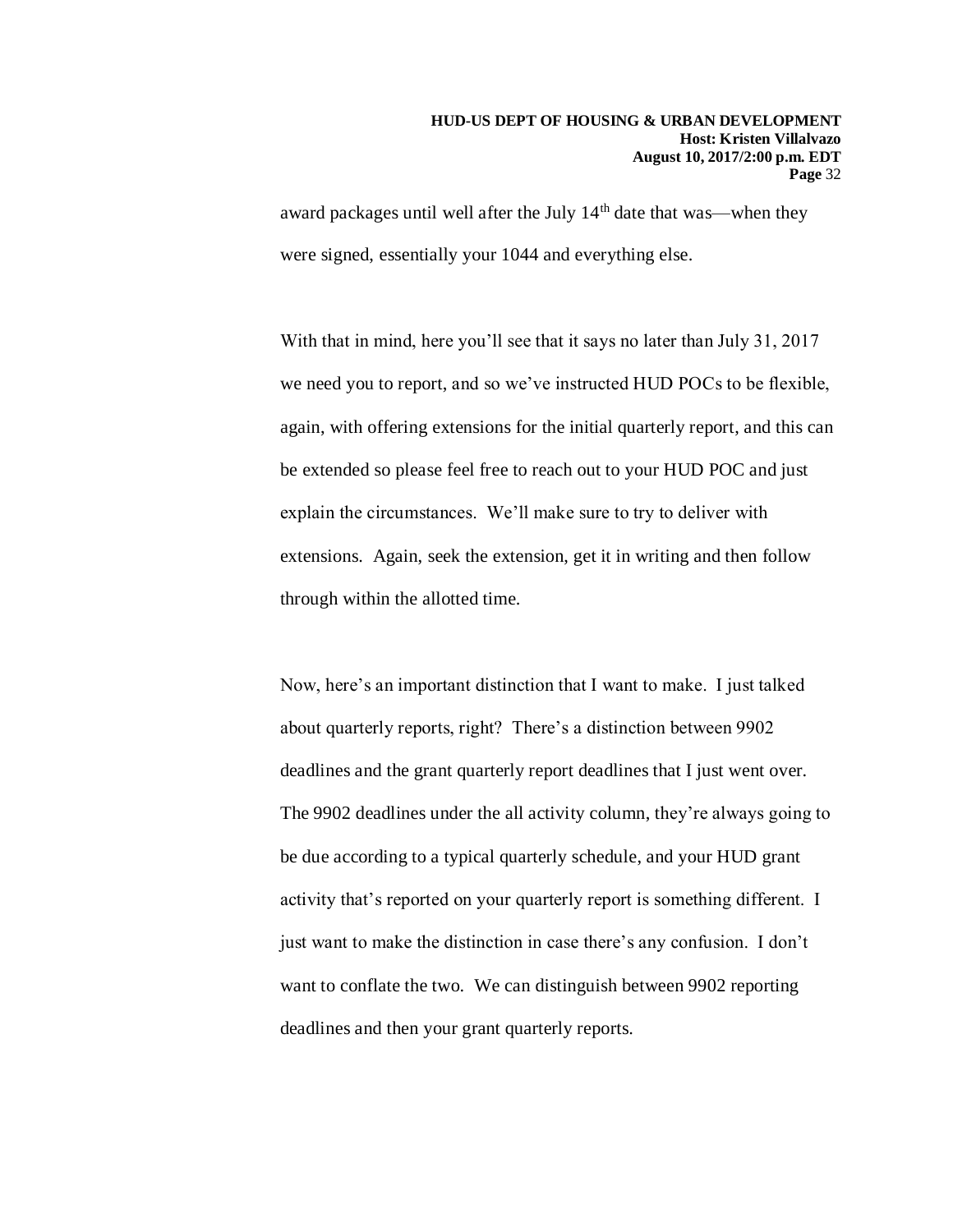Some potential negative consequences of reporting late or submitting incomplete or overdue reports, this could delay funding in terms of being paid out by eLOCCS. This could also resort to a performance review finding. That is a finding that we have that's given quite often, actually, where we find a pattern of late or incomplete reporting on their 9902s and that can work against you in your performance review and actually in your NOFA application.

Then, specific to parents, again, you have to make sure, this goes back to oversight, that you're accepting responsibility for compliance with the grantee agreement. Basically, you're in charge of making sure that your subs are complying with the grant agreement.

Now, this is information. This first slide is for everyone. Everybody is going to submit this information with each quarterly report. It's going to contain the grantee's name, your name, your address, the specific grant number, start and end dates for this reporting period that you're reporting for. We need the hourly rate, fixed price reimbursement, staff hours, an itemized accounting of actual costs and again, this goes back to you can use a detailed summary or a 424, however you want to do this, any and all required certification, which I'll go over in a bit, and then the 9902 itself.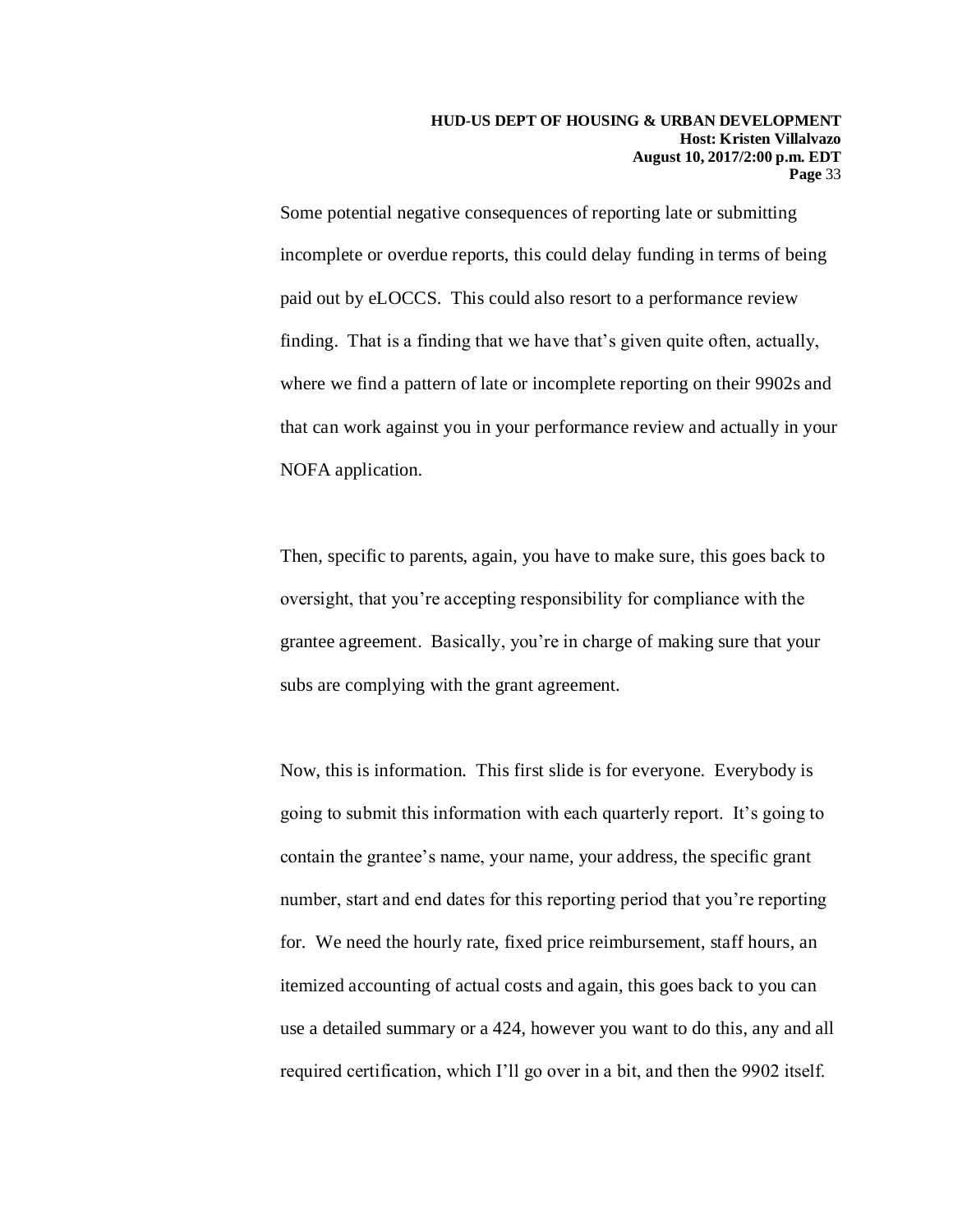Now, on the following slide, this is specific again to parent organizations. In addition to what I just went over, you will also have to submit the following: the actual sub allocations, the administrative costs, billing methodology, the 9902, which includes all of the subs and branches. The SF-425 is required for all parent organizations, so this would be intermediaries, state housing finance agencies and MSOs, just to be clear, is required, monitoring and performance review reports and changes in network size.

Here's just a simple example of how that would look when you submit it. Again, is has the fields of your name, your address and the grant number, in particular, and then the start and end dates of the reporting period.

Similarly, with the hourly rate, you have to identify each counselor or employee whose time or activity was billed to the grant, again, just being specific. Just include the title of the counselor, their hourly billing rate, and then a brief explanation of the method you used to calculate hourly rates. This can be based on what other agencies in your area are charging, how much it costs you to perform this service. There are many factors that go into that, so that's really what we're looking for is a brief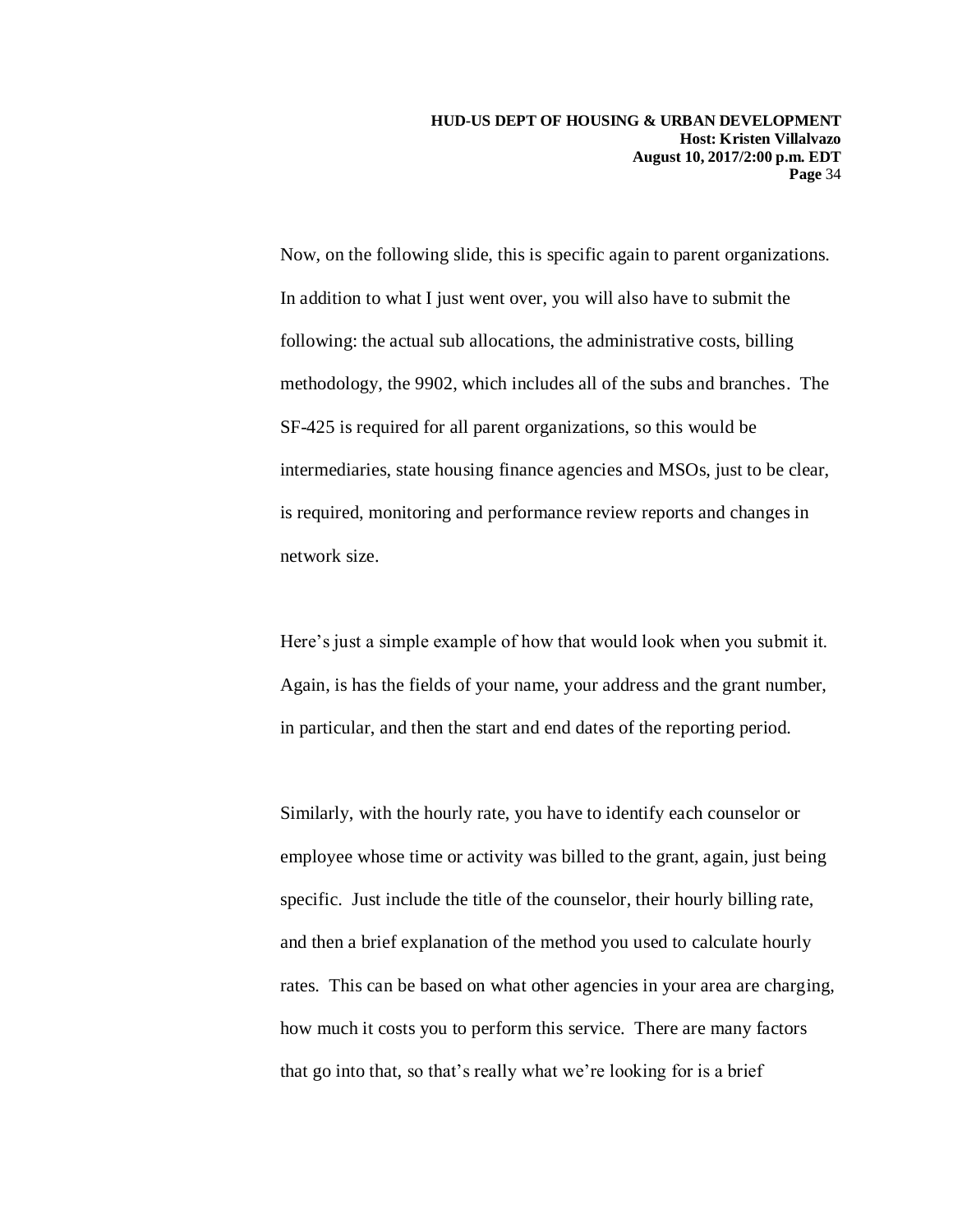#### **HUD-US DEPT OF HOUSING & URBAN DEVELOPMENT Host: Kristen Villalvazo August 10, 2017/2:00 p.m. EDT Page** 35

explanation of maybe some of those factors or methods that you're using to calculate hourly rates just to make sure they're in line with customary hourly rates.

In the event of fixed price reimbursement, and this applies mostly to parents, you have to still document actual expenses. We talked a little bit about this before. The actual expenses must be reasonable, and they can't exceed actual costs. That's the most important part here is that the fixed price reimbursement, no matter what, it just cannot exceed actual costs and that's why it's important for you to document the actual expenses because then there would be no other way for us to really know if it exceeded that actual cost.

With staff hours, you're going to indicate the total number of hours billed to the grant cumulatively and for the quarter. Again, there's a distinction here right between cumulatively and for the quarter so you're going to need to report both in this instance. If you're reporting quarter two, you need to give me quarter two information, and then cumulatively, you're going to give me the combination of quarters one and two.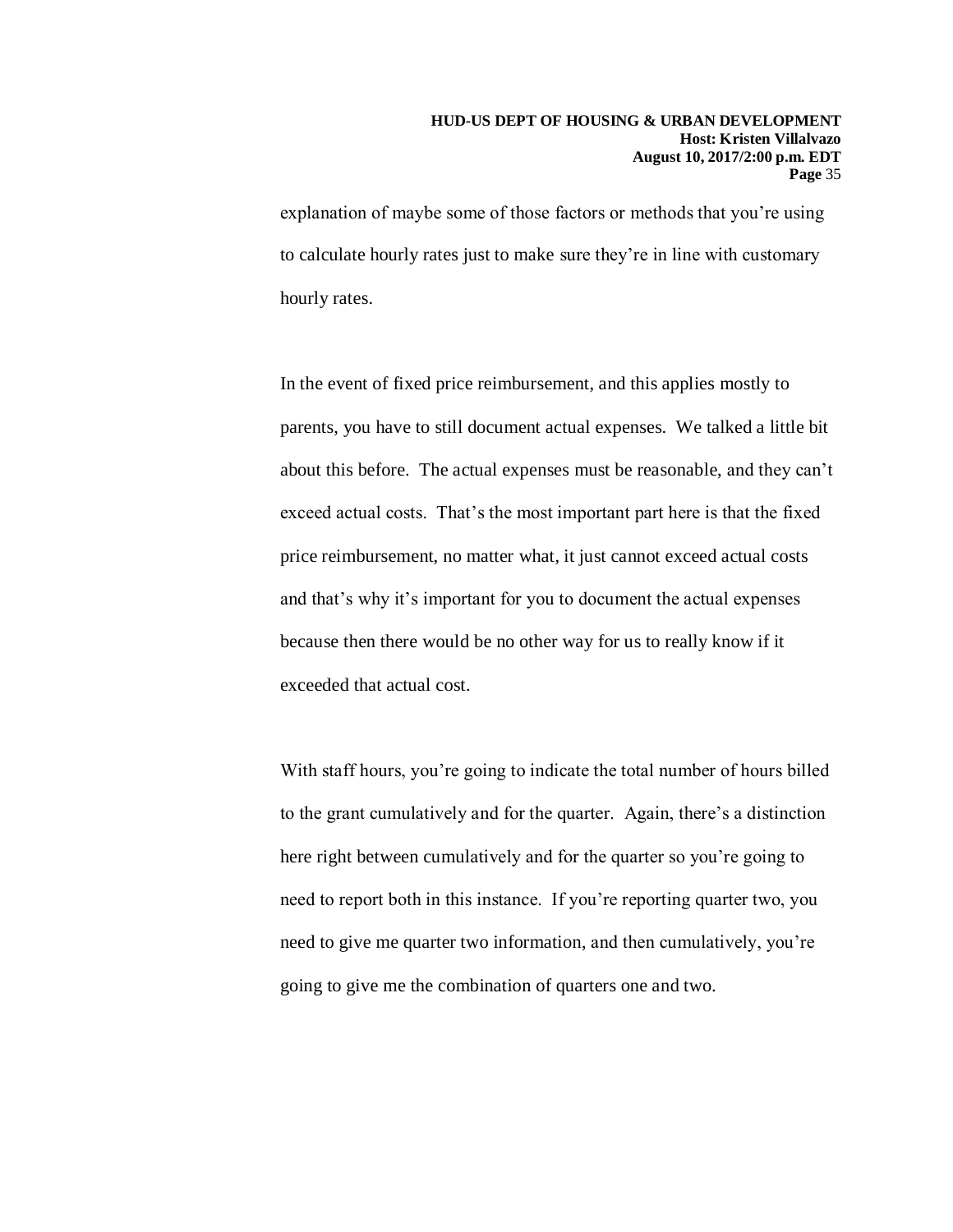You'll, of course, multiply the relevant hours by the rate for cumulative and quarter totals. Just try to keep those two separate in your mind; that you're reporting both the quarter information with staff hours generally and you're also reporting the number of hours billed cumulatively.

Again, this is just a quick example. If you look at the first row with John Blue, he has the first quarter, the second quarter, and we're assuming it goes to the end of the second quarter. So, if you look at the number of hours in year-to-date, which is the last column and that's 62, which is the sum of 27 and 35. That's how the cumulative part works, but you are breaking it down by column per quarter. Just be mindful in the last column to add them up because it is cumulative.

Again, the emphasis here is just detailed documentation for each quarter and cumulatively for the expenses you're incurring. This could be salaries, fringe and other benefits, training, travel, rent, phone, postage. There's a whole list of things outlined in our grant agreement that we will reimburse for. Keep in mind, again, that if you're going to deviate from the projected budget, it has to be explained in detail in a written format and it needs to be submitted to your HUD POC. They have the power to grant or deny that.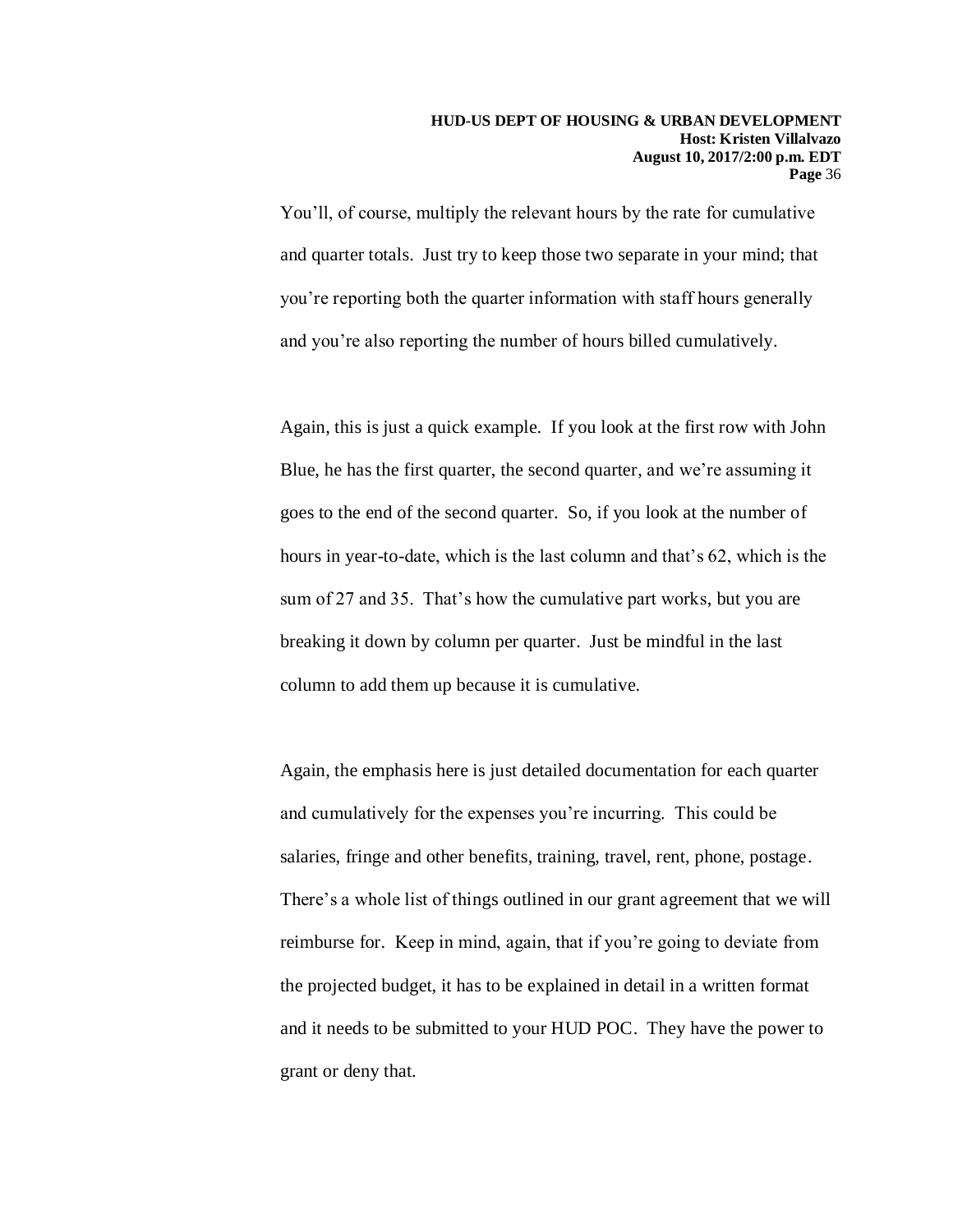Your accounting must itemize the expenditure of every single dollar that's being billed to the grant. Again, just being very mindful of how you're documenting expenses is the most important thing here. And here's just a quick example. You'll see the different names of the activities, so personnel, fringe benefits, travel, this is a very standard form. This is the HUD 424-CB and again, you can use this or something like it that maybe your agency already has in place. This is an example of one of those that an agency already had in place.

Now, I've talked a lot about required certification, and so this is exactly what I mean by required certification. The certification has to be signed by the individual authorized to execute the certification on behalf of the grantee, and this would usually be your executive director, whoever is signing the grant agreement.

I'm not going to read the text of it, but this is the required certification that needs to be in the document that's signed by that individual, the authorized individual. In some cases, there will be a no activity grant report, perhaps an agency, they'll list a lot up front and expend the total of their grant. They still have to submit no activity grant reports.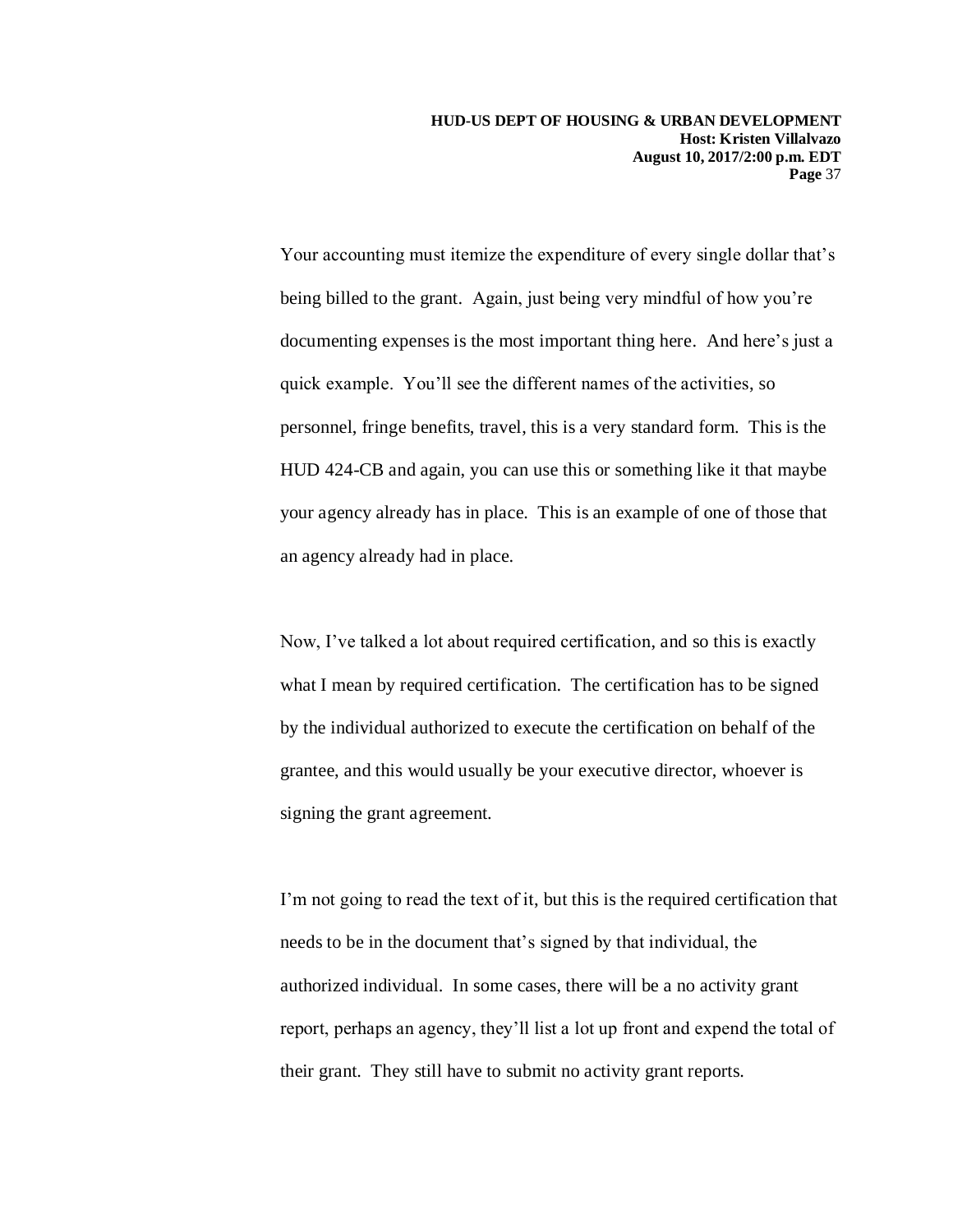Here's an example of one. It has the required certification that I talked about, the same data elements but you're just saying no funds are used, no funds were used, and you'll still need to submit that. That's the key. Even if you've expended your grant, you need to submit a no activity grant report for the subsequent quarters.

Now, we have some good news to report on the HUD 9902 front. Our 9902 reporting went from roughly 70%, 75% compliance to 95%, so I want to congratulate you, all of you agencies out there and all you folks involved in housing counseling for really stepping it up and complying with our requirements for 9902 reporting.

With that said, we do still see some issues of maybe data integrity and we'll be providing training, maybe on how to make your reports more accurate, that sort of thing, but we're very hopeful and happy that we saw such a large increase in the number of 9902 reports that were actually submitted timely, and so we're making our way there. Now the focus will be on accuracy and the integrity of data.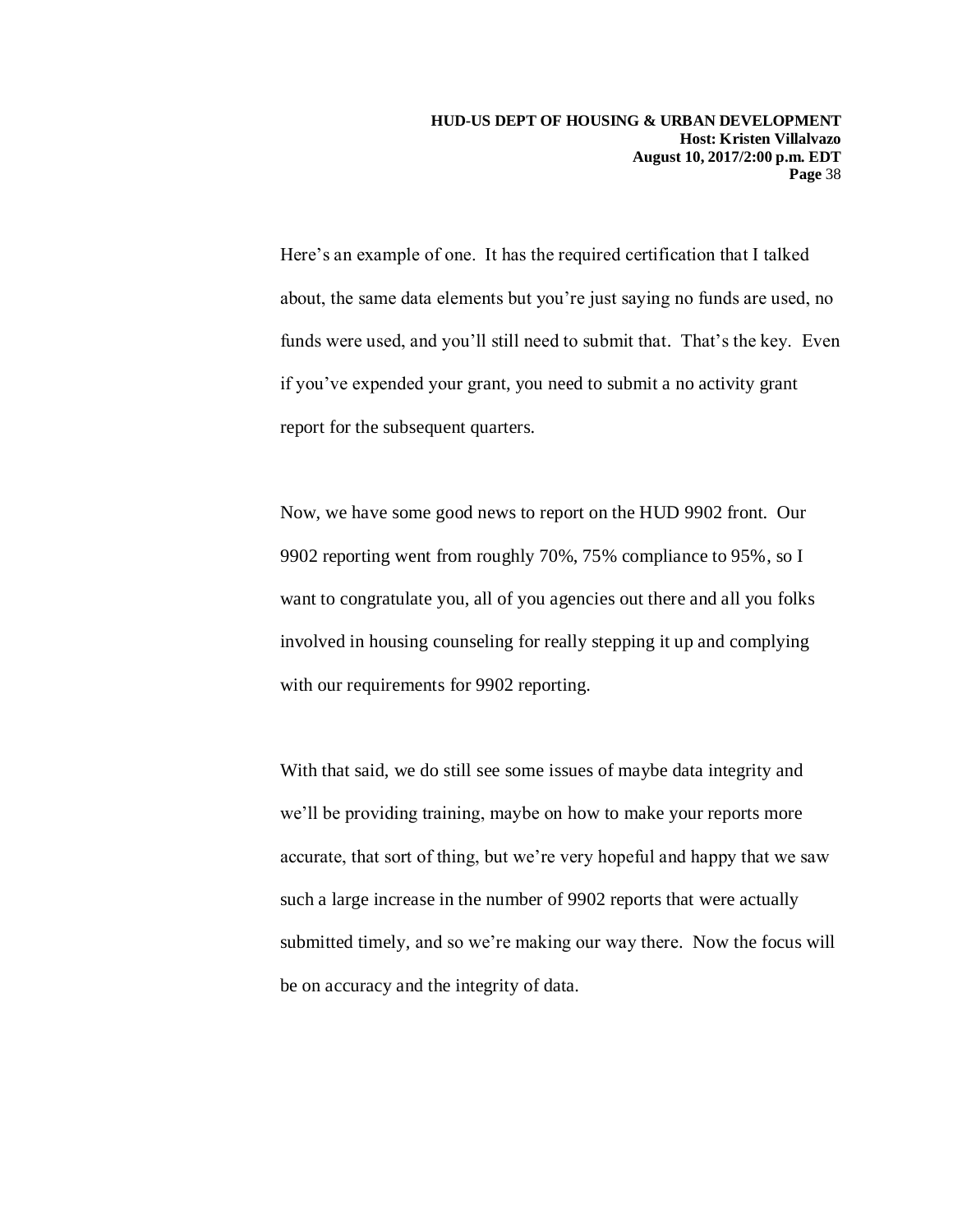Most of you know, your CMS system is going to automatically update this information or upload it into HCS. If not, you can submit manually, although I do highly suggest working with the CMS that has the capability to go ahead and upload this stuff automatically because it can be quite arduous to go through and time-consuming, as well, to enter this stuff manually.

Should you ever have any questions about the HUD 9902, there's a desk guide on our HUD Exchange site. Those are really useful and outline both the reasons why we collect this data, the data points we're looking for, and they go into a lot of detail about potential overlap, these sort of things. It's a very useful thing, and I encourage someone from everyone's agency to get familiar with that desk guide. That'll help us with building the integrity of data.

A lot of you know what a 9902 looks like, but here's just a quick example. This is just one part of it, but this is where we're collecting demographic information.

Okay, this is important. Your first reporting period is going to be for the third quarter, and you have to submit your third quarter data but you're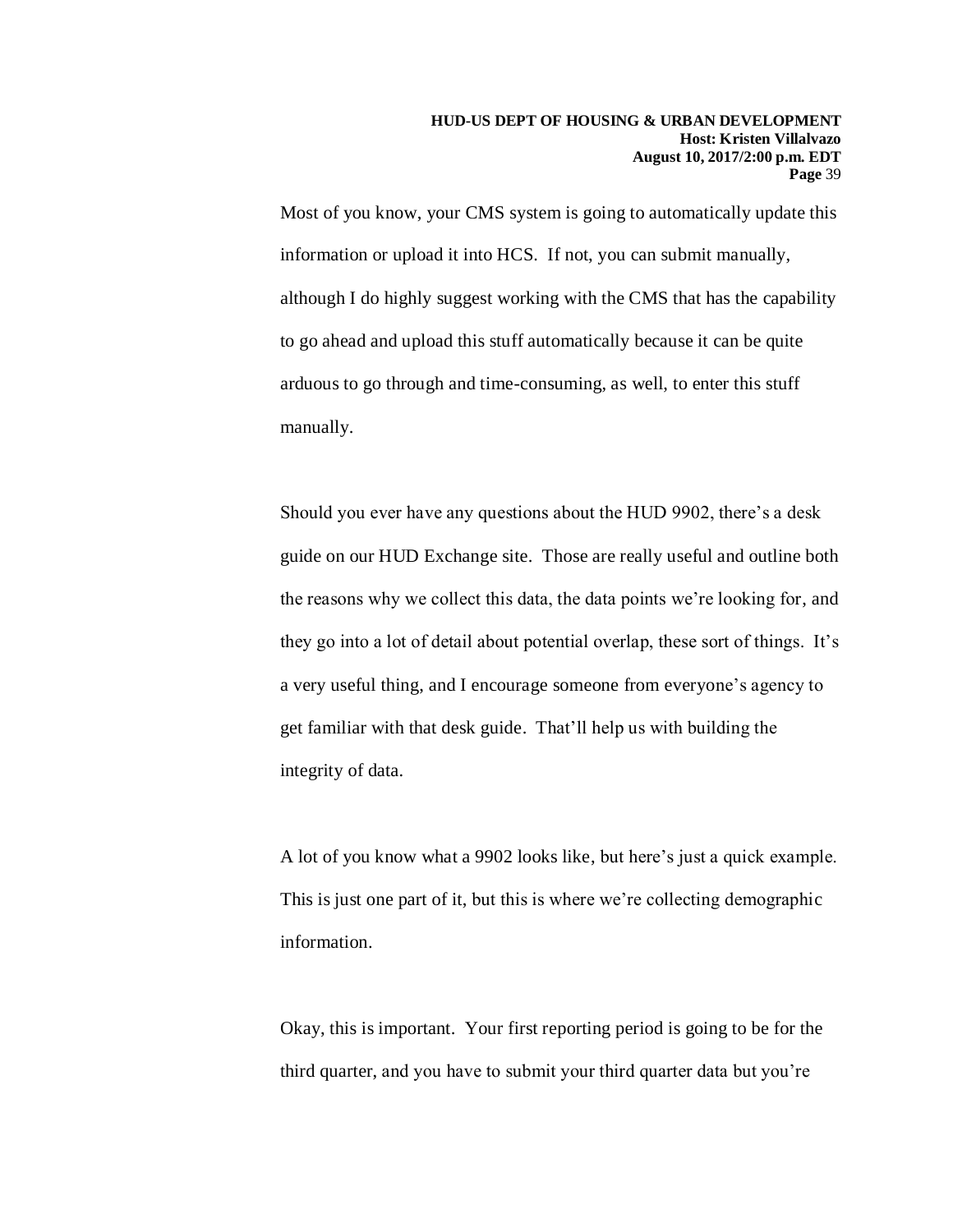also going to have to update the first two quarters to reflect all of the HUD grant activity that you're billing us for. You're going to need to go back to quarter one and quarter two to update and submit it along with quarter three.

If you do it this way, if you submit one and two with three, quarters one and two will not be counted as late. Again, please remember that as you're reporting the quarters, you're adding it up even though you're reporting individual numbers from each quarter, so it's cumulative at the end. So we want to see that reflected, right? There'll be a big difference between first and third. Again, HUD is not—it won't be considered late, your quarter one and two reports, if you just submit it along with quarter three.

This applies again to parents only, the next couple of slides. For suballocations, we're going to need a listing of all sub-grantees and funded branches. We need their corresponding sub-grant amounts and allocations, and this is going to be broken up by quarter and cumulatively as well. We'll also need the associated DUNS number for each of these sub-grantees or funded branches.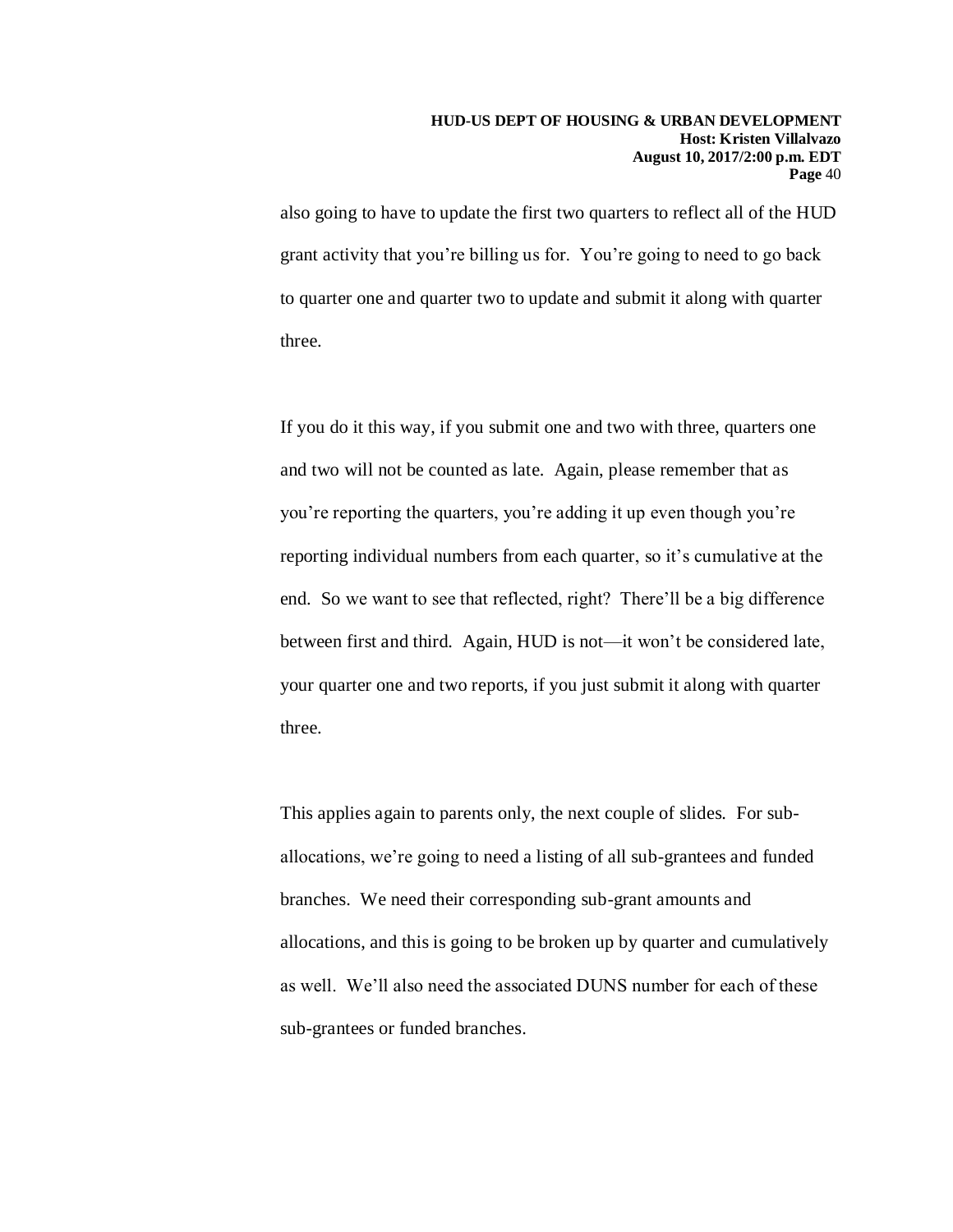You'll also need to account for a very, in a very detailed manner, all of the administrative funds that you spent for each quarter and again, cumulatively. Administrative funds are funds used to run your program, and they're not passed through to your subs or your branches. So this could be training, travel, salaries, equipment. Again, this is still specific to your parent organizations.

You need to explain clearly the methodology used to reimburse your subgrantees or branches. Again, this has kind of caused some concern among some of our parents. They're uncertain as to what this means. Although, we are asking for a clear explanation, it can be brief and we just want the methodology by which you've determined how to sub-grant and the process you're using and maybe the factors that you're considering, those sorts of things.

A brief example, include the formula for calculating your counselor's hourly rate, how each cost is calculated for a fixed cost reimbursement, just the details in a written format.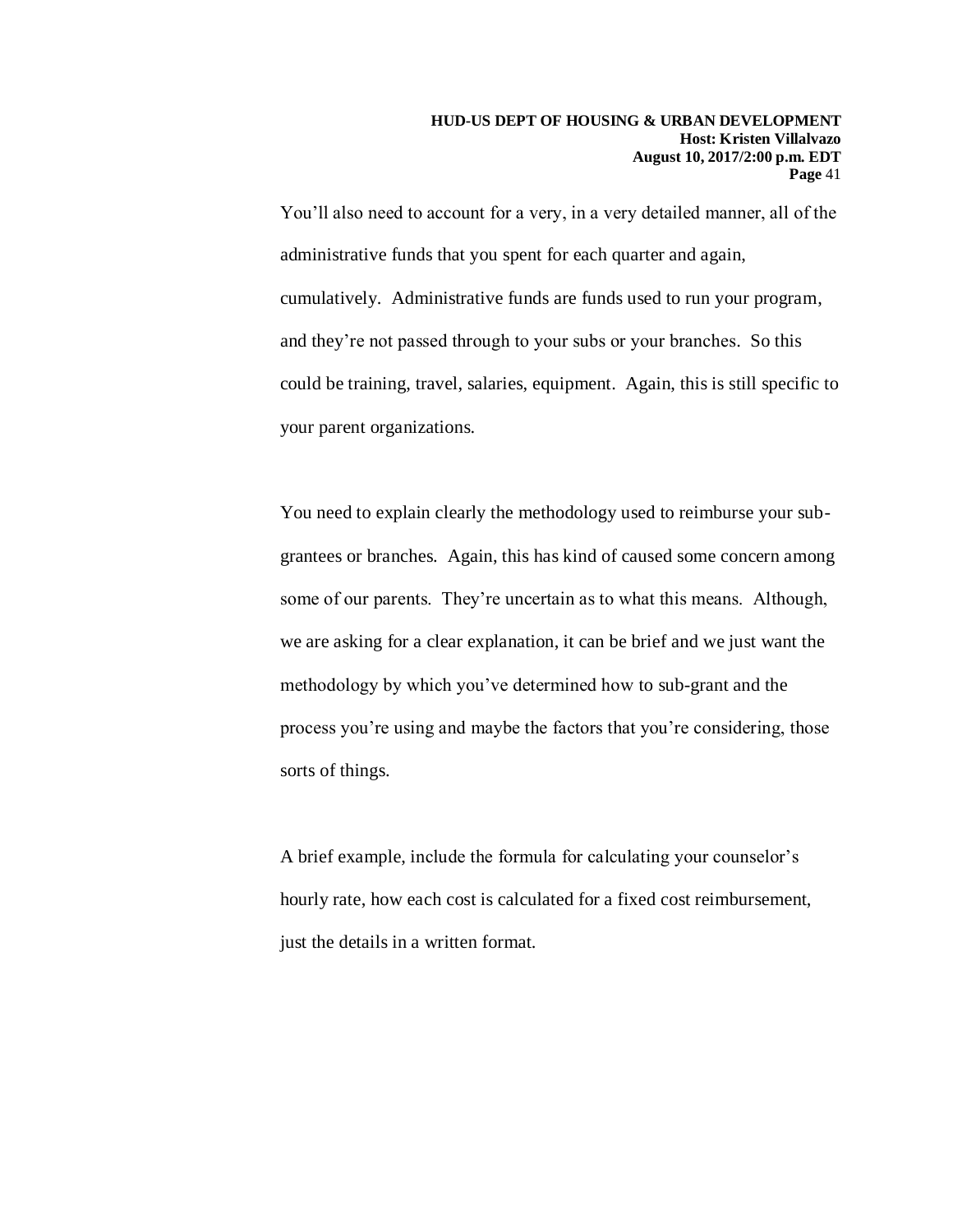#### **HUD-US DEPT OF HOUSING & URBAN DEVELOPMENT Host: Kristen Villalvazo August 10, 2017/2:00 p.m. EDT Page** 42

Again, the fixed costs, if you're doing a fixed cost reimbursement as a parent, it cannot exceed actual cost so you need to keep documentation of actual cost.

Then, again, for parents, on your 9902, you need to make sure that subs and branches are updating electronically through HCS and they're doing so in a timely manner. The grant activity column just has to reflect the activities that were funded by the grant, the sub activity, the sub-grant activity or input by individual sub-grantees and then eventually they're rolled into your data as a parent. You want to make sure that the data that is coming from your subs is good data, and so you're responsible for making sure that they've both updated the 9902 and the information looks correct.

I mentioned this earlier. This applies only to parents. As parents, you have to complete form SF-425. It's very important. This summarizes financial data, and importantly, we get program income information from this for each quarter. This is a standard OMB form that you can find at [www.WhiteHouse.gov/OMB/grant\\_forms](http://www.whitehouse.gov/OMB/grant_forms) and again, this is something you can easily google, just SF-425 and make sure the date on the bottom,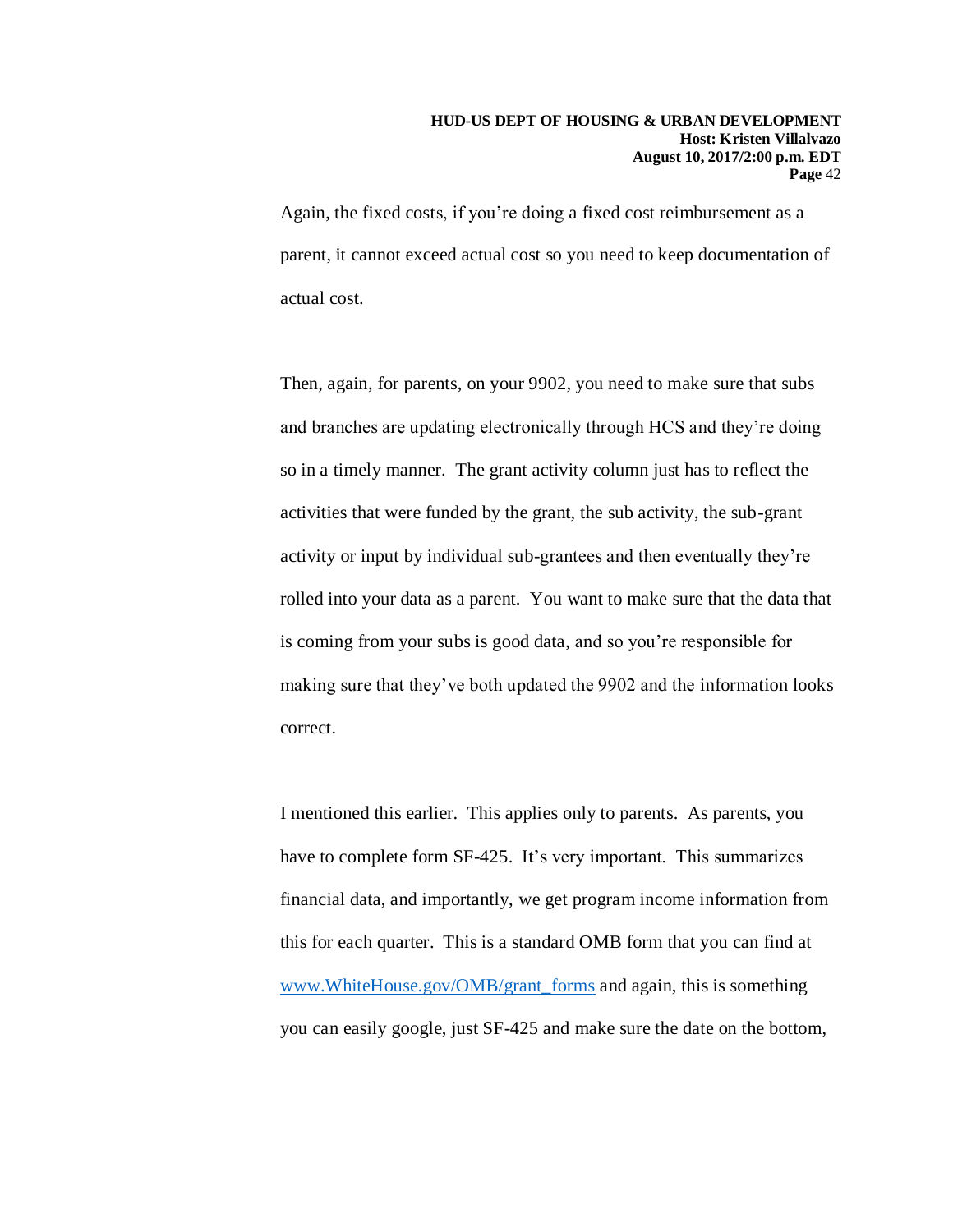the OMB approval number has not expired. That's what you'll be looking for. This is forward projecting and again, this is for a parent organization.

In your NOFA applications, we asked parent organizations to give us information on the number of their subs that they intended to review, so they will be using the parent review checklist, essentially that HUD POCs use and this is an oversight thing, right? We asked for the number of projected reviews that a parent would do with their subs over the next year, and the key here is that you need to stay closely to the number of proposed performance reviews that you outlined in your NOFA.

HUD actually reserves the right to adjust your award amount should those not match up, so what you proposed in terms of projected PRs versus what you actually do is something that we can take into consideration and technically could cause us to adjust your award amount should they not match, and it's a significant deviation.

Okay, changes in network size. During our last two-year NOFA, we made some changes to our funding methodology. The grant award amount, again, this is related to what I just said, so if there are significant changes to maybe the size or the type of your network, just changes in network in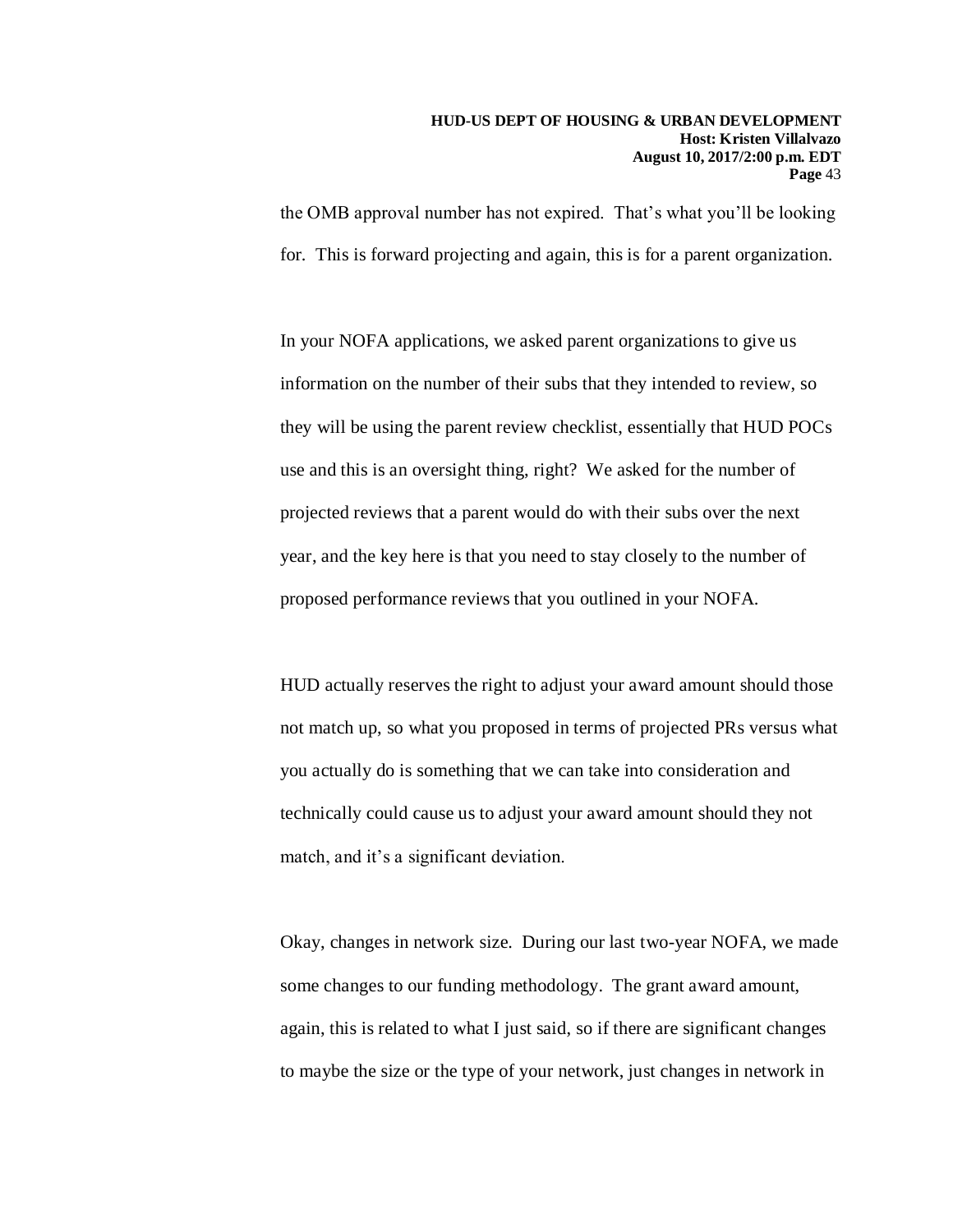general need to be reported to HUD. But you should be aware that if you change network size in the middle of say a two-year cycle, there is a chance that your grant award could be adjusted downward if there is a significant or material difference in what you proposed in your NOFA and what you're doing now. If your network has dropped significantly, then that's really what we're looking at here.

Now, the final report. In addition to the quarterly reports and everything we ask for in the quarterly reports, your final report has to have a couple of additional items, so this is important to note. Here, this is really your chance to talk about the qualitative aspects of your program. So much of what HUD collects is quantitative, and I really believe the true story can't be reduced to numbers and data. We need a little bit of a qualitative element here, a chance for you to tell the story of your program, of the clients, that sort of thing.

We need you to explain why establish goals that were approved in your 9902 projections weren't met or if they were exceeded, why were they exceeded? You have to explain new strategies and adjustments that are going to be made to improve your performance in the future. You'll briefly summarize the outcomes of the activities that your proposed in the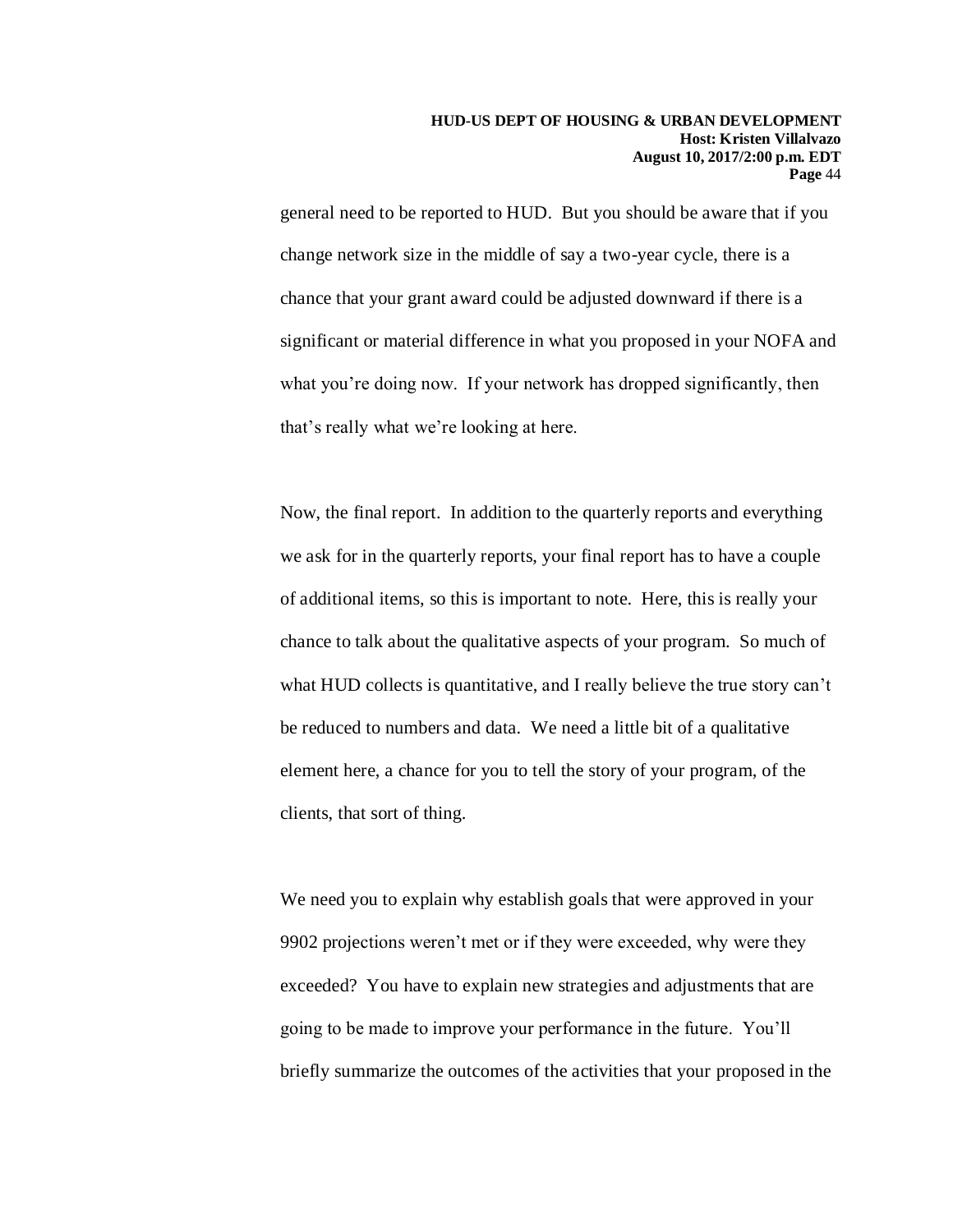Affirmatively Furthering Fair Housing Chart in the NOFA, so this is your chance to go back and say how you implemented those things, what were the outcomes.

In addition, you'll need to describe the oversight in quality controls activities that you conducted. This is for parents and it goes back to how many performance reviews you proposed to conduct on your subs. We'll need that information, and if it's less than what you proposed, just a brief explanation of why that was the case.

This is also your chance to tell us any kind of problems that you encountered or where you may need additional guidance in the future. This is going to be read by your HUD POC, so it's really important for them too to understand your perspective and what you're not understanding and where they can do a better job.

This is your chance to tell them, to give recommendations, to tell them what kind of problems you faced, and this is also your chance to talk about any kind of developments that might have a significant impact on your supported activities, either good or bad. We want to know.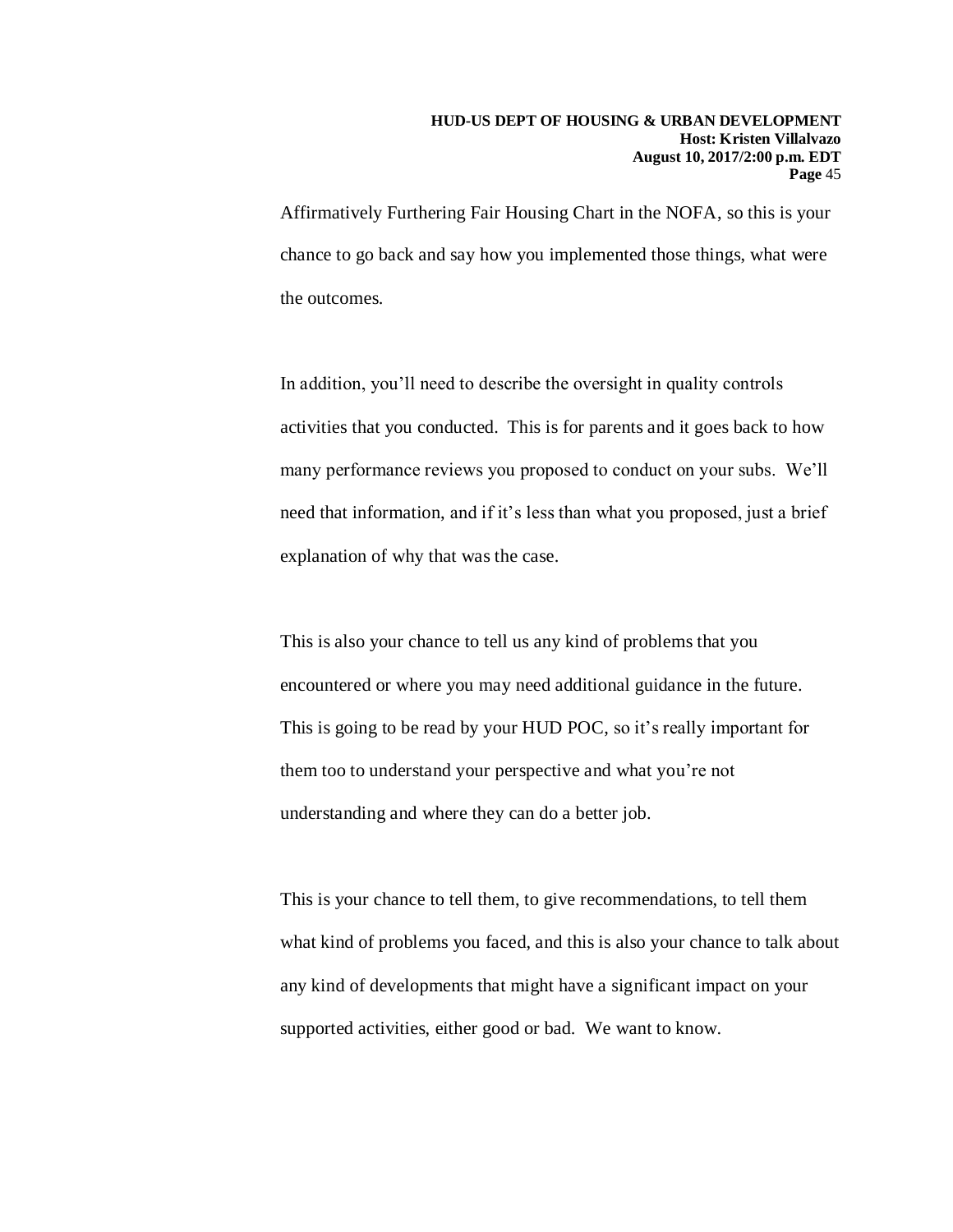You'll also submit a certification. Again, this is going to be signed by the authorized individual and it's going to state that all applicable closeout activities required in 2 CFR 200.343 were completed. This is actually separate from the certification statement that we require in the quarterly reports. Just make sure to submit that in addition to the quarterly reports.

This applies to parents only. The Federal Sub Award Reporting System, you are required as parents to report for sub awards of \$25,000 or more, and this applies to entities with gross incomes less than \$300,000 in the previous tax year. Those individuals are exempt from sub award reporting requirements. There's a lot more information that can be found at [www.FSRS.gov](http://www.fsrs.gov/) and I urge you to go there and really check out those resources. I think that a lot of your questions will be answered.

Should you have any other questions regarding sub award reporting, reach out to your HUD POC and we'll work on a one-on-one basis to try to figure out whether you're exempt from this or which one of your subs requires to be reported in the system, that sort of thing. Just keep in mind, the report is due one month after the month in which you obligate your sub awards.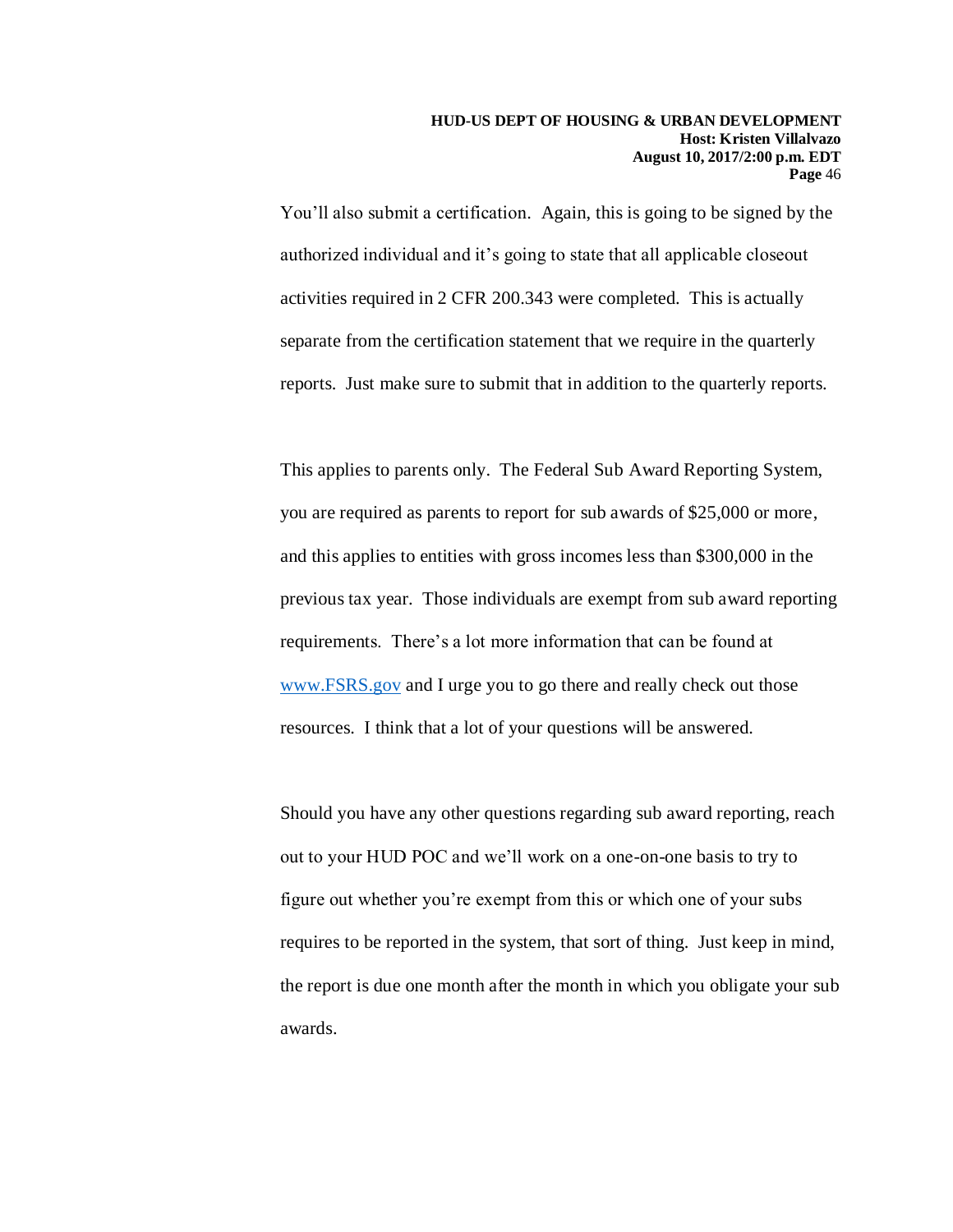Now, the GONE Act is also fairly new. It's the Grant Oversight and New Efficiency Act. This touches on several aspects but what's important here is that if in the event that you have an expired grant or undisbursed balance at the end of the period of performance, so you still have money left over as of March 31, 2018, you're going to have to provide us with a narrative description explaining the challenges that led to the delay in closing out the grant.

We just need a brief narrative outlining what happened, what are the issues, how you're going to resolve them, and we'll work together to make sure that we can closeout that grant quickly and make sure that you're reimbursed appropriately for all eligible housing counseling activities.

I've gone over a lot of things that I've found personally as I've gone through the process, just recognizing common concerns or things that I've noticed, but here are some others, and that's really incomplete reports that are submitted to us as HUD POCs. Whenever you submit an incomplete report, we have to kick it back to you. There's a back and forth that goes on, and obviously, there's a delay between when you submitted a request for payment and when you're actually going to get paid, so it's very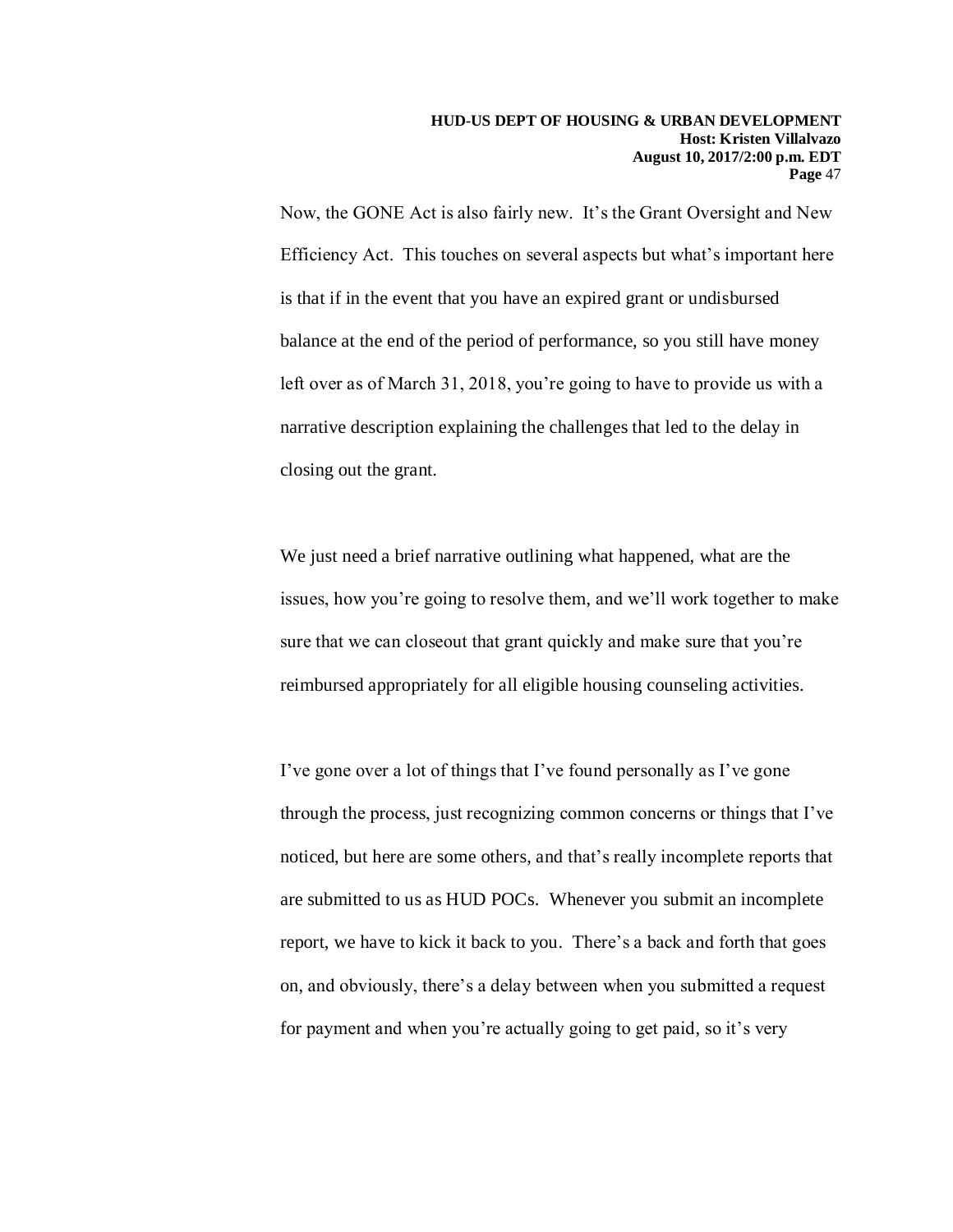important that you submit your reports in a complete manner so that there is no delay on that front.

Also, again, this goes back to accuracy and the cumulative aspect of this whole reporting requirement. You want to check your math, you want to make sure that, for instance, your staff hours information lines up with staff expenses that you've already included in the itemized accounting of actual costs. You just want to make sure that things are adding up because that again, is something that we look at closely when we do performance reviews, and if the numbers don't add up, that's one of the first things we'll bring up and could result in a serious finding.

Again, I mentioned I'm really proud of the fact that you, as agencies, really stepped it up in the last year and improved our reporting. We were at 95%. We just want to make sure here that we're reporting accurate data, so this means properly completing the 9902. Stay on the lookout for 9902 grant trainings that are provided by our office. They're quite helpful and will help you distinguish what's permissible and how to document things on 9902. It's really, just be on the lookout for that, it's quite helpful.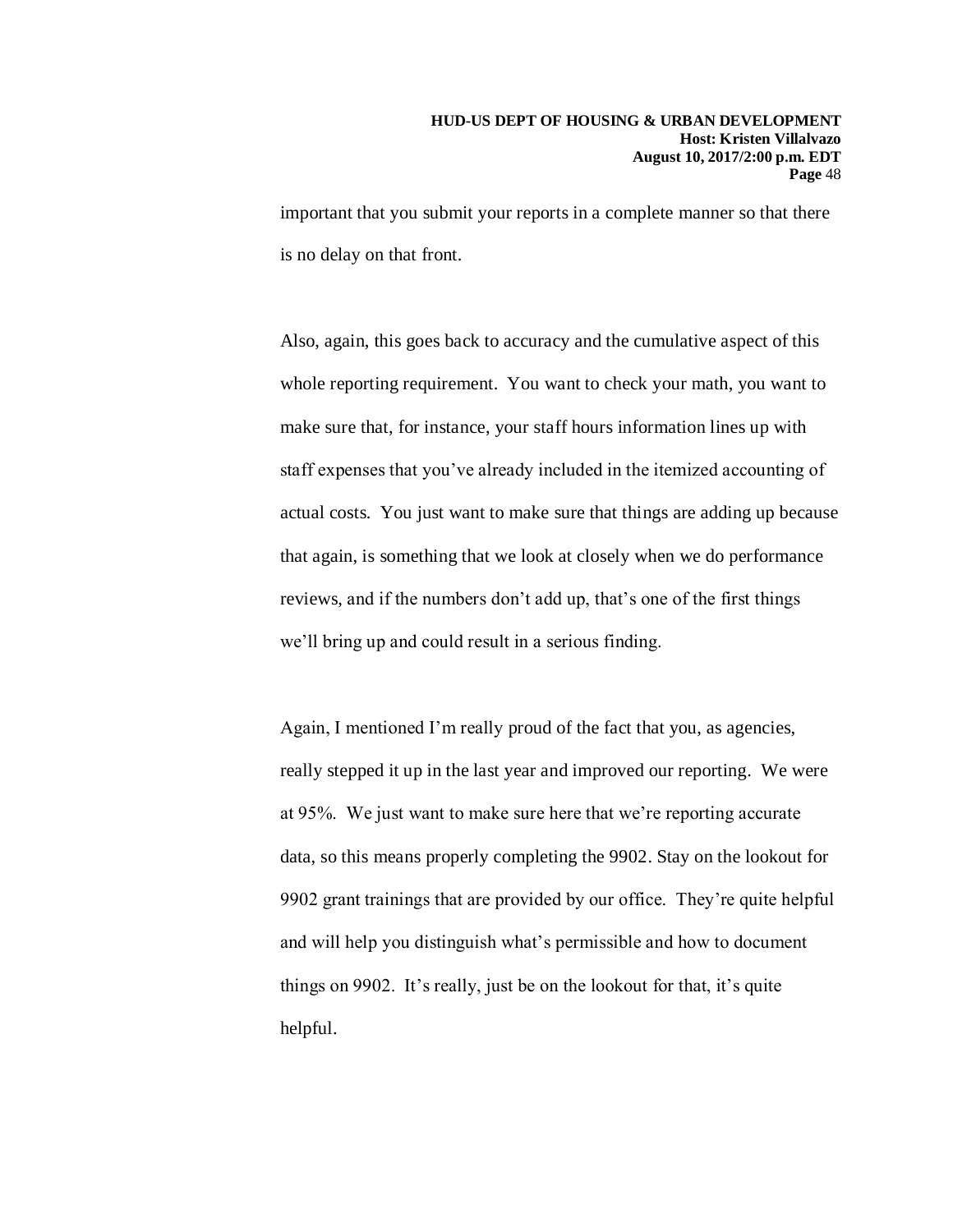Again, your actual activity has to align with your projected budget. We recognize there might be some slight deviation, that's just the nature of the projected budget, also with your client projections. If there are any material changes, they need to be approved in advance of a payment request. Again, you'll need to submit something in writing to your HUD POC just kind of explaining what's happening.

We're reaching the end of this presentation, and I want to thank you for bearing with me. It's been quite long. We do have a lot of resources, some of which I've mentioned. Archive webinars would be the most helpful, and they're organized really nicely on the HUD Exchange and you can find them by topic.

You can do a control F search to find the training that's appropriate for you and an archived webinar that might be useful. Just go on the HUD Exchange Housing Counseling site, and there's a webinar section and you'll be able to search.

Also, the HUD 9902 desk guide that I mentioned, very useful, will answer most of your questions, and if not, you'll at least know what you don't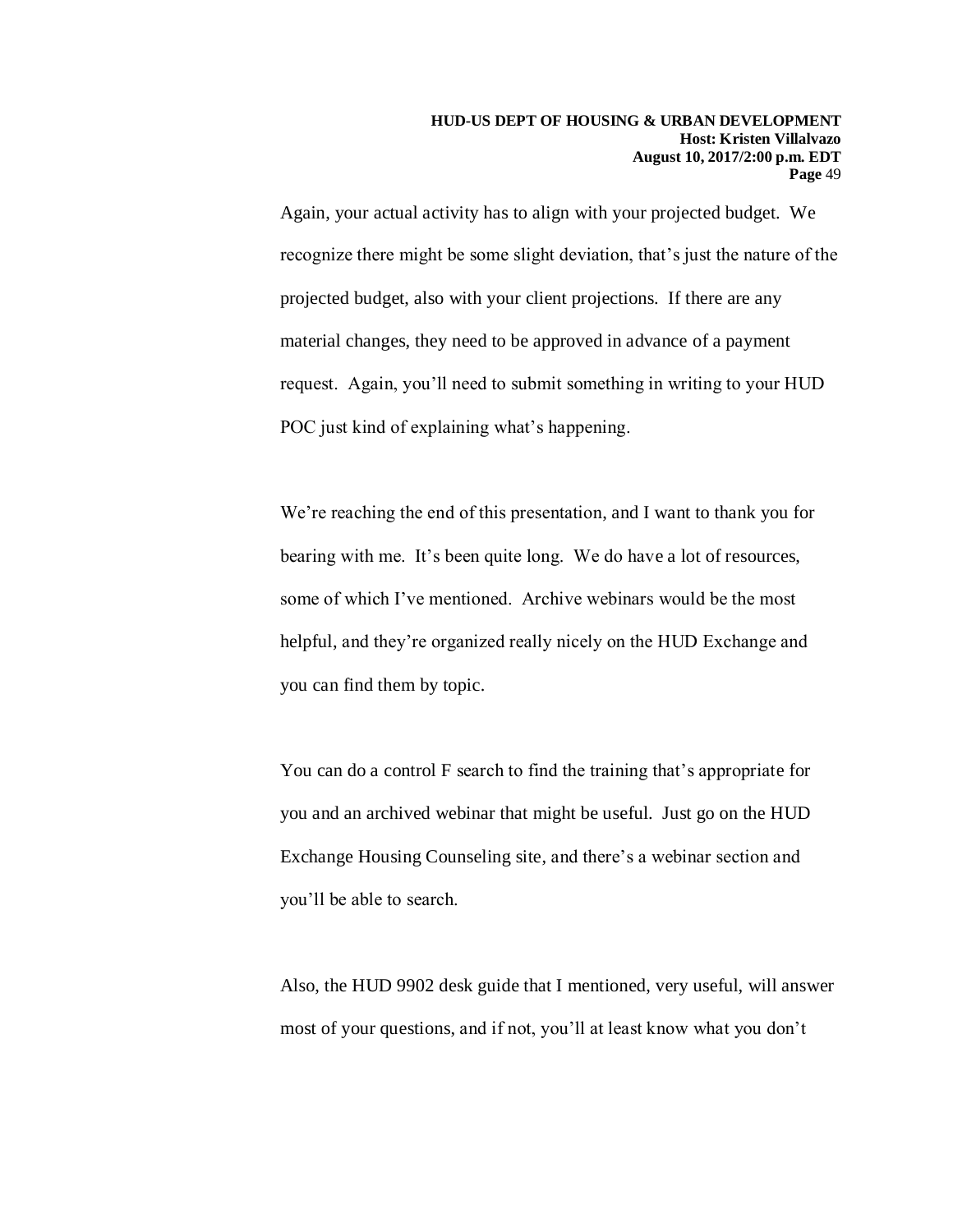know and you can ask your HUD POC and they'll be able to walk you through the process.

With that, Ginger, I want to ask if we have some questions that were submitted on the sidebar that I might be able to answer.

Hi, Virginia, are you on the line?

Ginger Of course, I was on mute. Yes, we had a number of questions and as I said, Connie and I have tried to answer many of them but I think there are some that maybe apply to everybody. Let me see. One is "On the thirdparty authorizations, is a client signature required?"

David Generally, no. I'd refer to the HUD handbook. I'd say that the third-party authorizations should just be—well, it should be acknowledged by the client, but I think that it being in the file might be sufficient. That's a good question to submit to [housing.counseling@HUD.gov](mailto:housing.counseling@HUD.gov) and go ahead in the title pose the question and that way we can turn it into an FAQ. I don't want to give information that's inaccurate, but let's follow up on that one.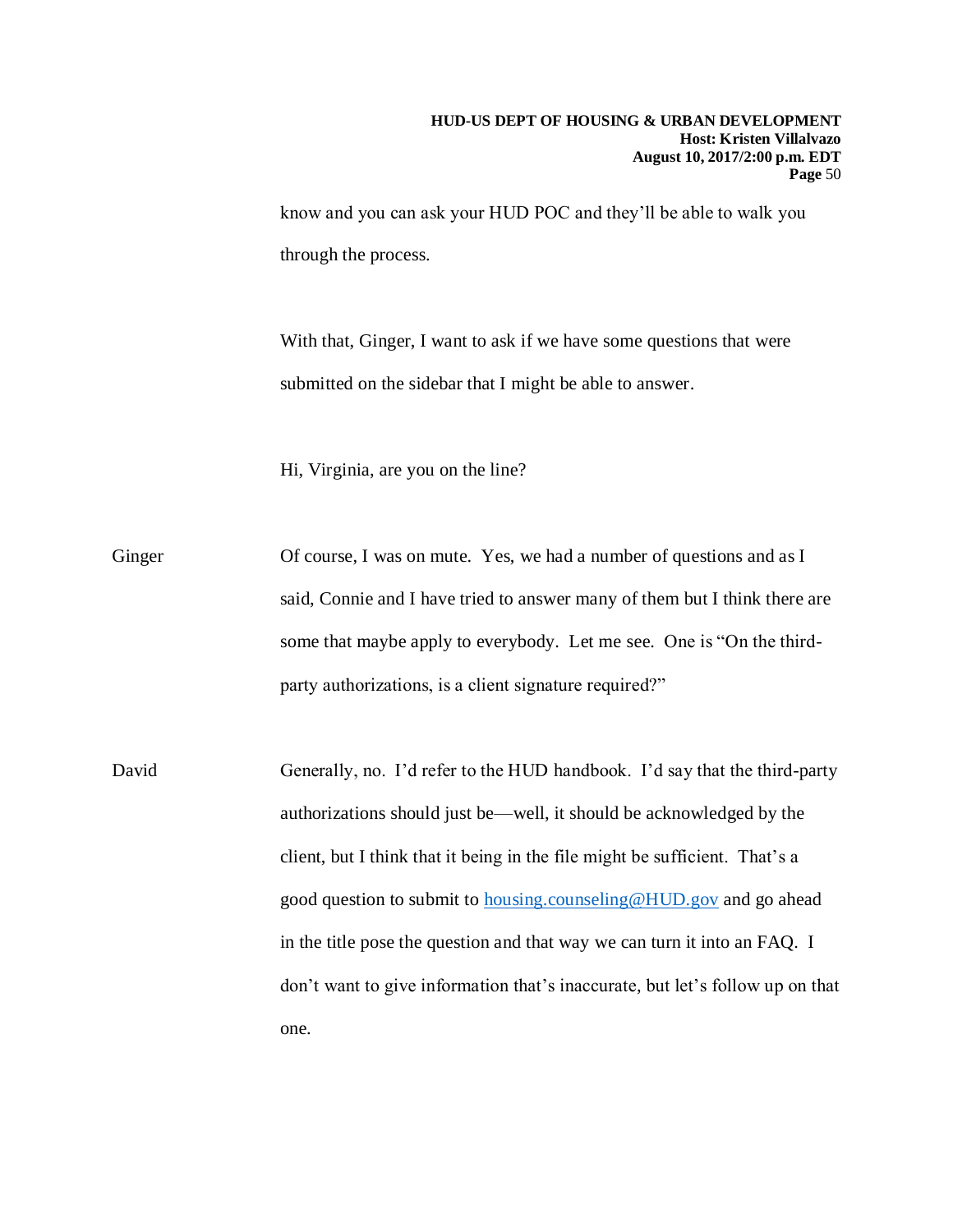Ginger Okay. "For sub-grantees who get less than \$750,000 of federal funding, should they have a yearly independent audit?"

David No. The \$750,000 threshold, that triggers the A-133 audit; otherwise we're just looking at an independent financial audit. We realize that nonprofits and some of the nature of housing counseling agencies are such that it may not be cost-effective to get a yearly audit if they're getting under \$750,000, and so recognizing that, we just ask that it's relatively recent. I know that's a little subjective, but we are looking, basically, within the last two years or so; two to three years would be appropriate. I think that's what we're looking for.

Ginger Okay. Here's somebody that's asking, "Does the monitoring and performance review reports, are they administered by the parent or by the HUD POC?" I'm guessing it would be both.

David Can you repeat that one more time?

Ginger "Monitoring and performance review reports, are these administered by the parent or by the HUD POC?"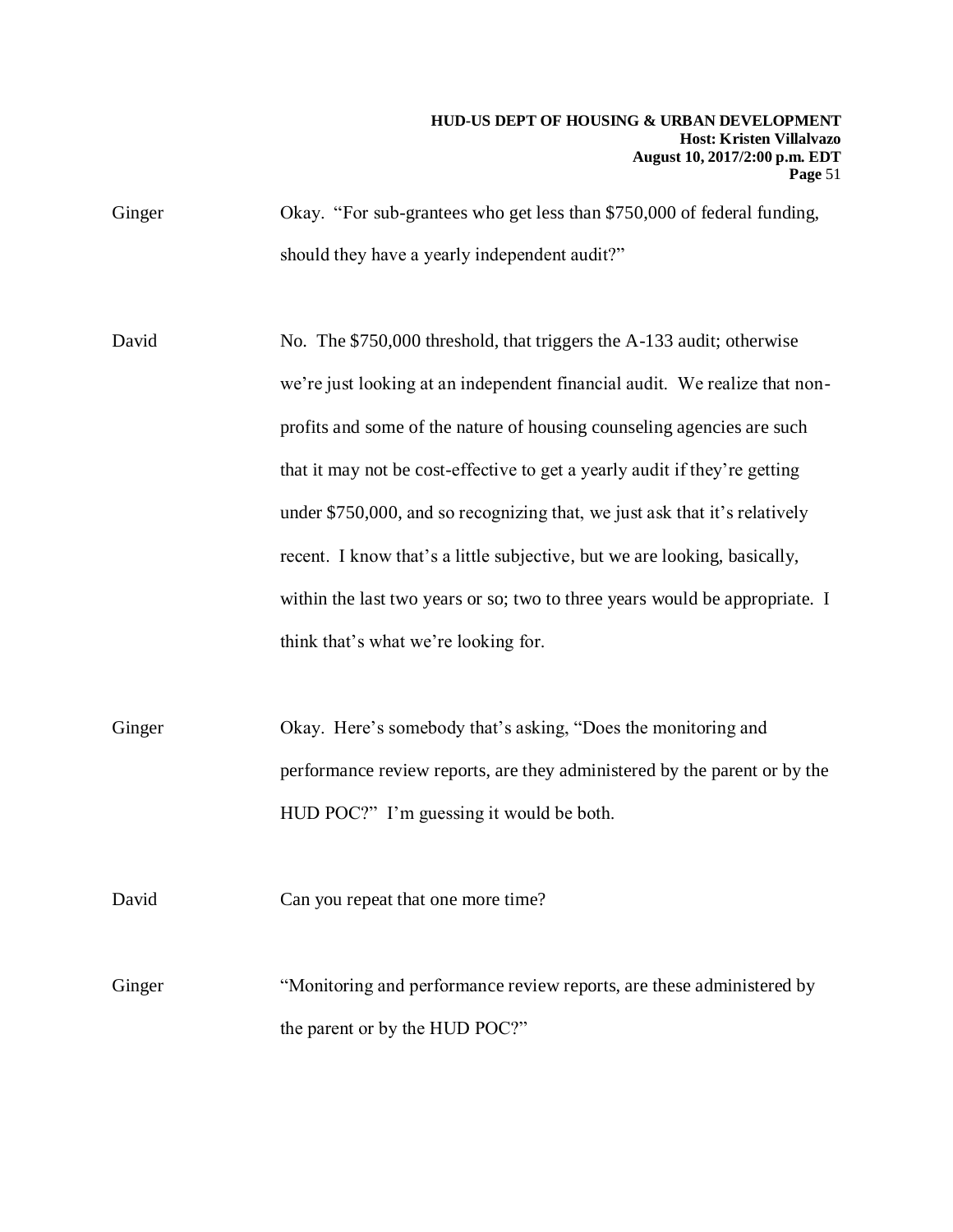#### **HUD-US DEPT OF HOUSING & URBAN DEVELOPMENT Host: Kristen Villalvazo August 10, 2017/2:00 p.m. EDT Page** 52

| David  | The monitoring and performance review reports—did you say<br>performance review reports on the second one?                                                                                                                                                                              |
|--------|-----------------------------------------------------------------------------------------------------------------------------------------------------------------------------------------------------------------------------------------------------------------------------------------|
| Ginger | Yes.                                                                                                                                                                                                                                                                                    |
| David  | Okay, the monitoring reports, I guess I'm a little unsure of what they're<br>trying to ask.                                                                                                                                                                                             |
| Ginger | Well, if we interpret it that they're asking who's responsible for doing the<br>performance reviews.                                                                                                                                                                                    |
| David  | Oh, okay. I got you. Okay. In that instance, what I was referring to is<br>that in the NOFA, we ask parent organizations to look forward and project<br>how many of these reviews they could do of their subs. They're<br>responsible in that context for reviewing their sub agencies. |
|        | Then, also, HUD POCs still have the ability to perform performance<br>reviews, either onsite or desk reviews of any of our subs, affiliates,<br>obviously our approved agencies, and intermediaries, so that's how that<br>works.                                                       |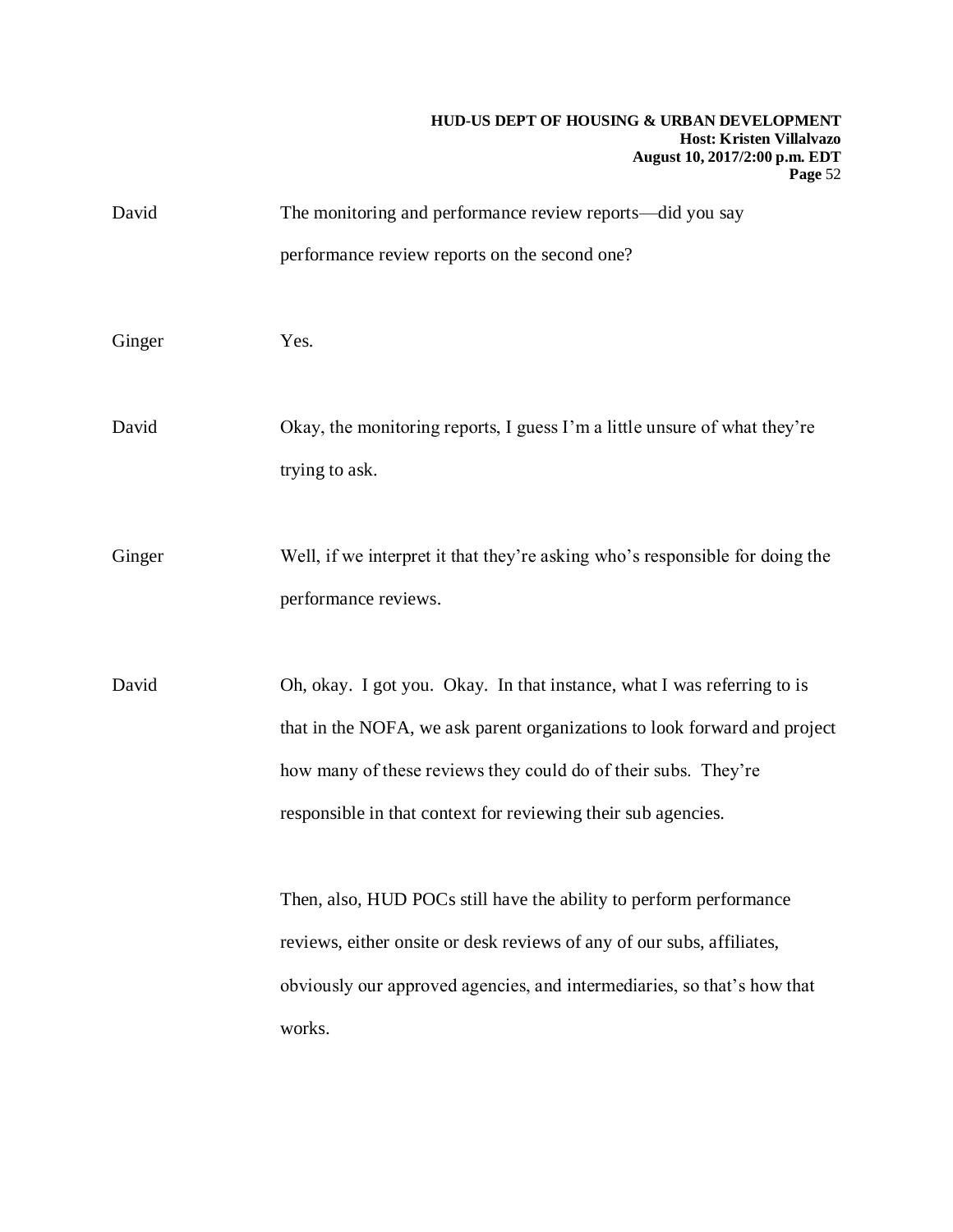#### **HUD-US DEPT OF HOUSING & URBAN DEVELOPMENT Host: Kristen Villalvazo August 10, 2017/2:00 p.m. EDT Page** 53

Ginger Okay. There was a question about "Could group education classes offered by eHome America, the online ones, be counted and charged to the grant?"

David That's an interesting question. That's one we get quite often, I believe, and there might be an FAQ out there on that very issue. For us, the important thing is that you offer individualized—for instance, if it's for pre-purchase education, we need insurance that your agency is equipped, then, to handle the pre-purchase client. That's really what we're looking for so in terms of billing it, I think that's a permissible—I outlined that on one of the earlier slides, but that is outlined as one of—outsourcing the education aspect of it, as long as there's still that ability for the client at that point afterwards to seek counseling at that agency, that's really what we're looking for there. I think that is an eligible expense to bill to the HUD Housing Counseling grant.

Ginger Okay. Then, there seems to be a question you stated at one point that they needed to submit hard copies of their 9902 with a billing request. Is that an accurate statement?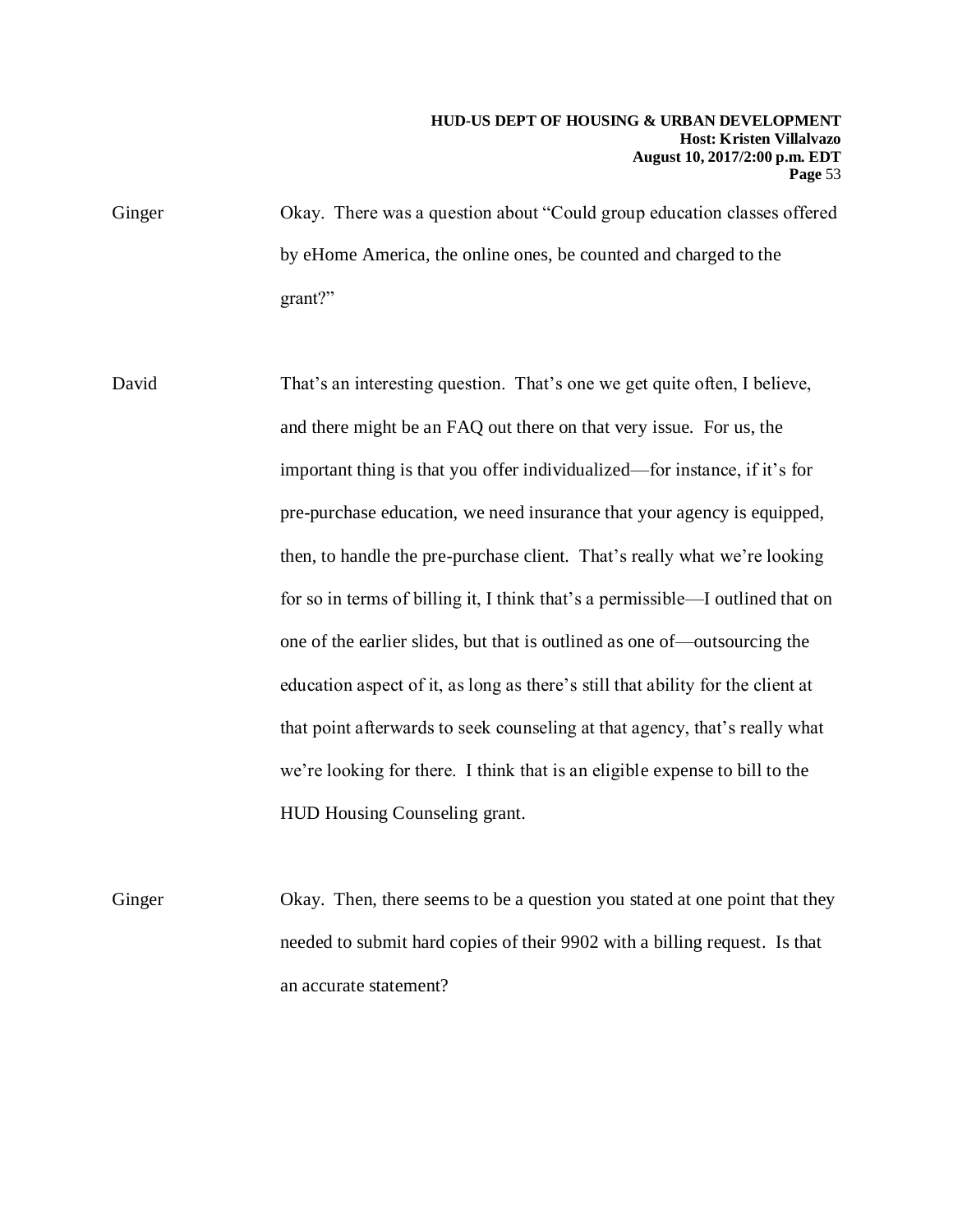David No, that's not. If I said that, I'm sorry. There is no need. With the HUD 9902, we ask, for the most part, that they're generated by the CMS and uploaded that way and there is a mechanism by which the agencies can do a manual input of 9902 data, but that's sort of a last resort.

Ginger Connie, do you see any that you think we should answer? I bet she's on mute too. I think that we have brought up most of the generic questions. I think we will have a report that shows the individual questions that people have not yet gotten the answer they needed. Again, send those to [housing.counseling@HUD.gov.](mailto:housing.counseling@HUD.gov)

> Here's one maybe you can answer. It says, "Can you define sub-grantees versus the parent versus branches?" apparently. I think that's a question they need to send to [housing.counseling@HUD.gov.](mailto:housing.counseling@HUD.gov) It's a little unclear.

David Yes, I agree. Make sure that you clarify, I guess, the situation, in particular, like maybe what's going on. Some of the facts, some of the details would be helpful. We will get to the questions that we didn't that were very specific. There were quite a few that were specific to your agency or your program or your circumstance, and so we will answer those.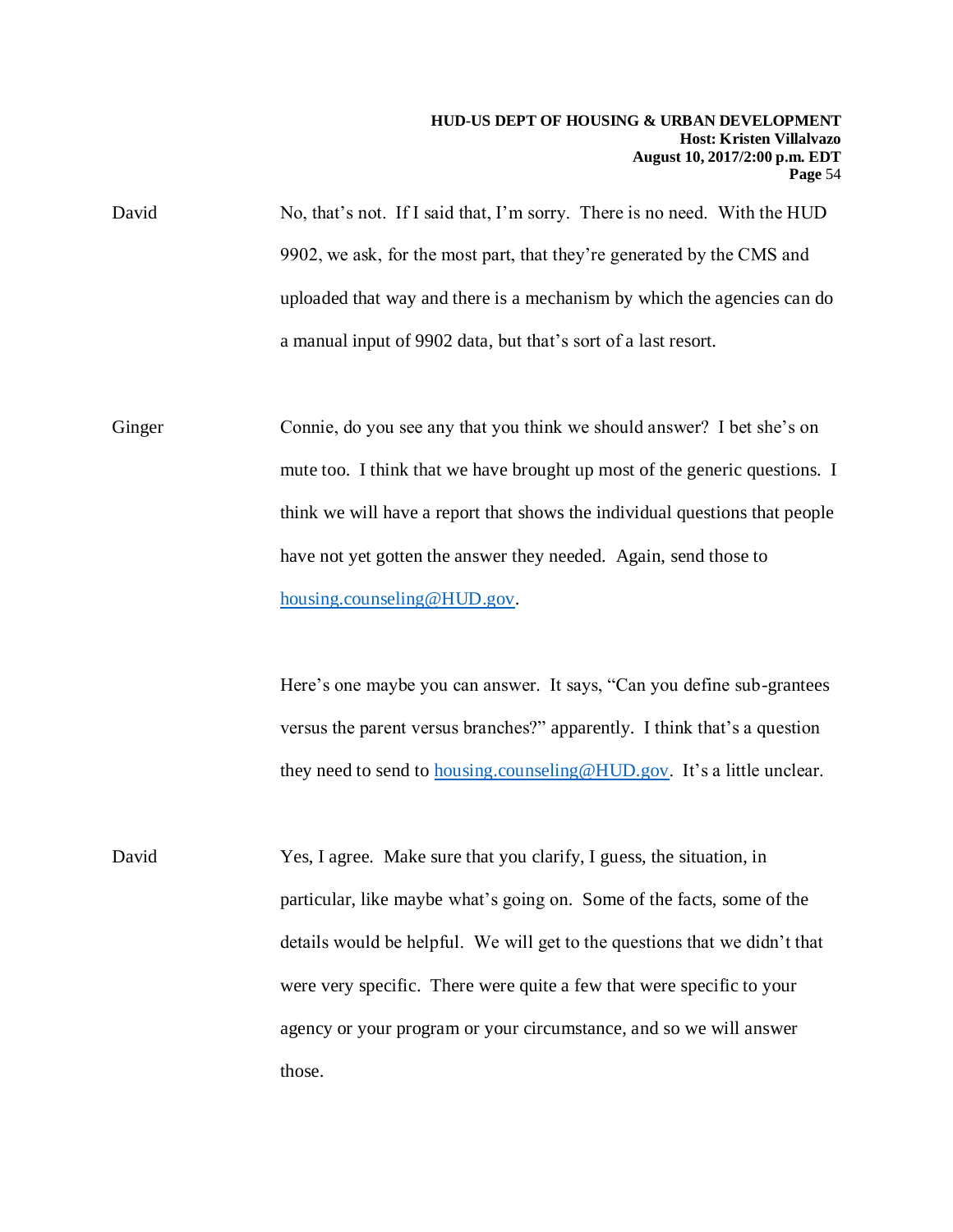We'll have a team, like I said, that'll monitor the housing.counseling inbox and who will route those questions to us, and to the extent that we can, we'll turn a lot of these into frequently asked questions and they'll also be available on the HUD Exchange.

If we answer your questions, we'll definitely let you know personally. We'll email you back and say we've turned this into an FAQ or here's the answer to your particular question.

Ginger Here's, just for a last one, it's asking about technical assistance being available for administering the grant. The point is that's what your POC, your point of contact is for. Anytime you need technical assistance on any part of your grant administration or implementation, that's your person to contact, and they can go from there.

David That's right. Yes, and if I could just add, that's right. Your HUD POC is always the first person that you're going to contact regarding technical assistance, but they'll also be able to link you up with resources. For example, this last grant cycle we had one of our contractors helping us